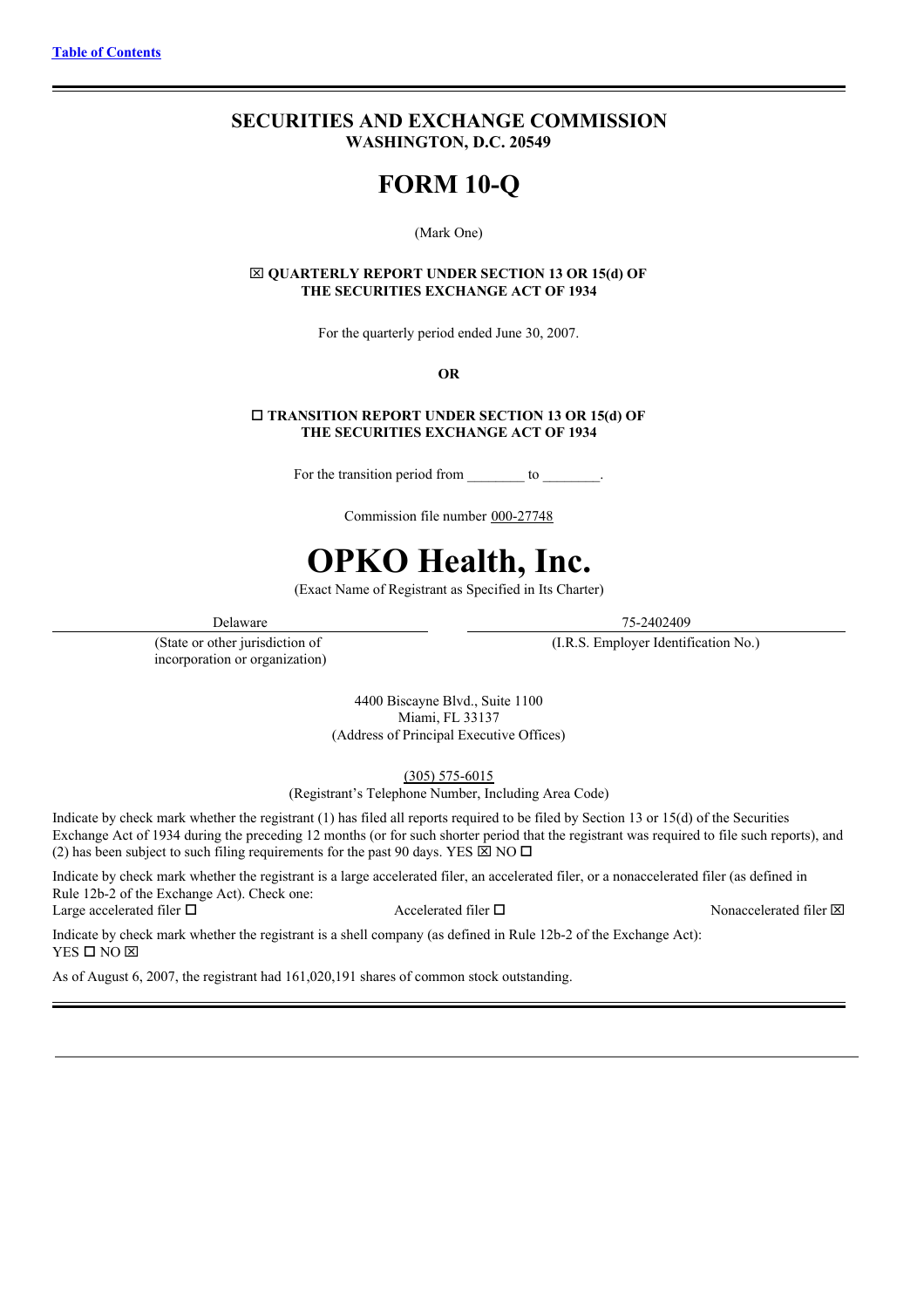|                                                                                                                          | Page(s)        |
|--------------------------------------------------------------------------------------------------------------------------|----------------|
| <b>PART I. FINANCIAL INFORMATION</b>                                                                                     |                |
| Item 1. Financial Statements:                                                                                            |                |
|                                                                                                                          |                |
| Condensed Consolidated Balance Sheets as of June 30, 2007 and December 31, 2006 (unaudited)                              | 6              |
| Condensed Consolidated Statements of Operations for the Three and Six Months Ended June 30, 2007, the eight days         |                |
| ended June 30, 2006 (inception June 23, 2006) and the cumulative period from inception (June 23, 2006) to                |                |
| June 30, 2007 (unaudited)                                                                                                | $\overline{7}$ |
|                                                                                                                          |                |
| Condensed Consolidated Statements of Shareholders' Equity from inception (June 23, 2006) to June 30, 2007<br>(unaudited) | 8              |
|                                                                                                                          |                |
| Condensed Consolidated Statements of Cash Flows for the Six Months ended June 30, 2007, the eight days ended             |                |
| <u>June 30, 2006 (inception June 23, 2006) and the cumulative period from inception (June 23, 2006) to June 30, 2007</u> |                |
| (unaudited)                                                                                                              | 9              |
| <b>Notes to Financial Statements</b>                                                                                     |                |
|                                                                                                                          | 10             |
|                                                                                                                          |                |
| Item 2. Management's Discussion and Analysis of Financial Condition and Results of Operations                            | 22             |
| Item 3. Quantitative and Qualitative Disclosures About Market Risk                                                       | 26             |
|                                                                                                                          |                |
| Item 4. Controls and Procedures                                                                                          | 26             |
| <b>PART II. OTHER INFORMATION</b>                                                                                        |                |
|                                                                                                                          |                |
| Item 1. Legal Proceedings                                                                                                | 27             |
|                                                                                                                          |                |
| Item 1A. Risk Factors                                                                                                    | 27             |
| <u>Item 2. Unregistered Sales of Equity Securities and Use of Proceeds</u>                                               | 27             |
|                                                                                                                          |                |
| Item 3. Defaults Upon Senior Securities                                                                                  | 27             |
| Item 4. Submission of Matters to a Vote of Security Holders                                                              | 27             |
|                                                                                                                          |                |
| Item 5. Other Information                                                                                                | 27             |
|                                                                                                                          |                |
| Item 6. Exhibits                                                                                                         | 27             |
| <b>Signatures</b>                                                                                                        | 28             |
|                                                                                                                          |                |
| <b>Exhibit Index</b>                                                                                                     |                |
| EX-31.1 Section 302 Certification of CEO                                                                                 |                |
| EX-31.2 Section 302 Certification of CFO<br>EX-32.1 Section 906 Certification of CEO                                     |                |
| EX-32.2 Section 906 Certification of CFO                                                                                 |                |
| EX-99.1 Financials of Opthalmic Technologies Inc.                                                                        |                |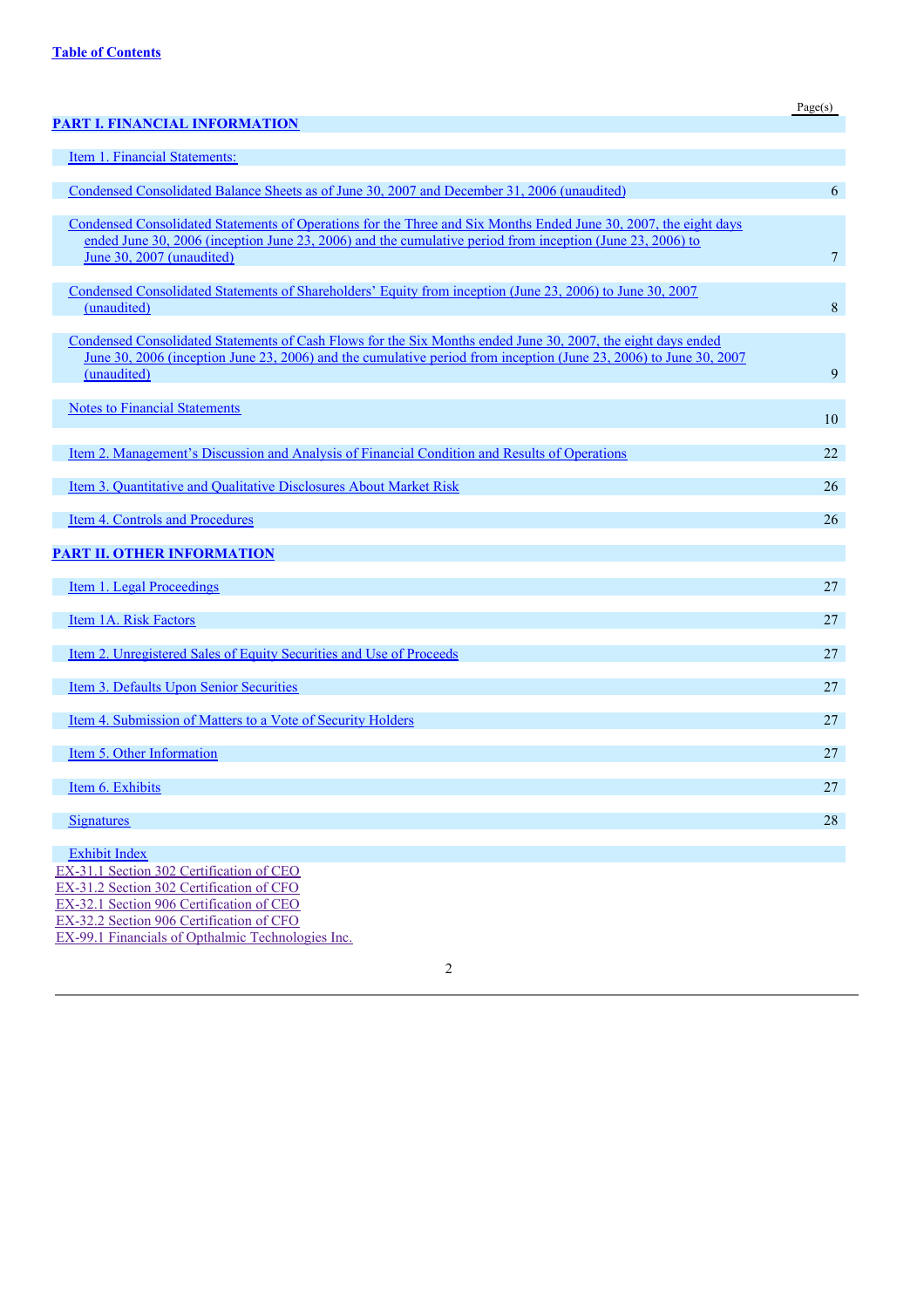# **Table of Contents**

| Exhibit 31.1 | Certification by Phillip Frost, MD, Chief Executive Officer, pursuant to Rule 13a-14(a) or 15d-14(a) of the<br>Securities and Exchange Act of 1934 as adopted pursuant to Section 302 of the Sarbanes-Oxley Act of 2002<br>for the quarterly period ended June 30, 2007. |
|--------------|--------------------------------------------------------------------------------------------------------------------------------------------------------------------------------------------------------------------------------------------------------------------------|
| Exhibit 31.2 | Certification by Rao Uppaluri, Chief Financial Officer, pursuant to Rule 13a-14(a) or 15d-14(a) of the<br>Securities and Exchange Act of 1934 as adopted pursuant to Section 302 of the Sarbanes-Oxley Act of 2002<br>for the quarterly period ended June 30, 2007.      |
| Exhibit 32.1 | Certification by Phillip Frost, MD, Chief Executive Officer, pursuant to 18 U.S.C. Section 1350, as adopted<br>pursuant to Section 906 of the Sarbanes-Oxley Act of 2002 for the quarterly period ended June 30, 2007.                                                   |
| Exhibit 32.2 | Certification by Rao Uppaluri, Chief Financial Officer, pursuant to 18 U.S.C. Section 1350, as adopted<br>pursuant to Section 906 of the Sarbanes-Oxley Act of 2002 for the quarterly period ended June 30, 2007.                                                        |
| Exhibit 99.1 | Financials of Ophthalmic Technologies, Inc.                                                                                                                                                                                                                              |
|              | 3                                                                                                                                                                                                                                                                        |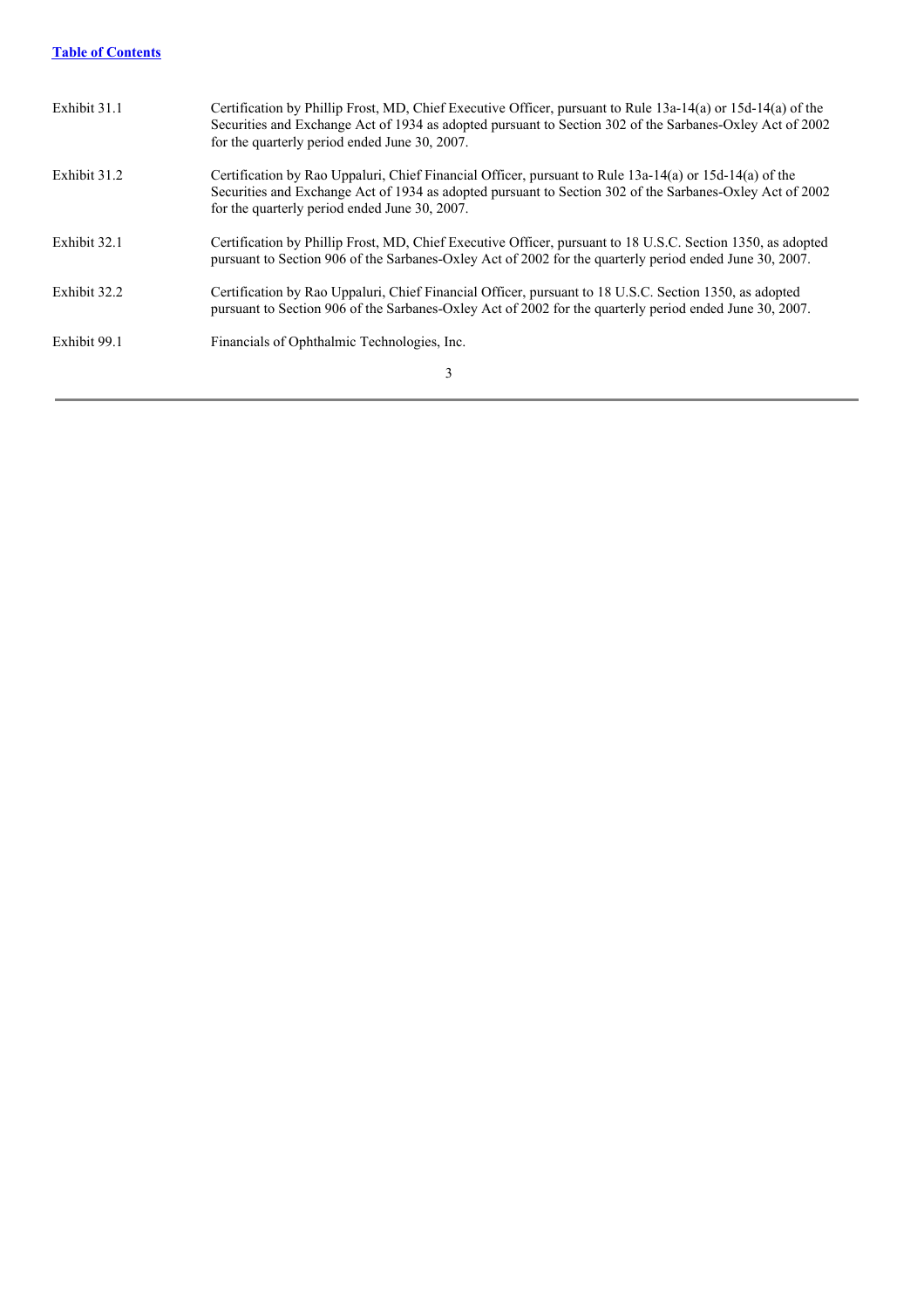## **PART I. FINANCIAL INFORMATION**

#### CAUTIONARY STATEMENT REGARDING FORWARD-LOOKING STATEMENTS

The statements set forth under the captions "Management's Discussion and Analysis of Financial Condition and Results of Operations," and "Risk Factors," and other statements included elsewhere in this Quarterly Report on Form 10-Q, which are not historical, constitute "Forward Looking Statements" within the meaning of Section 27A of the Securities Act of 1933, as amended, and Section 21E of the Securities Exchange Act of 1934, as amended, including statements regarding the expectations, beliefs, intentions or strategies for the future. When used in this report, the terms "anticipate," "believe," "estimate," "expect" and "intend" and words or phrases of similar import, as they relate to our or our subsidiaries or our management, are intended to identify forward-looking statements. We intend that all forward-looking statements be subject to the safe-harbor provisions of the Private Securities Litigation Reform Act of 1995. These forward-looking statements are only predictions and reflect our views as of the date they are made with respect to future events and financial performance. Forward-looking statements are subject to many risks and uncertainties that could cause our actual results to differ materially from any future results expressed or implied by the forward-looking statements.

Examples of the risks and uncertainties include, but are not limited to the following:

- the inherent risks and uncertainties in developing drugs and products of the type we are developing;
- we are highly dependent on the success of our lead product candidate, bevasiranib, and we cannot give any assurance that it will receive regulatory approval or be successfully commercialized;
- the results of previous clinical trials may not be predictive of future results, and our current and planned clinical trials may not satisfy the requirements of the FDA or other non-U.S. regulatory authorities;
- **•** delays in our preparation and filing of applications for regulatory approval;
- **•** delays in the approval or potential rejection of any applications we file with the FDA, or other health regulatory authorities;
- any lack of progress of our research and development (including the results of clinical trials being conducted by us);
- **•** obtaining on a timely basis sufficient patient enrollment in our clinical trials;
- the impact of development of competing therapies and/or technologies by other companies;
- **•** our ability to obtain additional financings required to fund our research programs;
- the risk that we will not be able to develop a successful sales and marketing organization in a timely manner, if at all;
- **•** our ability to establish and maintain strategic license, collaboration and distribution arrangements and to manage our relationships with collaborators, distributors and partners;
- **•** as we evolve from a company primarily involved in development to a company also involved in commercialization, we may encounter difficulties in managing our growth and expanding our operations successfully;
- **•** potential product liability risks and risks of securing adequate levels of product liability and clinical trial insurance coverage;
- **•** the availability of reimbursement to patients from healthcare payors for procedures in which our products are used;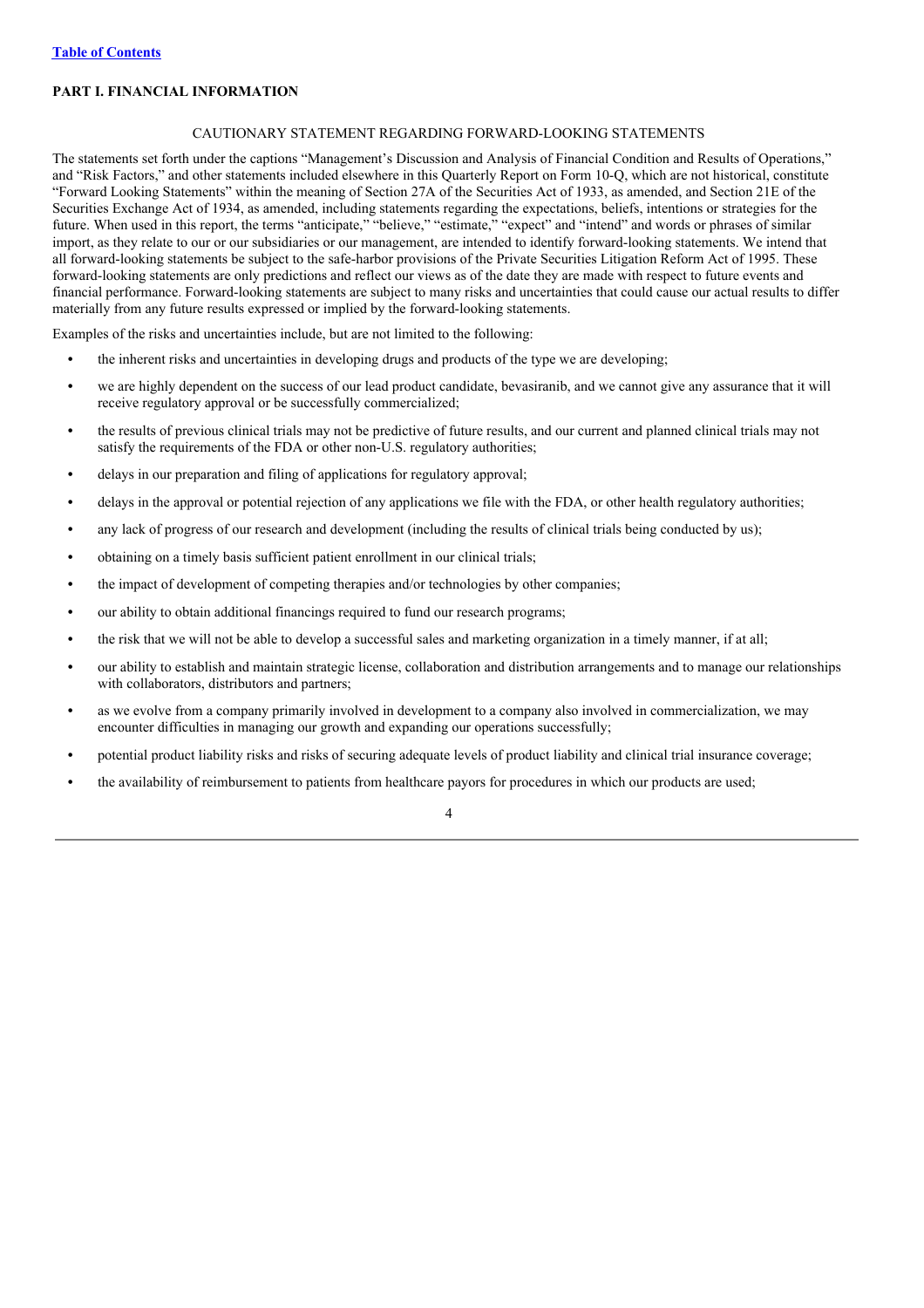- **•** the possibility of infringing a third party's patents or other intellectual property rights; and
- the uncertainty of obtaining patents covering our products and processes and in successfully enforcing them against third parties.

In addition, companies in the pharmaceutical and biotechnology industries have suffered significant setbacks in advanced clinical trials, even after obtaining promising earlier trial results. These and other risks and uncertainties are detailed in our Current Report on Form 8-K dated March 27, 2007 and described from time to time in our future reports filed with the Securities and Exchange Commission. We undertake no obligation to update, and we do not have a policy of updating or revising, these forward-looking statements.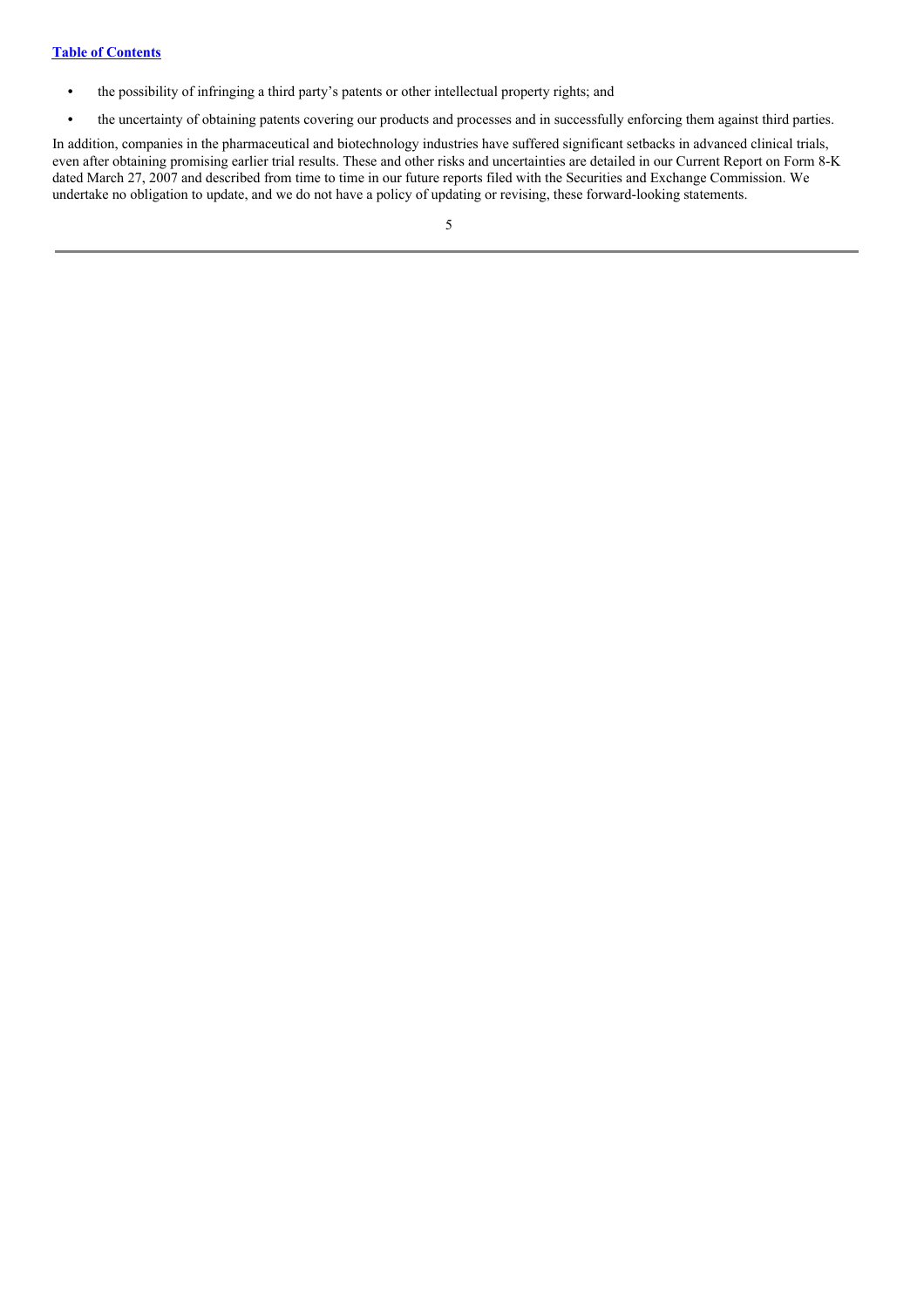## Item 1. Financial Statements:

The results of operations for the first six months of 2007 include Froptix' operating results for the full six month period and Acuity's operating results subsequent to March 27, 2007. As a result of the reverse merger, historical comparative results are those of Froptix. Froptix was incorporated on June 23, 2006 and did not have significant operations for most of the first six months of 2006.

## OPKO Health, Inc. CONDENSED CONSOLIDATED BALANCE SHEETS (A Development-Stage Company) (in thousands except share data)

|                                                                                                                                                                                                 | <b>June 30,</b><br>2007 |             | December 31,<br>2006 |
|-------------------------------------------------------------------------------------------------------------------------------------------------------------------------------------------------|-------------------------|-------------|----------------------|
|                                                                                                                                                                                                 |                         | (unaudited) |                      |
| <b>ASSETS</b>                                                                                                                                                                                   |                         |             |                      |
| Current assets:<br>Cash and cash equivalents                                                                                                                                                    | \$<br>6,183             | \$          | 116                  |
| Prepaid expenses and other current assets                                                                                                                                                       | 501                     |             |                      |
| Total current assets                                                                                                                                                                            | 6.684                   |             | 116                  |
| Property and equipment, net                                                                                                                                                                     | 98                      |             |                      |
| Investment in Ophthalmic Technologies, Inc. (OTI)                                                                                                                                               | 4,965                   |             |                      |
| Other assets                                                                                                                                                                                    | 6                       |             |                      |
| <b>Total assets</b>                                                                                                                                                                             | \$11,752                | \$          | 116                  |
| LIABILITIES AND SHAREHOLDERS' EQUITY                                                                                                                                                            |                         |             |                      |
| Current liabilities:                                                                                                                                                                            |                         |             |                      |
| Current portion of notes payable, net unamortized discount of \$89                                                                                                                              | \$<br>3,560             | \$          |                      |
| Accounts payable                                                                                                                                                                                | 1,447                   |             | 95                   |
| Accrued expenses                                                                                                                                                                                | 1,191                   |             |                      |
| Total current liabilities                                                                                                                                                                       | 6,198                   |             | 95                   |
| Line of credit with a related party, net of unamortized discount of \$423                                                                                                                       | 3,577                   |             |                      |
| Notes payable                                                                                                                                                                                   | 351                     |             |                      |
| <b>Total liabilities</b>                                                                                                                                                                        | 10,126                  |             | 95                   |
| Commitments and contingencies                                                                                                                                                                   |                         |             |                      |
| Shareholders' equity:                                                                                                                                                                           |                         |             |                      |
| Series A Preferred stock — \$0.01 par value, 4,000,000 shares authorized; 977,400 and 0 shares<br>issued and outstanding (liquidation value of \$2,566) at June 30, 2007 and December 31, 2006, |                         |             |                      |
| respectively                                                                                                                                                                                    | 10                      |             |                      |
| Series C Preferred Stock \$0.01 par value, 500,000 shares authorized; no shares issued or<br>outstanding                                                                                        |                         |             |                      |
| Common stock - \$0.01 par value, 500,000,000 shares authorized; 159,320,800 and 61,775,000                                                                                                      |                         |             |                      |
| shares issued and outstanding, respectively                                                                                                                                                     | 1,593                   |             | 618                  |
| Additional paid-in capital                                                                                                                                                                      | 261,930                 |             | 279                  |
| Deficit accumulated during development stage                                                                                                                                                    | (261,907)               |             | (876)                |
| Total shareholders' equity                                                                                                                                                                      | 1,626                   |             | 21                   |
| Total liabilities and shareholders' equity                                                                                                                                                      | \$<br>11,752            | \$          | 116                  |
| The accompanying Notes to Consolidated Financial Statements are an integral part of these statements.                                                                                           |                         |             |                      |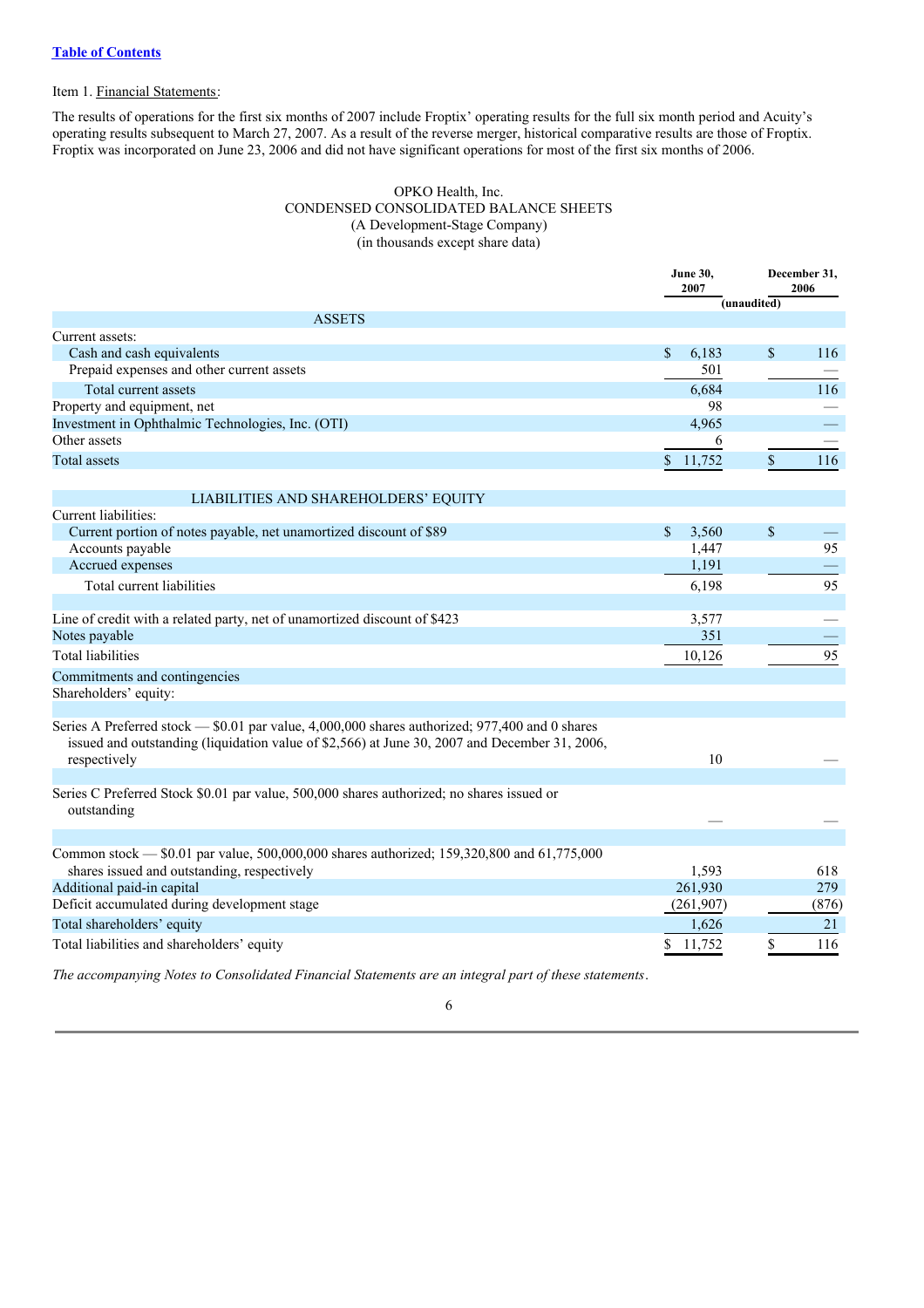## OPKO Health, Inc. CONDENSED CONSOLIDATED STATEMENTS OF OPERATIONS (A Development-Stage Company) (in thousands, except per share data)

|                                   | <b>Three Months</b><br><b>Ended</b><br><b>June 30,</b><br>2007 |             | <b>Eight Days Ended</b><br>(June 23, 2006)<br>inception)<br><b>June 30,</b><br>2006 | <b>Six Months Ended</b><br><b>June 30,</b><br>2007 |             |    |        |                  |  |  | <b>Eight Days Ended</b><br>(June 23, 2006)<br>inception)<br><b>June 30,</b><br>2006 | <b>Period from June</b><br>23, 2006<br>(inception) to<br><b>June 30,</b><br>2007 |
|-----------------------------------|----------------------------------------------------------------|-------------|-------------------------------------------------------------------------------------|----------------------------------------------------|-------------|----|--------|------------------|--|--|-------------------------------------------------------------------------------------|----------------------------------------------------------------------------------|
|                                   |                                                                | (unaudited) |                                                                                     |                                                    | (unaudited) |    |        | (unaudited)      |  |  |                                                                                     |                                                                                  |
| Revenue                           | \$                                                             | \$          |                                                                                     | \$                                                 |             | S  |        | \$               |  |  |                                                                                     |                                                                                  |
|                                   |                                                                |             |                                                                                     |                                                    |             |    |        |                  |  |  |                                                                                     |                                                                                  |
| Operating expenses:               |                                                                |             |                                                                                     |                                                    |             |    |        |                  |  |  |                                                                                     |                                                                                  |
| Selling, general and              |                                                                |             |                                                                                     |                                                    |             |    |        |                  |  |  |                                                                                     |                                                                                  |
| administrative                    | 5,339                                                          |             |                                                                                     |                                                    | 5,428       |    |        | 5,804            |  |  |                                                                                     |                                                                                  |
| Research and development          | 5,434                                                          |             | 250                                                                                 |                                                    | 11,507      |    | 250    | 12,015           |  |  |                                                                                     |                                                                                  |
| Write-off of acquired in-process  |                                                                |             |                                                                                     |                                                    |             |    |        |                  |  |  |                                                                                     |                                                                                  |
| research and development          |                                                                |             |                                                                                     |                                                    | 243,761     |    |        | 243,761          |  |  |                                                                                     |                                                                                  |
| <b>Total Operating Expenses</b>   | (10, 773)                                                      |             | (250)                                                                               |                                                    | (260,696)   |    | (250)  | (261, 580)       |  |  |                                                                                     |                                                                                  |
| Operating loss                    | (10,773)                                                       |             | (250)                                                                               |                                                    | (260, 696)  |    | (250)  | (261, 580)       |  |  |                                                                                     |                                                                                  |
|                                   |                                                                |             |                                                                                     |                                                    |             |    |        |                  |  |  |                                                                                     |                                                                                  |
| Other expense, net                | (165)                                                          |             |                                                                                     |                                                    | (178)       |    |        | (170)            |  |  |                                                                                     |                                                                                  |
| Loss before income taxes          | (10, 938)                                                      |             | (250)                                                                               |                                                    | (260, 874)  |    | (250)  | (261,750)        |  |  |                                                                                     |                                                                                  |
| Income taxes                      |                                                                |             |                                                                                     |                                                    |             |    |        |                  |  |  |                                                                                     |                                                                                  |
| Net loss before investment in OTI | (10, 938)                                                      |             | (250)                                                                               |                                                    | (260, 874)  |    | (250)  | (261,750)        |  |  |                                                                                     |                                                                                  |
| Loss from investment in OTI       | (35)                                                           |             |                                                                                     |                                                    | (35)        |    |        | (35)             |  |  |                                                                                     |                                                                                  |
| Net loss                          | (10, 973)                                                      |             | (250)                                                                               |                                                    | (260,909)   |    | (250)  | (261, 785)       |  |  |                                                                                     |                                                                                  |
| Preferred stock dividend          | (113)                                                          |             |                                                                                     |                                                    | (122)       |    |        | (122)            |  |  |                                                                                     |                                                                                  |
|                                   |                                                                |             |                                                                                     |                                                    |             |    |        |                  |  |  |                                                                                     |                                                                                  |
| Net loss attributable to common   |                                                                |             |                                                                                     |                                                    |             |    |        |                  |  |  |                                                                                     |                                                                                  |
| shareholders                      | \$<br>(11,086)                                                 | \$          | (250)                                                                               | \$                                                 | (261, 031)  | \$ | (250)  | \$<br>(261, 907) |  |  |                                                                                     |                                                                                  |
| Loss per share, basic and diluted | \$<br>(0.09)                                                   | \$          | (3.68)                                                                              | \$                                                 | (2.86)      | \$ | (3.68) |                  |  |  |                                                                                     |                                                                                  |
|                                   |                                                                |             |                                                                                     |                                                    |             |    |        |                  |  |  |                                                                                     |                                                                                  |
| Weighted average number of shares |                                                                |             |                                                                                     |                                                    |             |    |        |                  |  |  |                                                                                     |                                                                                  |
| outstanding - basic and diluted   | 117,871,000                                                    |             | 68,000                                                                              |                                                    | 91,399,000  |    | 68,000 |                  |  |  |                                                                                     |                                                                                  |

*The accompanying Notes to Consolidated Financial Statements are an integral part of these statements*.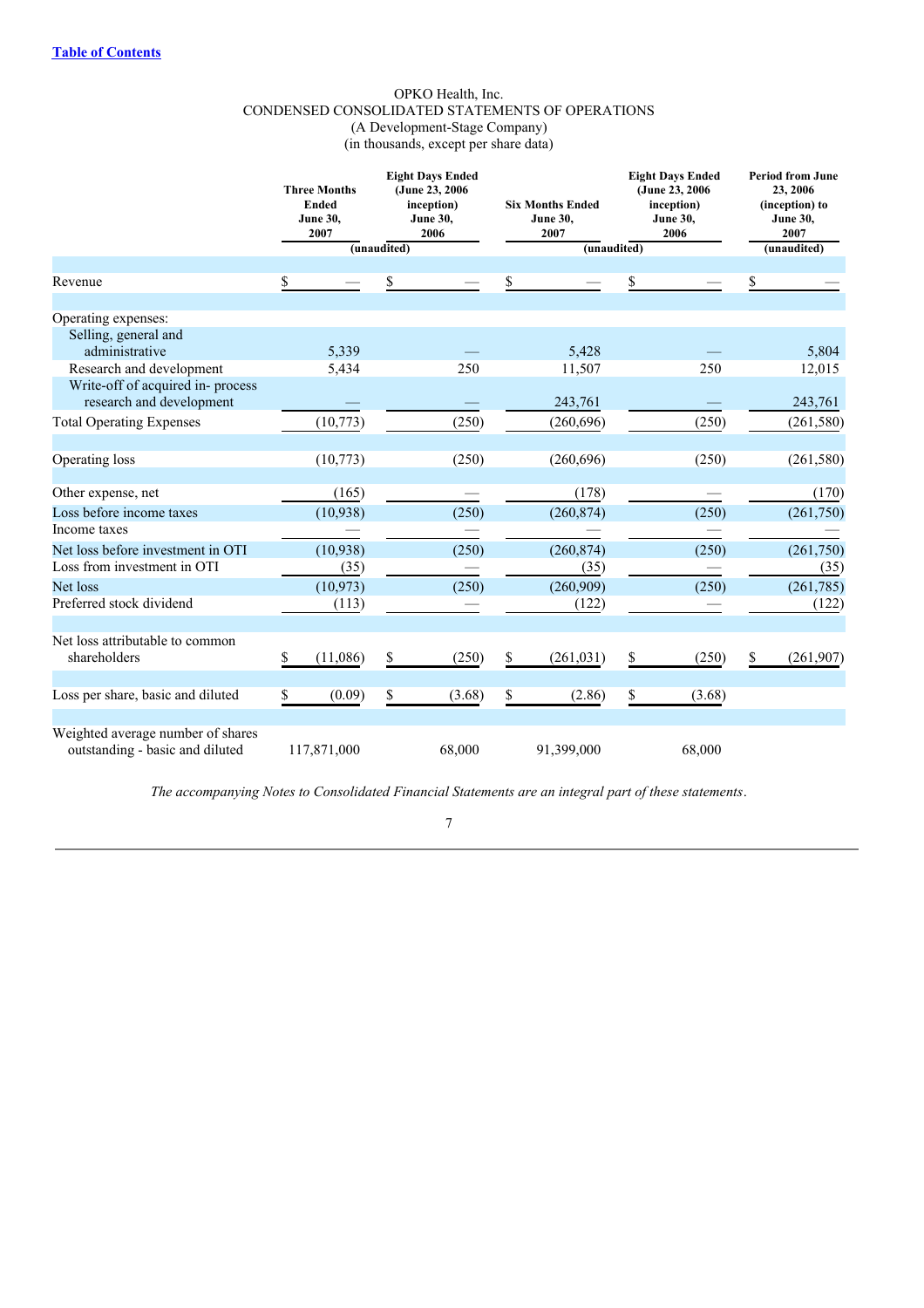## OPKO Health, Inc. CONDENSED CONSOLIDATED STATEMENTS SHAREHOLDERS' EQUITY (A Development-Stage Company) (in thousands except share data)

For the Cumulative period from inception (June 23, 2006) to June 30, 2007 (unaudited)

|                                                                                              |                                                  |                | <b>Series C Preferred Stock</b><br><b>Common Stock</b> |                | <b>Additional</b> |                |                          |                               |                      |
|----------------------------------------------------------------------------------------------|--------------------------------------------------|----------------|--------------------------------------------------------|----------------|-------------------|----------------|--------------------------|-------------------------------|----------------------|
|                                                                                              | <b>Series A Preferred Stock</b><br><b>Shares</b> | <b>Dollars</b> | <b>Shares</b>                                          | <b>Dollars</b> | <b>Shares</b>     | <b>Dollars</b> | Paid-In-<br>Capital      | Accumulated<br><b>Deficit</b> | Total                |
| Issuance of capital<br>stock to founders                                                     |                                                  |                |                                                        |                |                   |                |                          |                               |                      |
| of Froptix                                                                                   |                                                  | $\mathcal{S}$  |                                                        | \$             | 61,775,000        | \$618          | $\mathbf{\hat{s}}$<br>20 | $\mathbf{\hat{S}}$            | $\mathcal{S}$<br>638 |
| Stock-based<br>compensation<br>expense                                                       |                                                  |                |                                                        |                |                   |                | 259                      |                               | 259                  |
| Net Loss                                                                                     |                                                  |                |                                                        |                |                   |                |                          | (876)                         | (876)                |
| Balance at<br>December 31,<br>2006, adjusted to<br>reflect reverse<br>merger on              |                                                  |                |                                                        |                |                   |                |                          |                               |                      |
| March 27, 2007                                                                               |                                                  |                |                                                        |                | 61,775,000        | 618            | 279                      | (876)                         | 21                   |
| <b>Stock based</b><br>compensation<br>expense                                                |                                                  |                |                                                        |                |                   |                | 11,947                   |                               | 11,947               |
| Issuance of common<br>and preferred<br>stock and options<br>and warrants for<br>net monetary |                                                  |                |                                                        |                |                   |                |                          |                               |                      |
| assets                                                                                       | 1,081,800                                        | 11             |                                                        |                | 36,606,000        | 366            | 15,626                   |                               | 16,003               |
| Acquisition of<br>Acuity<br>Pharmaceuticals,<br>Inc.                                         |                                                  |                | 457,584                                                | 5              | 14,837,000        | 148            | 234,470                  |                               | 234,623              |
| Issuance of common<br>stock upon<br>automatic<br>conversion of<br>Series C preferred         |                                                  |                |                                                        |                |                   |                |                          |                               |                      |
| stock                                                                                        |                                                  |                | (457, 584)                                             | (5)            | 45,758,400        | 458            | (453)                    |                               |                      |
| Exercise of stock<br>options                                                                 |                                                  |                |                                                        |                | 79,000            | $\mathbf{1}$   | 62                       |                               | 63                   |
| Exercise of common<br>warrants                                                               |                                                  |                |                                                        |                | 161,000           | $\mathbf{1}$   | (1)                      |                               |                      |
| Conversion of<br>Series A preferred<br>stock                                                 | (104, 400)                                       | (1)            |                                                        |                | 104,400           | $\mathbf{1}$   |                          |                               |                      |
| Preferred Stock<br>Dividend                                                                  |                                                  |                |                                                        |                |                   |                |                          | (122)                         | (122)                |
| <b>Net Loss</b>                                                                              |                                                  |                |                                                        |                |                   |                |                          | (260, 909)                    | (260, 909)           |
| Balance at June 30,<br>2007                                                                  | 977,400                                          | \$<br>10       |                                                        | \$             | 159,320,800       | \$1,593        | \$261,930                | \$<br>(261,907)               | \$<br>1,626          |

*The accompanying Notes to Consolidated Financial Statements are an integral part of these statements.*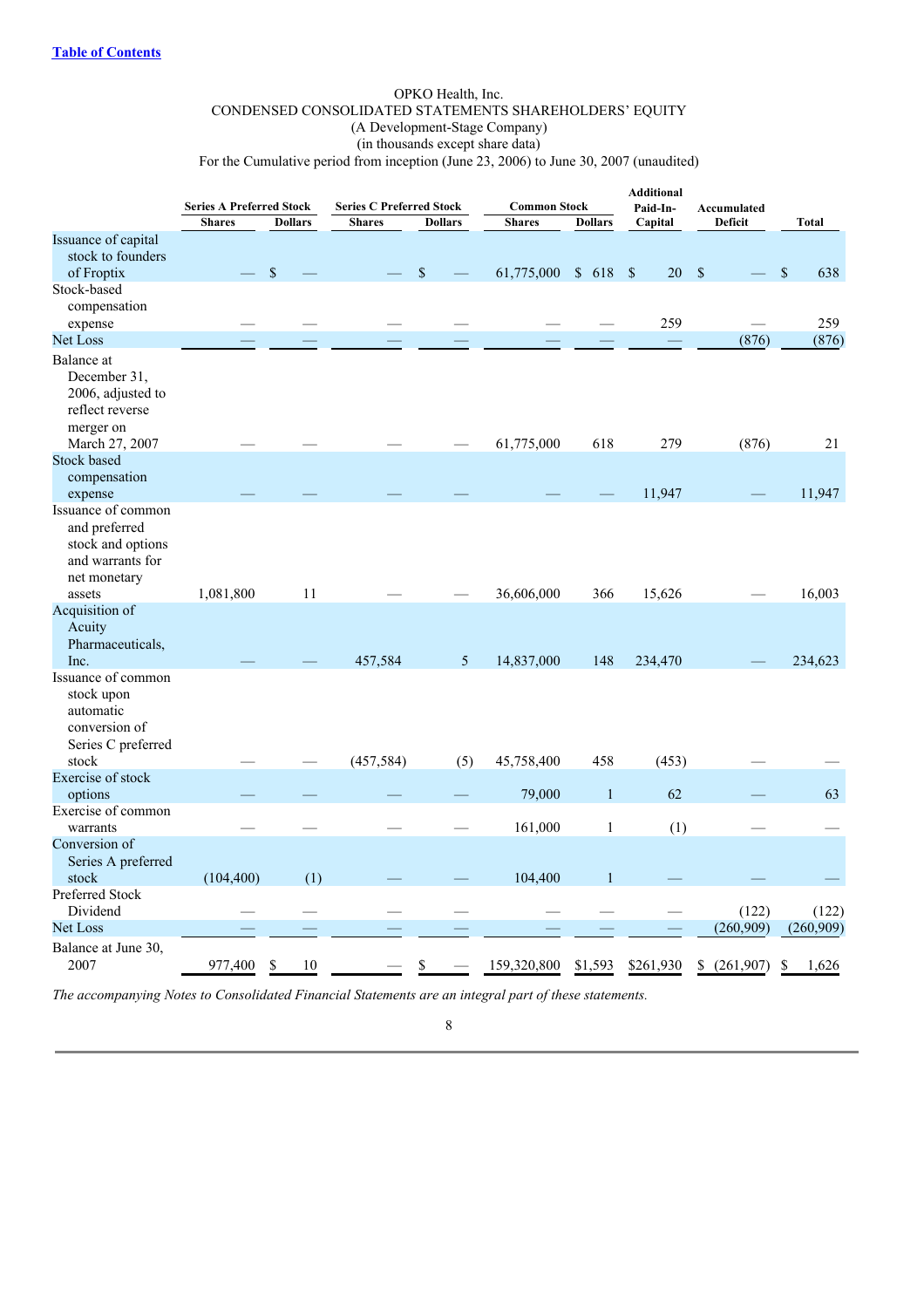## OPKO Health, Inc. CONDENSED CONSOLIDATED STATEMENTS OF CASH FLOWS (A Development-Stage Company) (in thousands)

|                                                                             | <b>Six Months Ended</b><br><b>June 30,</b><br>2007 |             | <b>Eight Days Ended</b><br>(June 23, 2006)<br>inception)<br><b>June 30,</b><br>2006 |             |      | <b>Period from June</b><br>23, 2006<br>(inception) to<br><b>June 30,</b><br>2007 |
|-----------------------------------------------------------------------------|----------------------------------------------------|-------------|-------------------------------------------------------------------------------------|-------------|------|----------------------------------------------------------------------------------|
|                                                                             |                                                    | (unaudited) |                                                                                     | (unaudited) |      | (unaudited)                                                                      |
| Cash flows from operating activities:                                       |                                                    |             |                                                                                     |             |      |                                                                                  |
| Net loss<br>Adjustments to reconcile net loss to net cash used in operating | \$                                                 | (260,909)   | \$                                                                                  | (250)       | \$   | (261,785)                                                                        |
| activities:                                                                 |                                                    |             |                                                                                     |             |      |                                                                                  |
| Depreciation                                                                |                                                    | 8           |                                                                                     |             |      | 8                                                                                |
| Write-off of in-process research and development                            |                                                    | 243,761     |                                                                                     |             |      | 243,761                                                                          |
| Amortization of debt discount related to notes payable                      |                                                    | 69          |                                                                                     |             |      | 69                                                                               |
| Loss from investment in OTI                                                 |                                                    | 35          |                                                                                     |             |      | 35                                                                               |
| Stock compensation — employees and vendors                                  |                                                    | 11,947      |                                                                                     |             |      | 12,206                                                                           |
| Changes in:                                                                 |                                                    |             |                                                                                     |             |      |                                                                                  |
| Prepaid expenses and other current assets                                   |                                                    | 86          |                                                                                     |             |      | 86                                                                               |
| Other assets                                                                |                                                    | (7)         |                                                                                     |             |      | (7)                                                                              |
| Accounts payable                                                            |                                                    | (577)       |                                                                                     | 250         |      | (483)                                                                            |
| Accrued expenses                                                            |                                                    | (744)       |                                                                                     |             |      | (744)                                                                            |
| Net cash used in operating activities                                       |                                                    | (6, 331)    |                                                                                     |             |      | (6, 854)                                                                         |
| Cash flows from investing activities:                                       |                                                    |             |                                                                                     |             |      |                                                                                  |
| Acquisition of Ophthalmic Technologies, Inc.                                |                                                    | (5,000)     |                                                                                     |             |      | (5,000)                                                                          |
| Acquisition of a business, net of cash                                      |                                                    | 1,135       |                                                                                     |             |      | 1,135                                                                            |
| Capital expenditures                                                        |                                                    | (21)        |                                                                                     |             |      | (21)                                                                             |
| Net cash used in investing activities                                       |                                                    | (3,886)     |                                                                                     |             |      | (3,886)                                                                          |
| Cash flows from financing activities:                                       |                                                    |             |                                                                                     |             |      |                                                                                  |
| Issuance of common and preferred stock and options and<br>warrants for cash |                                                    |             |                                                                                     |             |      | 639                                                                              |
|                                                                             |                                                    | 16,284      |                                                                                     |             |      | 16,284                                                                           |
| Proceeds from sale of common stock, net                                     |                                                    |             |                                                                                     |             |      |                                                                                  |
| Net cash provided by financing activity                                     |                                                    | 16,284      |                                                                                     |             |      | 16,923                                                                           |
| Net change in cash                                                          |                                                    | 6,067       |                                                                                     |             |      | 6,183                                                                            |
| Cash and cash equivalents at beginning of period                            |                                                    | 116         |                                                                                     |             |      |                                                                                  |
| Cash and cash equivalents at end of period                                  | \$                                                 | 6,183       | \$                                                                                  |             | $\$$ | 6,183                                                                            |

*The accompanying Notes to Consolidated Financial Statements are an integral part of these statements*.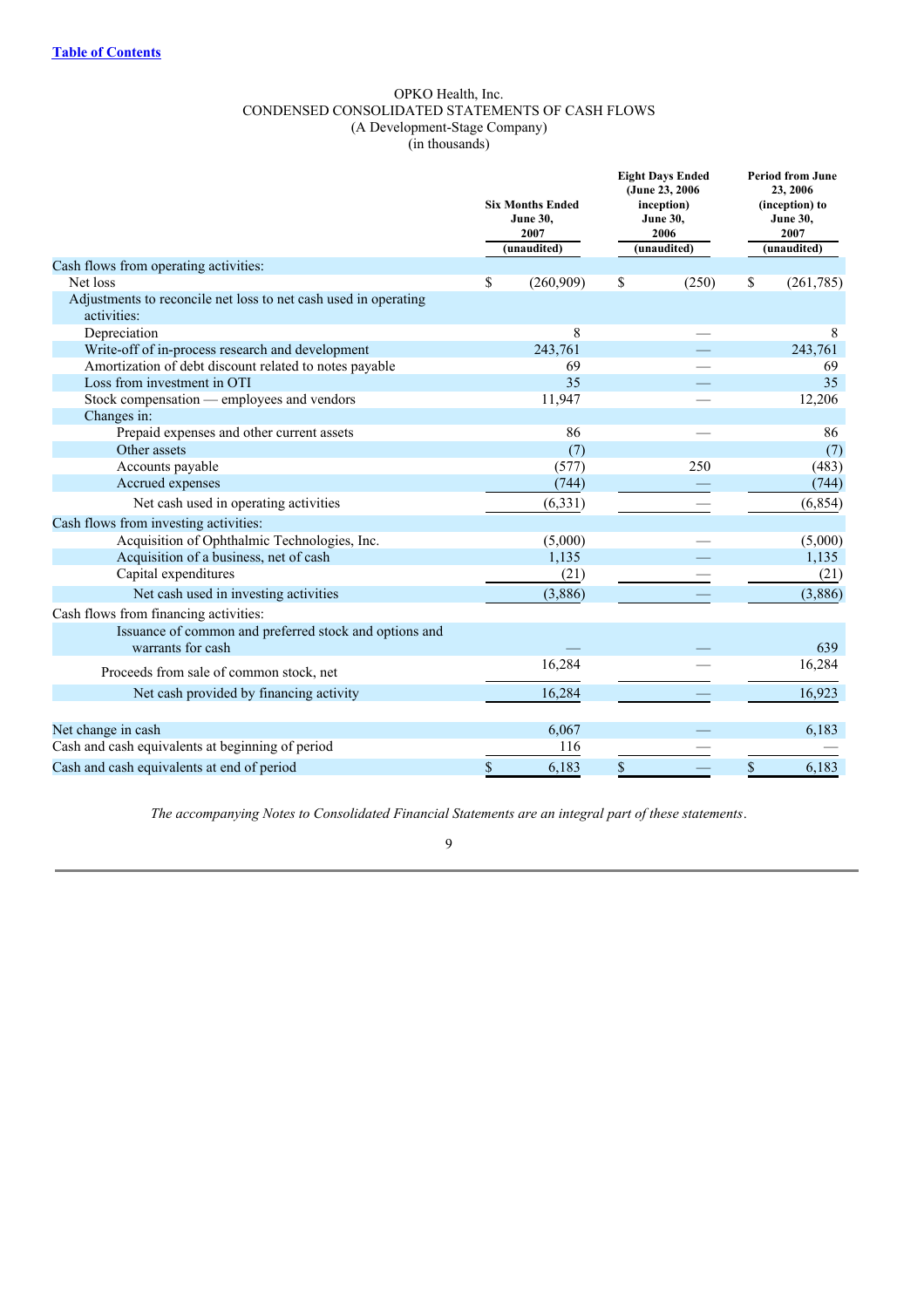## **OPKO Health, Inc.** NOTES TO FINANCIAL STATEMENTS (A Development-Stage Company)

#### **Note 1 Business and Organization**

On June 8, 2007, we changed our name to OPKO Health, Inc., from *eXegenics,* Inc. Through March 26, 2007, *eXegenics* was a public shell company whose assets consisted of cash and nominal other assets. On February 9, 2007, *eXegenics* completed the sale of 19,440,491 shares of its common stock for \$8.0 million, constituting 51% of its issued and outstanding shares of capital stock on a fully diluted basis, to a small group of investors led by The Frost Group, LLC, or the Frost Group, a related party.

On March 27, 2007, pursuant to the terms of a Merger Agreement and Plan of Reorganization, Froptix Corporation, or Froptix, a development stage research and development company, controlled by the Frost Group, and Acuity Pharmaceuticals, Inc., or Acuity, a development stage research and development company and *eXegenics* were part of a three-way merger. Per that agreement, *eXegenics* issued new capital stock to acquire all of the issued and outstanding capital stock of Froptix and Acuity. Froptix was incorporated on June 23, 2006.

After the merger, *eXegenics* began doing business as OPKO Health, Inc., or OPKO. OPKO and its wholly-owned subsidiaries (including Froptix and Acuity) are referred to as "We" or the "Company".

We are engaged through our wholly-owned subsidiaries, in the development of innovative therapies for the treatment and prevention of ophthalmic disease. Our lead pharmaceutical product candidate in clinical development is bevasiranib for the treatment of wet age-related macular degeneration ("Wet AMD"). We are a Delaware corporation, headquartered in Miami, Florida with clinical operations in Morristown, New Jersey.

Froptix was the accounting acquirer in the three-way merger. The three-way merger has been accounted for as:

- **•** a reverse merger between Froptix and *eXegenics* (a public shell company). For accounting purposes Froptix has been treated as the continuing registrant. As a result, all post merger comparative historical financials statements filed by us will be those of Froptix. Further, Froptix' historical shareholders' equity prior to the merger has been retroactively restated (recapitalized) for the equivalent number of shares received in the reverse merger. Loss per share calculations have also been retroactively restated to give effect to the recapitalization for all periods presented. Lastly, the merger between Froptix and *eXegenics* has been accounted for as a capital transaction equivalent to the issuance of capital stock by Froptix for the net monetary assets of *eXegenics*.
- an asset acquisition of Acuity by Froptix.

The Merger Agreement provided for the merger of Froptix with and into e-Acquisition Company I-A, LLC, with e-Acquisition Company I-A, LLC surviving as our wholly-owned subsidiary (referred to as the "Froptix Merger") and the merger of Acuity with and into e-Acquisition Company II-B, LLC, with e-Acquisition Company II-B, LLC surviving as our wholly-owned subsidiary (referred to as the "Acuity Merger" and, with the Froptix Merger, the "Mergers"). In connection with the consummation of the Mergers (1) e-Acquisition Company I-A, LLC changed its name to Froptix, LLC, (2) e-Acquisition Company II-B, LLC changed its name to Acuity Pharmaceuticals, LLC and (3) OPKO became the parent company of these two wholly-owned operating subsidiaries. At the closing of the Mergers, the former shareholders of Froptix and Acuity received shares of our common stock and preferred stock as well as warrants to purchase our common stock in exchange for all of their shares of Froptix and Acuity.

As a result, at the closing of the Mergers, we issued (a) an aggregate of 61,775,000 shares of our common stock to the former holders of Froptix common stock, (b) an aggregate of 14,837,000 shares of our common stock to the former holders of Acuity common stock and Acuity Series A preferred stock, and (c) an aggregate of 457,584 shares of our Series C preferred stock, convertible into 45,758,400 shares of our common stock, to the former holders of Acuity Series B preferred stock. We also granted 21,144,128 warrants to purchase shares of our common stock to former shareholders of Froptix and Acuity. We also granted 15,810,063 options to purchase our common stock to former option holders of Froptix and Acuity.

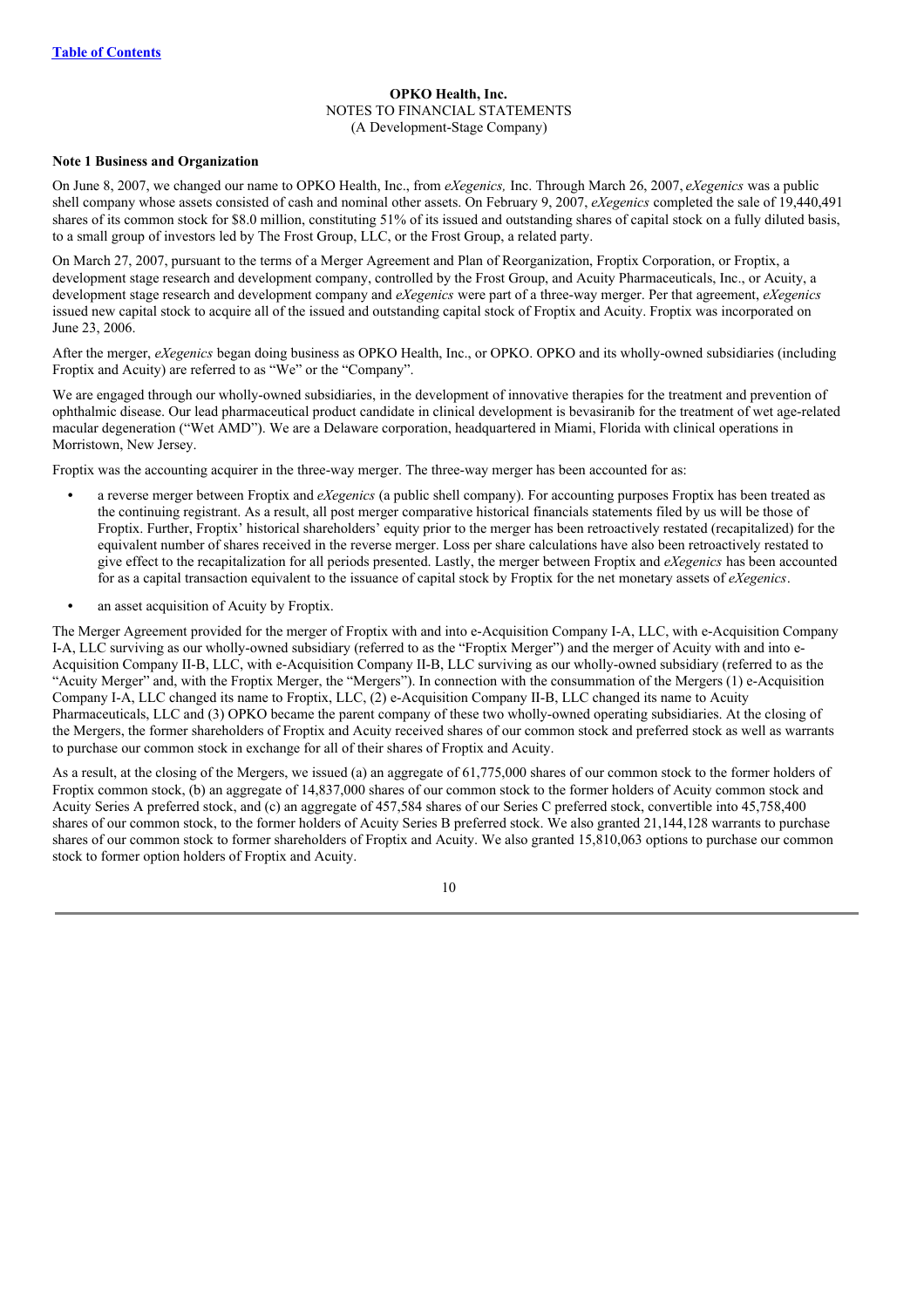*Acuity Asset Acquisition*. On March 27, 2007, the Company purchased Acuity's assets in a stock for stock transaction. We valued our common stock issued to Acuity shareholders at the average closing price of the common stock on the date of acquisition and the two days prior to the transaction.

The following table summarizes the estimated fair value of the net assets acquired at the date of acquisition:

| (in thousands)                             |             |
|--------------------------------------------|-------------|
| Current assets (including cash of \$1,135) | 1,350<br>S. |
| Property and equipment                     | 85          |
| In-process research and development        | 243,761     |
| Accounts payable and accrued expenses      | (3, 154)    |
| Line of credit and term loan               | (7, 419)    |
| Total purchase price                       | \$234,623   |

The portion of the purchase price allocated to in-process research and development of \$243.8 million was immediately expensed. The purchase price includes \$1.5 million of costs incurred by *eXegenics* to acquire Acuity including \$1.3 million of costs associated with the issuance of warrants to the Frost Group. Refer to Note 4. The purchase consideration issued and the purchase price allocation are preliminary pending completion and review of related valuation procedures. As a result the amounts above are subject to change.

*Treatment of Warrants and Options.* In connection with the Mergers, we assumed the obligations under outstanding warrants previously granted by Acuity to purchase 1,247,271 shares of Acuity common stock and 325,000 shares of Acuity Series B preferred stock and, in connection therewith, we issued warrants to purchase 7,214,730 shares of our common stock and warrants to purchase 16,866 shares of Series C preferred stock to such Acuity warrant holders, convertible into 1,686,600 shares of our common stock.

Immediately before the closing of the Mergers, Froptix had outstanding options to purchase 65 shares of Froptix common stock and Acuity had outstanding options to purchase 2,191,619 shares of Acuity common stock and options to purchase 141,000 shares of Acuity Series B preferred stock. Pursuant to the terms of the Merger Agreement, the Company assumed all of the outstanding obligations under such options and, accordingly, the Company anticipates issuing 15,810,063 shares of its common stock and 7,317 shares of its Series C preferred stock, convertible into 731,700 shares of our common stock, upon the exercise of such options in lieu of shares of common stock of Froptix or common stock and/or preferred shares of Acuity.

The following table includes the pro forma results for the eight days ended June 30, 2006 of the combined companies as though the Mergers had been completed as of June 23, 2006.

|                                          |             | Pro forma   |           |
|------------------------------------------|-------------|-------------|-----------|
| (in thousands, except per share amounts) | As reported | adjustments | Pro forma |
| Revenue                                  |             |             |           |
| Net loss                                 | (250)       | (243)       | (493)     |
| Basic and diluted loss per share         | (3.68)      | (0.02)      | (0.03)    |

The basic and diluted loss per share in the pro forma columns assume the shares issued to Acuity in the Mergers were issued and outstanding for the entire period, resulting in 14,905,000 basic and diluted shares outstanding.

The following table includes the pro forma results for the six months ended June 30, 2007 of the combined companies as though the Mergers had been completed as of January 1, 2007.

|                                          |             | Pro forma               |             |
|------------------------------------------|-------------|-------------------------|-------------|
| (in thousands, except per share amounts) | As reported | adjustments             | Pro forma   |
| Revenue                                  |             |                         |             |
| Net loss                                 | \$(260.909) | (6.792)<br><sup>S</sup> | \$(267,701) |
| Basic and diluted loss per share         | (2.86)      | (0.07)                  |             |

On January 11, 2007, the Frost Group extended a \$7.0 million line of credit to Acuity. As part of the merger transaction on March 27, 2007, the Frost Group increased its line of credit to Acuity to \$12 million and consented to the transfer of Acuity's repayment obligation to OPKO.

## **Note 2 Development Stage Risks and Liquidity**

We have been in the development stage since inception and have not generated any revenues. We have not achieved profitable operations and we expect to incur substantial losses in future periods. Accordingly, the accompanying financial statements have been prepared using the accounting formats prescribed by SFAS No. 7 "Accounting and Reporting by Development Stage Enterprises." The successful completion of our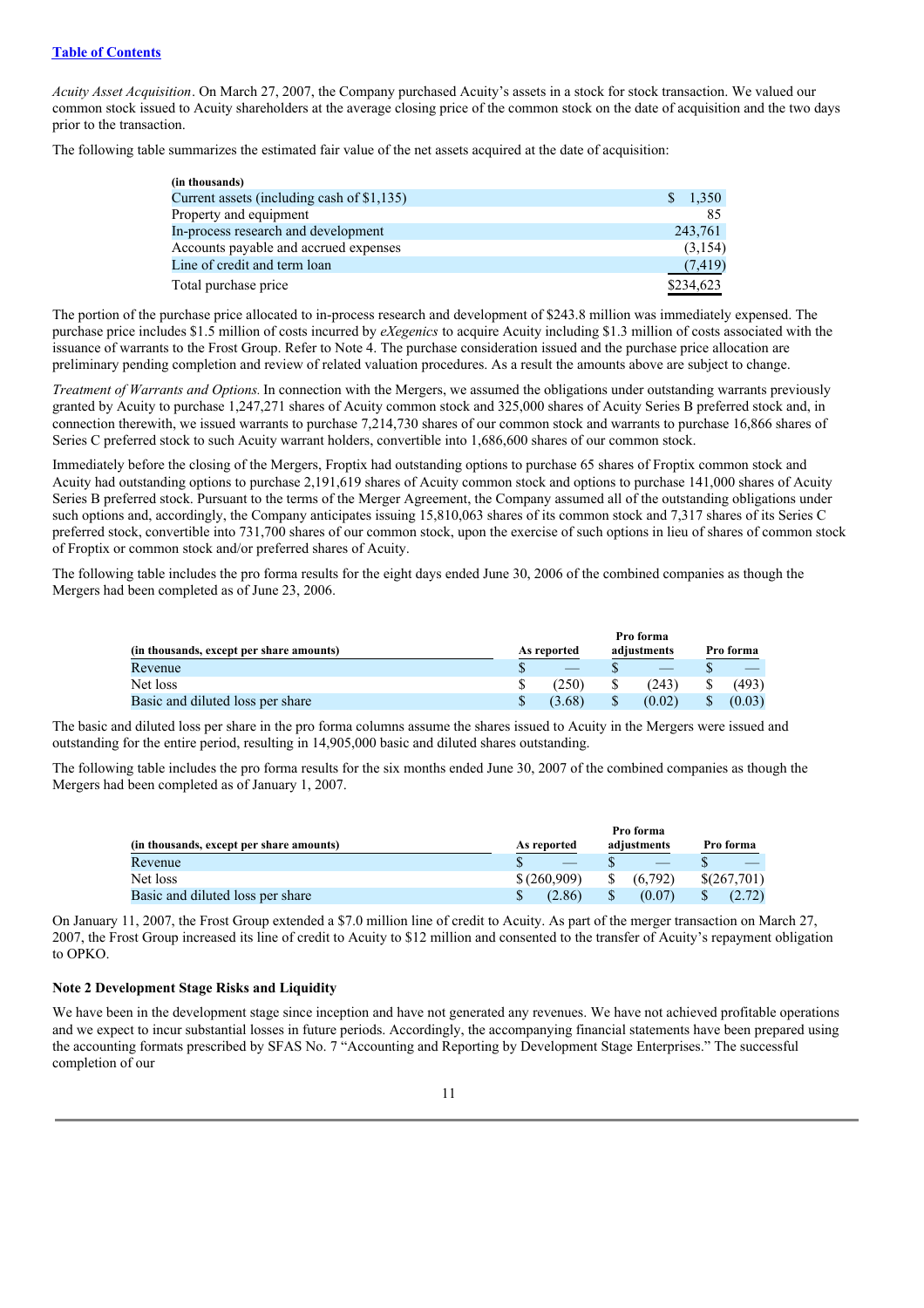development program and our transition to commercial operations, if at all, is dependent upon obtaining necessary regulatory approvals from the United States Food and Drug Administration ("FDA") prior to selling our products within the United States, and foreign regulatory approvals must be obtained to sell our products internationally. There can be no assurance that our products will receive regulatory approvals, and a substantial amount of time may pass before we achieve a level of sales adequate to support our operations, if at all. We will also incur substantial expenditures in connection with the development and regulatory approval process for our products and we will need to raise significant additional capital during the developmental period. Obtaining marketing approval will be directly dependent on our ability to implement the necessary regulatory steps required to obtain marketing approval in the United States and other countries and the success of our clinical trials. We cannot predict the outcome of these activities. Additionally, there is no assurance that profitable operations, if ever achieved, could be sustained on a continuing basis. In addition, development activities and clinical and preclinical testing and commercialization of our proprietary technology will require significant additional financing. Our deficit accumulated during the development stage through June 30, 2007 was \$261.9 million, and we expect to incur substantial and increasing losses in future periods.

Our future operations are dependent on the timely and successful completion of our ongoing research and development, the development of competitive therapies by other biotechnology and pharmaceutical companies, other treatment modalities for our targeted diseases, and ultimately, regulatory approval and market acceptance of our proposed future products.

We anticipate that we will require additional funding before the end of 2008. We plan to finance future operations with a combination of private placements; payments from potential strategic research and development, licensing and/or marketing arrangements; public offerings; debt financing; and revenues from future product sales, if any. We have not generated positive cash flows from operations, and there are no assurances that we will be successful in obtaining an adequate level of financing for the development and commercialization of our planned products. Our ability to continue as a going concern is dependent upon the infusion of addition capital in the future.

#### **Note 3 Summary of Significant Accounting Policies**

*Basis of Presentation.* The accompanying unaudited interim condensed consolidated financial statements have been prepared in accordance with accounting principles generally accepted in the United States and with the instructions to Form 10-Q and Article 10 of Regulation S-X. Accordingly, they do not include all information and footnotes required by accounting principles generally accepted in the United States for complete financial statements. However, in the opinion of management, all adjustments (consisting of only normal recurring adjustments) considered necessary to present fairly the Company's results of operations, financial position and cash flows have been made. The results of operations for the three and six months ended June 30, 2007 and cash flows for the six months ended June 30, 2007, are not necessarily indicative of the results of operations and cash flows that may be reported for the remainder of 2007 or for future periods. The interim consolidated financial statements should be read in conjunction with the consolidated financial statements and the Notes to Consolidated Financial Statements included in our Current Report on Form 8-K filed as a result of the Merger on March 27, 2007. Refer to Note 1.

*Use of Estimates.* The preparation of financial statements in conformity with accounting principles generally accepted in the United States of America requires management to make estimates and assumptions that affect the reported amounts of assets and liabilities and disclosure of contingent assets and liabilities at the date of the financial statements and the reported amounts of revenues and expenses during the reporting period. Actual results could differ from those estimates.

*Cash and Cash Equivalents.* We consider all non-restrictive, highly liquid short-term investments purchased with an original maturity of three months or less to be cash equivalents.

*Property and Equipment.* Property and equipment are recorded at cost. Depreciation is provided using the straight-line method over the estimated useful lives of the assets, generally five to ten years. Expenditures for repairs and maintenance are charged to expense as incurred, while betterments are capitalized.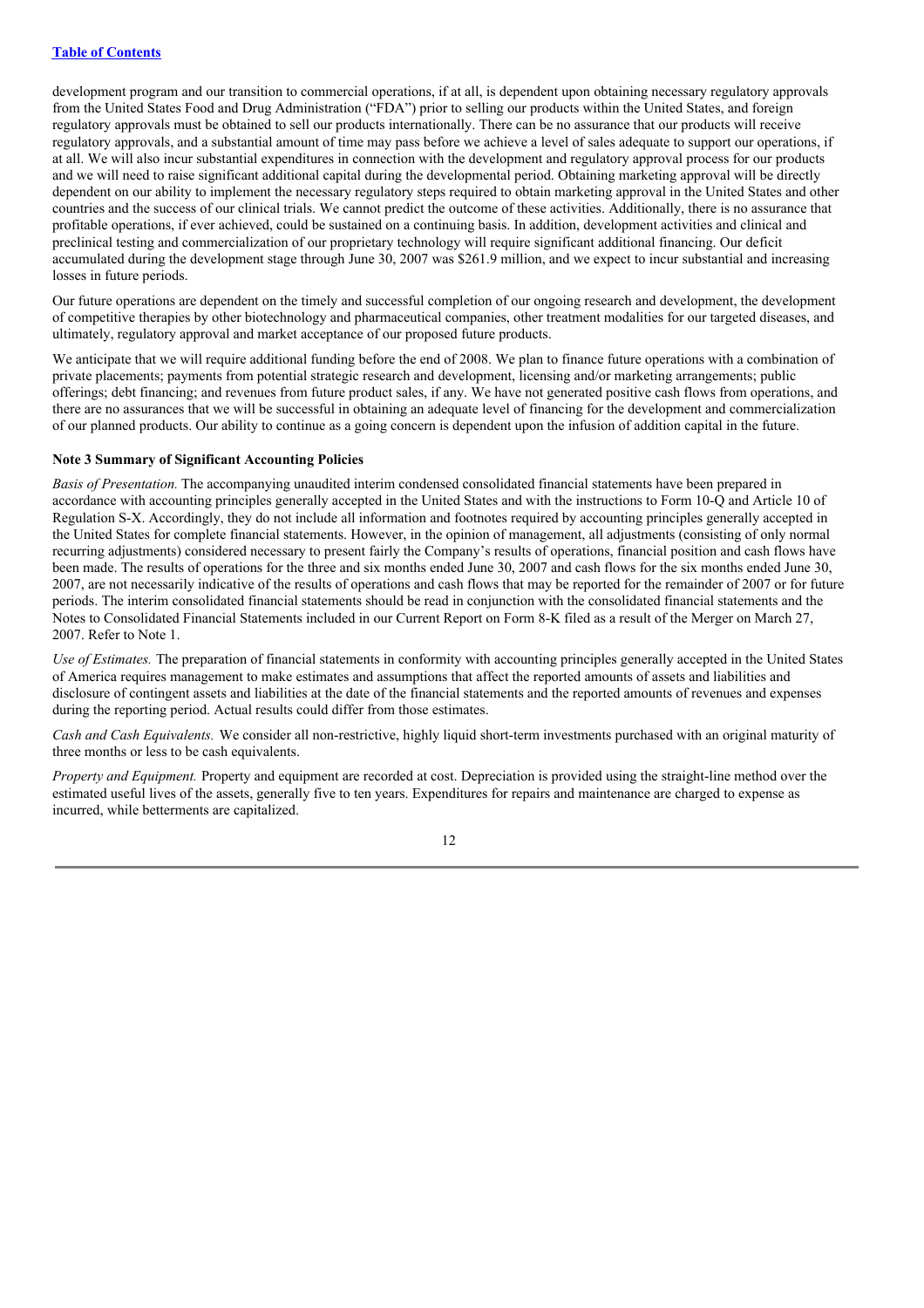*Impairment of Long-Lived Assets.* In accordance with Statement of Financial Accounting Standards (SFAS) No. 144, *Accounting for Impairment or Disposal of Long-Lived Assets* , long-lived assets, such as property and equipment, are reviewed for impairment whenever events or changes in circumstances indicate that the carrying amount of an asset may not be recoverable. Recoverability of assets to be held and used is measured by a comparison of the carrying amount of an asset to estimated undiscounted future cash flows expected to be generated by the asset. If the carrying amount of an asset exceeds its estimated future cash flows, then an impairment charge is recognized by the amount by which the carrying amount of the asset exceeds the fair value of the asset. As of June 30, 2007, we believe that no revision of the remaining useful lives or write-down of long-lived assets is required.

*Research and Development.* Research and product development costs are charged to expense as incurred. We record expense for inprocess research and development as those that had not reached technological feasibility and which had no alternative use.

*Income Taxes.* Income taxes are accounted for under the asset-and-liability method. Deferred tax assets and liabilities are recognized for the future tax consequences attributable to differences between the financial statement carrying amounts of existing assets and liabilities and the respective tax bases and operating loss and tax credit carryforwards. Deferred tax assets and liabilities are measured using enacted tax rates expected to apply to taxable income in the years in which those temporary differences are expected to be recovered or settled. The effect on deferred tax assets and liabilities of a change in tax rates is recognized in operations in the period that includes the enactment date.

*Loss Per Common Share.* Basic and diluted loss per common share is based on the net loss increased by dividends on preferred stock divided by the weighted average number of common shares outstanding during the period. No effect has been given to outstanding options, warrants or convertible preferred stock in the diluted computation, as their effect would be antidilutive. As of June 30, 2007, we have 159,320,800 common shares outstanding, in addition, we have options, warrants and convertible preferred stock outstanding at June 30, 2007 that, if converted/exercised would result in 55,120,200 incremental shares of common stock being outstanding resulting in 214,441,000 potential common shares outstanding. The diluted loss per share does not include the weighted average impact of these securities of 50,487,000 for the three and six months ended June 30, 2007, respectively.

*Share-Based Compensation.* We follow the provisions of Financial Accounting Standards Board ("FASB") Statement of Financial Accounting Standards ("Statement") No. 123 (revised 2004), *Share-Based Payment* ("SFAS 123R"), which requires that a company measure the cost of employee services received in exchange for an award of equity instruments based on the grant-date fair value of the award. That cost is recognized in the statement of operations over the period during which an employee is required to provide service in exchange for the award. SFAS 123R also requires that excess tax benefits, as defined, realized from the exercise of stock options be reported as a financing cash inflow rather than as a reduction of taxes paid in cash flow from operations. Refer to Note 5. Stock-based compensation arrangements to non-employees are accounted for in accordance with SFAS No. 123 and Emerging Issues Task Force Issue No. 96-18 (EITF 96-18), "Accounting for Equity Instruments That Are Issued to Other Than Employees for Acquiring, or in Conjunction with Selling, Goods or Services," which requires that these equity instruments are recorded at their fair value on the measurement date. The measurement of stock-based compensation is subject to periodic adjustment as the underlying equity instruments vest.

*Comprehensive Loss.* Our comprehensive loss has no components other than net loss for all periods presented.

*New accounting pronouncements*: In July 2006, the Financial Accounting Standards Board, or FASB, issued Interpretation Number, or FIN, No. 48, *Accounting for Uncertainty in Income Taxes* , or FIN 48. FIN 48 applies to all tax positions within the scope of SFAS No. 109, applies a "more likely than not" threshold for tax benefit recognition, identifies a defined methodology for measuring benefits and increases the disclosure requirements for companies. FIN 48 is mandatory for years beginning after December 15, 2006; accordingly, we have adopted FIN 48 effective January 1, 2007. Refer to Note 6.

In September 2006, the FASB issued SFAS No. 157, *Fair Value Measurements* , or SFAS No. 157. SFAS No. 157 defines fair value, establishes a framework for measuring fair value under generally accepted accounting principles and expands disclosures about fair value measurements. This Statement applies to other accounting pronouncements that require or permit fair value measurements, the FASB having previously concluded in those accounting pronouncements that fair value is the relevant measurement attribute. Accordingly, this Statement does not require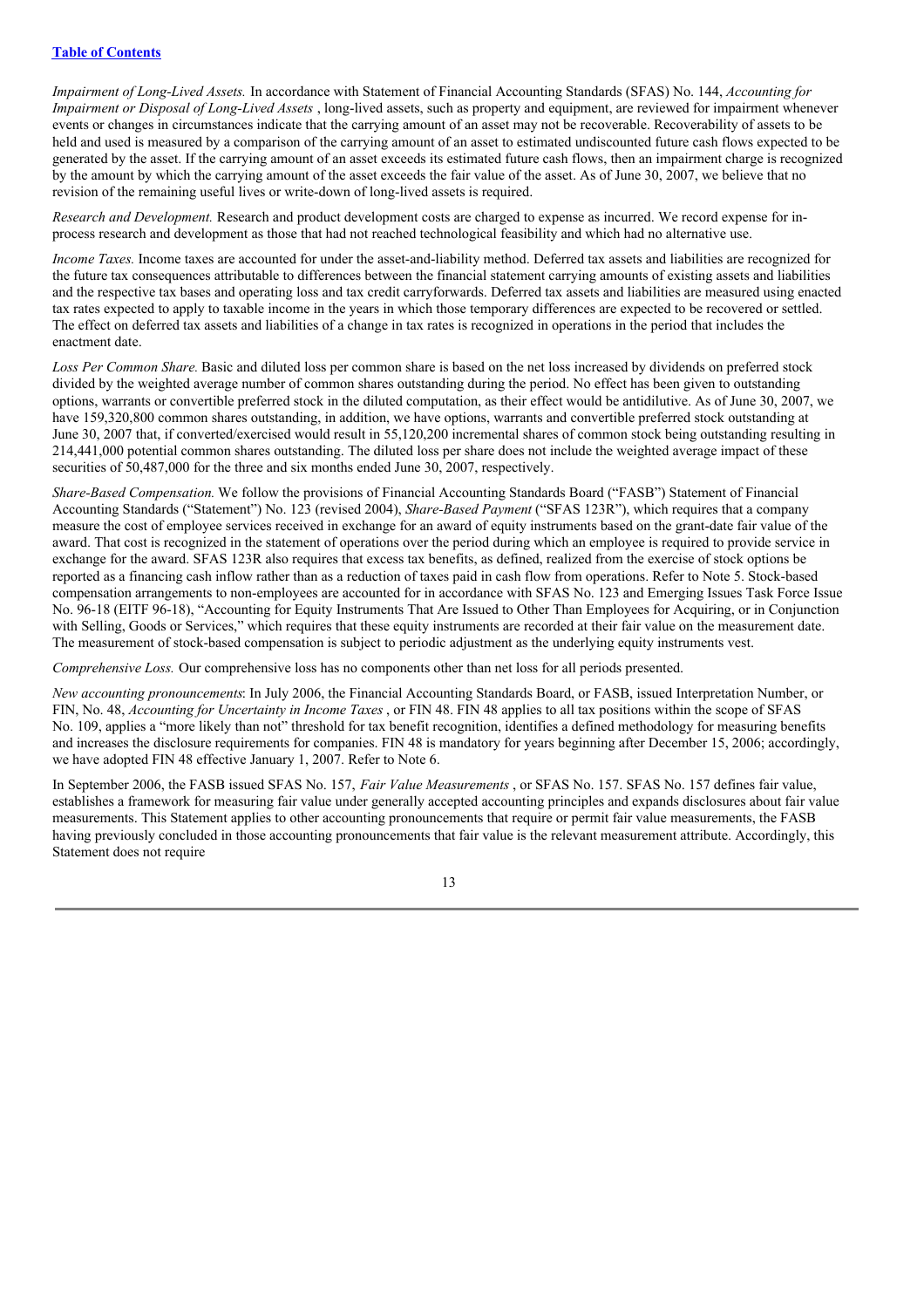any new fair value measurements. SFAS No. 157 is effective for fiscal years beginning after December 15, 2007. We plan to adopt SFAS No. 157 beginning in the first quarter of our 2008 fiscal year. We are currently evaluating the impact the adoption of SFAS No. 157 may have on our financial position and results of operations.

In February 2007, the FASB issued SFAS No. 159, *The Fair Value Option for Financial Assets and Financial Liabilities* , or SFAS No. 159, which gives companies the option to measure eligible financial assets, financial liabilities and firm commitments at fair value (i.e., the fair value option), on an instrument-by-instrument basis, that are otherwise not permitted to be accounted for at fair value under other accounting standards. The election to use the fair value option is available when an entity first recognizes a financial asset or financial liability or upon entering into a firm commitment. Subsequent changes in fair value must be recorded in earnings. SFAS No. 159 is effective for financial statements issued for fiscal years beginning after November 15, 2007. We are in the process of evaluating the impact, if any, of adopting this pronouncement.

In June 2007, the Emerging Issues Task Force, or EITF, issued EITF 07-3*Accounting for Advance Payments for Goods or Services to be Received for Use in Future Research and Development Activities*. This EITF establishes that prepayments made related to research and development goods and services should be capitalized and recognized as expense when the goods are received or the services have been preformed. The prepaid assets must be assessed for recoverability to ensure the prepaid goods or services will continue to be used. EITF 07-3 is effective for new contracts entered into in fiscal years beginning after December 15, 2007, including interim periods within those fiscal years. We are in the process of evaluating the impact, if any, of adopting this pronouncement.

#### **Note 4 Debt**

On January 11, 2007, Acuity entered into an agreement with the Frost Group whereby the Frost Group provided a subordinated secured line of credit of up to \$7.0 million to Acuity. The Frost Group members include a trust controlled by Dr. Phillip Frost, who is the Company's Chief Executive Officer and Chairman of the board of directors, Dr. Jane H. Hsiao, who is the Vice Chairman of the board of directors and Chief Technical Officer, Steven D. Rubin who is Executive Vice President and a director of the Company and Rao Uppaluri who is the Chief Financial Officer of the Company. In exchange for entering into this agreement, Acuity agreed to grant to the Frost Group a warrant to purchase up to 125,000 shares of Acuity Series B Preferred Stock, par value \$0.01 per share, for an exercise price of \$2.00 per share, which upon consummation of the Merger converted into 6,478 shares of our Series C Preferred stock and a warrant to purchase up to 15,625 shares of Acuity Common Stock, for an exercise price of \$0.01 per share, which converted upon the Merger to 81,085 warrants to purchase shares of our Common Stock. On June 22, 2007, the Series C preferred stock automatically converted to 647,800 shares of our common stock.

In connection with the consummation of the Mergers, we assumed the rights and obligations of Acuity under this line of credit. We also amended and restated this line of credit to provide additional available borrowing capacity. Under this amended and restated line of credit, the line of credit was increased to \$12.0 million and we assumed Acuity's existing obligation to repay \$4.0 million outstanding under the prior line of credit. We are obligated to pay interest upon maturity, compounded quarterly on borrowings under the line of credit at a 10% annual rate, which is due on July 11, 2009. The line of credit is collateralized by all of our personal property, except intellectual property. In connection with the assumption and amendment of the line of credit, we granted warrants to purchase 4,000,000 shares of our common stock to the Frost Group. The fair value of the warrants was determined to be \$12.4 million using the Black-Scholes option valuation model. Because the issuance of the warrants and the increase in the line of credit were conditioned upon the completion of the Mergers, the value of the warrants has been allocated on a relative fair value basis to the cost of the Acuity acquisition (\$1.3 million), the cost of the reverse merger between Froptix and *eXegenics* (\$11.0 million) and debt commitment fee (\$0.1 million).

We assumed the rights and obligations of Acuity's \$4.0 million term loan with Horizon Financial, Inc., in connection with the Mergers. The term loan bears interest at 12.23%, which is payable monthly commencing September 15, 2005. The principal is payable in 12 equal monthly installments commencing August 2007. Principal on the term loan matures as follows: \$1.7 million during 2007 and \$2.3 million during 2008. The term loan is collateralized by all personal property of Acuity, except intellectual property, and contains certain negative covenants that limit the payment of cash dividends, redemption of equity securities, changes in ownership, and the creation or extinguishment of debt. In connection with the issuance of the term note, Acuity issued warrants to purchase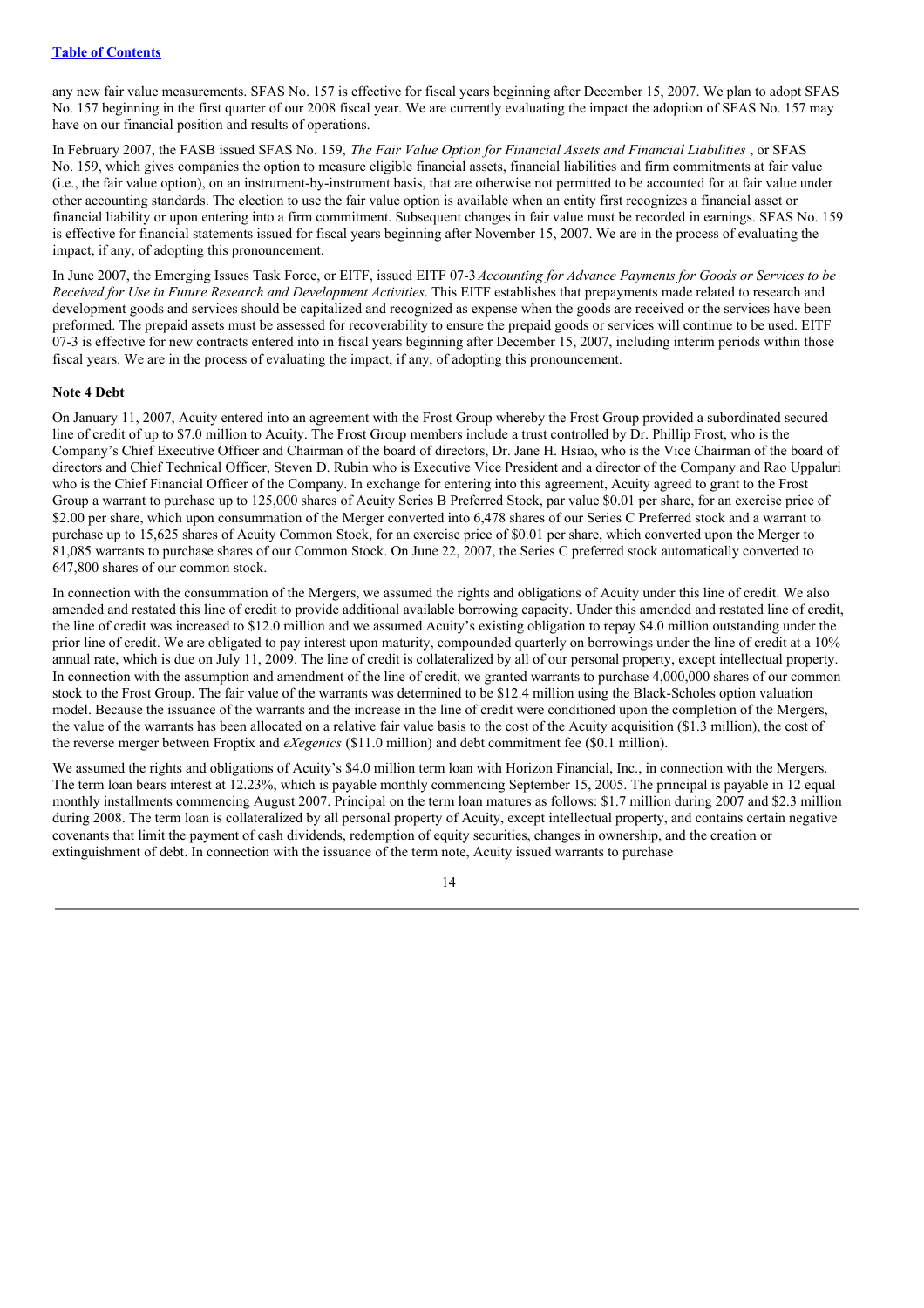## **Table of Contents**

200,000 shares of Series B preferred stock at \$2.00 per share, which upon the Merger converted to 10,379 shares of our Series C preferred stock and warrants to purchase 25,000 shares of common stock at \$0.01 per share, which converted to 129,736 shares of our common stock upon consummation of the Merger. On June 22, 2007, the Series C preferred stock automatically converted to 1,037,900 shares of our common stock.

#### **Note 5 Stock Based Compensation**

As of June 30, 2007, we had three stock-based compensation plans, our 1996 Stock Option Plan, our 2000 Stock Option Plan and our 2007 Equity Incentive Plan. We also assumed the option plans of Acuity and Froptix in the merger discussed in Note 1 (collectively the "Plans"). Options granted under the 1996 Stock Option Plan, 2000 Stock Option Plan and the plans assumed from Froptix and Acuity are exercisable for a period of up to 10 years from date of grant. The 2007 Equity Incentive Plan is exercisable for a period up to 7 years. Vesting periods range from immediate to 4 years. The compensation expense recognized in the statements of operations for the three and six months ended June 30, 2007 for our stock-based compensation plans was \$5.9 million and \$11.9 million, respectively, of which [\$2.6 million and \$2.7 million] was a component of general and administrative expenses, respectively, and \$3.3 million and \$9.2 million was a component of research and development expenses, respectively.

The fair value of the unvested Acuity option awards was determined at the merger date and will be expensed over the remaining requisite service period of the options. Unvested options granted to non-employees are marked to market each reporting period in accordance with EITF 96-18. The fair value of stock option awards was estimated using the Black-Scholes option valuation model and the assumptions noted in the following table:

|                         | <b>Three Months Ended</b> | <b>Six Months Ended</b> |
|-------------------------|---------------------------|-------------------------|
|                         | June 30, 2007             | June 30, 2007           |
| Expected life           | 3.23 to 9.47 years        | 3.48 to 9.72 years      |
| Expected volatility     | 73%                       | 73\% to 76\%            |
| Risk-free interest rate | 4.54\% to 5.16\%          | 4.48% to $5.16\%$       |
| Dividend yield          | $0\%$                     | $0\%$                   |

The expected life of the stock options was calculated using the shortcut method allowed by the provisions of SFAS No. 123R and interpreted by Staff Accounting Bulletin No. 107 (SAB 107). The expected volatility was based on a peer group of publicly-traded stock which we believe will be representative of the volatility over the expected term of the options. The risk-free interest rate is based on the rates paid on securities issued by the U.S. Treasury with a term approximating the expected life of the option. The dividend yield is based on the projected annual dividend payment per share, divided by the stock price at the date of grant; however, we have not, and do not expect to declare such dividends.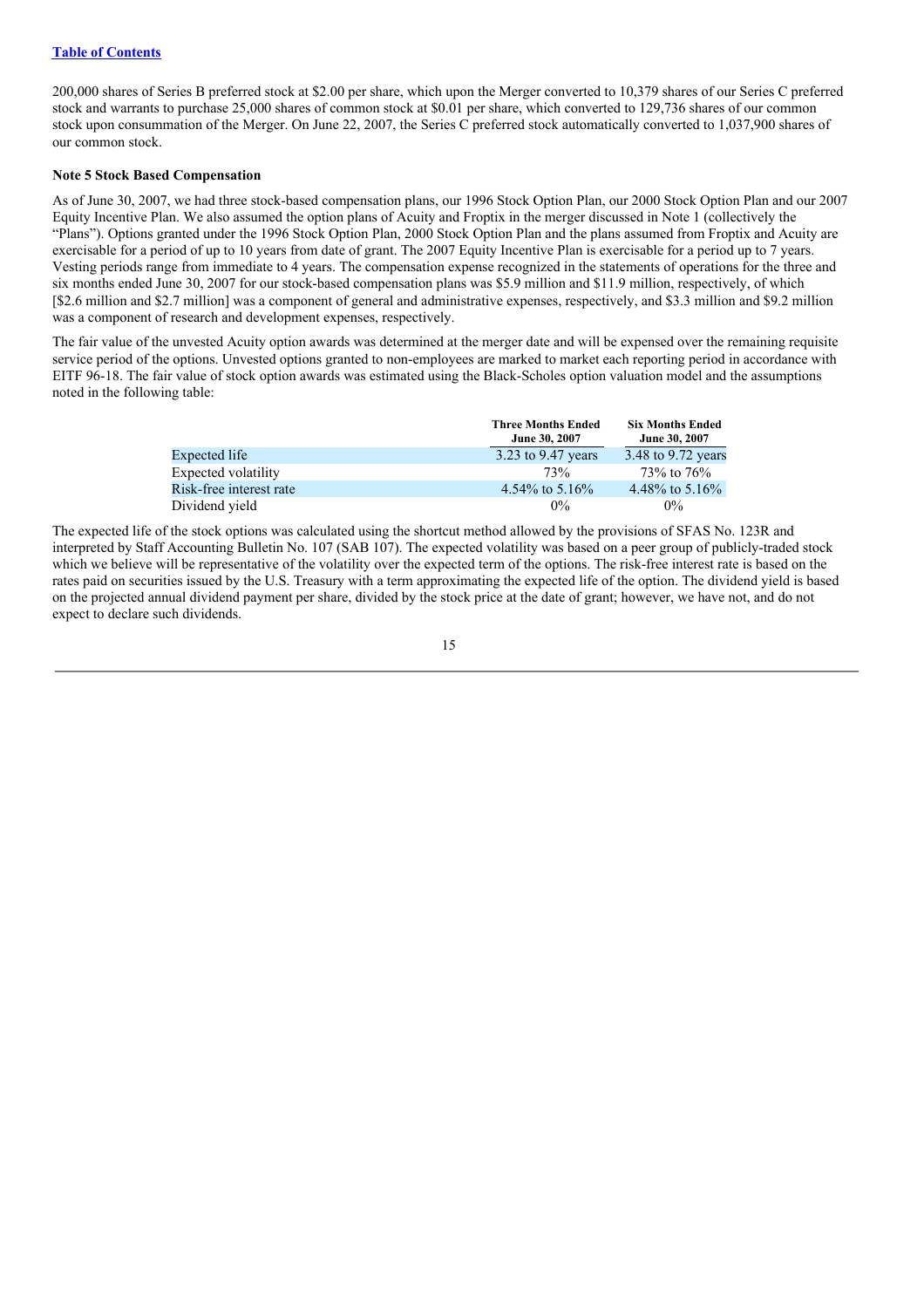## **Table of Contents**

A summary of the stock option activity under our Plans during the six months ended June 30, 2007 is presented below:

|                                         | <b>Shares</b> | <b>Exercise price per</b><br>share |               | Weighted average<br>exercise price |
|-----------------------------------------|---------------|------------------------------------|---------------|------------------------------------|
| Outstanding at December 31, 2006        | 4,436,878     | 0.01                               | S             | 0.01                               |
| Assumed from <i>eXegenics</i> at merger | 240,000       | $0.32 - 0.89$                      |               | 0.64                               |
| Assumed from Acuity at merger           | 11,373,253    | $0.04 - 0.56$                      |               | 0.14                               |
| Cancelled/Forfeited                     | (20, 109)     | $0.05 - 0.06$                      |               | 0.05                               |
| Outstanding at March 31, 2007           | 16,030,022    | $0.01 - 0.89$                      |               | 0.11                               |
| Granted                                 | 3,845,000     | $3.54 - 4.88$                      |               | 4.81                               |
| Exercised                               | (79,215)      | $0.05 - 0.84$                      |               | 0.80                               |
| Canceled/Forfeited                      | (555, 110)    | $0.04 - 0.06$                      |               | 0.05                               |
| Outstanding at June 30, 2007            | 19,240,697    | $0.01 - $4.88$                     | <sup>\$</sup> | 1.04                               |

As of June 30, 2007 there was approximately \$25.8 million of total unrecognized compensation cost related to unvested stock options, which is expected to be recognized over a remaining weighted-average vesting period of 3.3 years. As of June 30, 2007, approximately 8.9 million options to purchase our common stock were exercisable. In addition, at June 30, 2007, 15.6 million outstanding options were in the money with an aggregate intrinsic value of approximately \$61.8 million.

In addition to the common stock options there were 7,317 options to purchase Series C preferred stock at an exercise price of \$32.00 issued as replacement options to an Acuity employee at the merger, which, upon conversion of the Series C Preferred stock on June 22, 2007 converted to 731,700 options to purchase our common stock. The common stock options were 100% vested and exercisable as of June 30, 2007. The intrinsic value of the options on June 30, 2007 was \$2.4 million.

On May 11, 2007, we entered into a Settlement Agreement with our former President. Under the terms of the Settlement Agreement, our former President will receive a severance payment equivalent to one year's salary of \$325,000, paid monthly, and reimbursement of up to \$65,000 in relocation expenses. In addition, all outstanding equity awards which would have vested by May 31, 2008, were automatically vested. As a result of this acceleration, during the second quarter of 2007 we recorded \$1.5 million of additional compensation expense that would have been recognized over the period from June 1, 2007 through May 31, 2008.

In July 2007, we terminated a consulting agreement prior to the vesting of approximately 4.4 million options to purchase our common stock. As a result, during the third quarter of 2007, we will reverse compensation expense which was accrued during the previous 12 months of approximately \$8.1 million.

#### **Note 6 Income Taxes**

Prior to January 1, 2007, we recognized income taxes with respect to uncertain tax positions based upon SFAS No. 5, " *Accounting for Contingencies* ", or SFAS No. 5. Under SFAS No. 5, we would record a liability associated with an uncertain tax position if the liability was both probable and estimable. Prior to January 1, 2007, the liabilities recorded under SFAS No. 5 including interest and penalties related to income tax exposures, would have been recognized as incurred within "income taxes" in our condensed consolidated statements of operations. We recorded no such liabilities in 2006.

Effective January 1, 2007, we adopted FIN 48, " *Accounting for Uncertainty in Income Taxes* ." FIN 48 clarifies the accounting for uncertainty in income taxes recognized in financial statements in accordance with SFAS No. 109, " *Accounting for Income Taxes* ." FIN 48 prescribes a recognition threshold and measurement attribute for the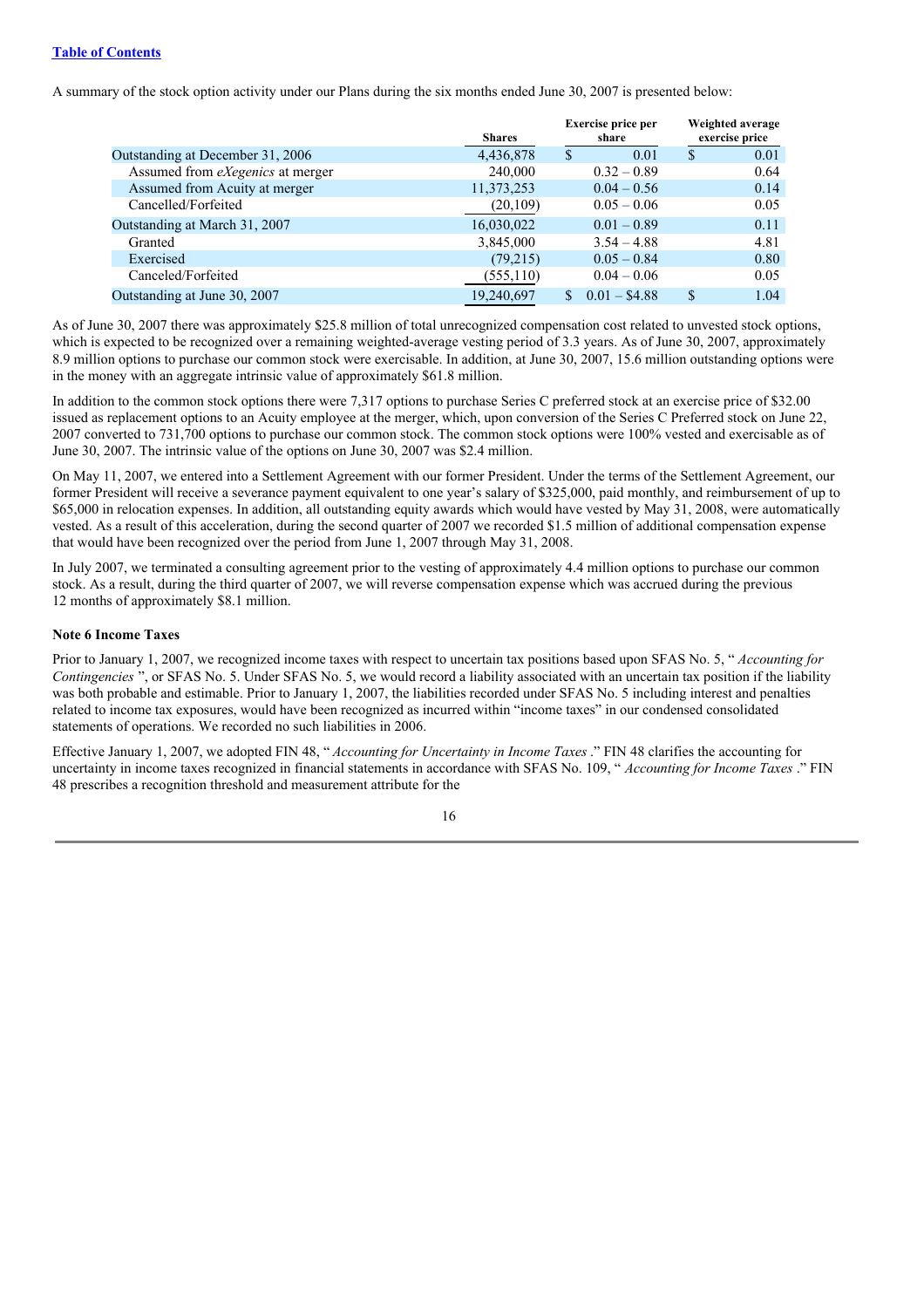financial statement recognition and measurement of a tax position taken or expected to be taken in a tax return. FIN 48 requires that we determine whether the benefit of our tax positions are more likely than not to be sustained upon audit, based on the technical merits of the tax position. For tax positions that are more likely than not to be sustained upon audit, we recognize the greatest amount of the benefit that is more likely than not to be sustained in our condensed consolidated financial statements. For tax positions that are not more likely than not to be sustained upon audit, we do not recognize any portion of the benefit in our condensed consolidated financial statements. The provisions of FIN 48 also provide guidance on derecognition, classification, interest and penalties, accounting in interim periods, and disclosure.

Our policy for interest and penalties under FIN 48, related to income tax exposures, was not impacted as a result of the adoption of the recognition and measurement provisions of FIN 48. Therefore, we continue to recognize interest and penalties as incurred within "*income taxes* " in our condensed consolidated statements of operations, when applicable.

There was no change to our accumulated deficit as of January 1, 2007 as a result of the adoption of the recognition and measurement provisions of FIN 48.

#### *Uncertain Income Tax Positions*

We file income tax returns in the U.S. federal jurisdiction and with various states. We are subject to tax audits in all jurisdictions for which we file tax returns. Tax audits by their very nature are often complex and can require several years to complete. There are currently no tax audits that have commenced with respect to income returns in any jurisdiction.

*Federal*: Under the tax statute of limitations applicable to the Internal Revenue Code, we are no longer subject to U.S. federal income tax examinations by the Internal Revenue Service for years before 2003. However, because we are carrying forward income tax attributes, such as net operating losses and tax credits from 2002 and earlier tax years, these attributes can still be audited when utilized on returns filed in the future.

*State:* Under the statutes of limitation applicable to most state income tax laws, we are no longer subject to state income tax examinations by tax authorities for years before 2003 in states in which we have filed income tax returns. Certain states may take the position that we are subject to income tax in such states even though we have not filed income tax returns in such states and, depending on the varying state income tax statutes and administrative practices, the statute of limitations in such states may extend to years before 2003.

As a result of our January 1, 2007 implementation of FIN 48, the total amount of gross tax benefits, excluding the offsetting full valuation allowance, that became unrecognized, was \$0. There were no accrued interest and penalties resulting from such unrecognized tax benefits. As of June 30, 2007, the total amount of gross unrecognized tax benefits was \$0, and accrued interest and penalties on such unrecognized tax benefits was \$0.

The net unrecognized tax benefits that, if recognized, would impact the effective tax rate as of June 30, 2007 and December 31, 2006, were \$0 and \$0, respectively.

We do not anticipate that any significant increase or decrease to the gross unrecognized tax benefits will be recorded during the remainder of 2007.

#### *Other Income Tax Disclosures*

Consistent with 2006, we anticipate recording a full valuation allowance against all of our deferred tax assets during 2007. As a result of this valuation allowance, we expect our full year effective tax rate to be at or about zero.

Under Section 382 of the Internal Revenue Code, certain significant changes in ownership may restrict the future utilization of our tax loss carryforwards. The annual limitation is equal to the value of our stock immediately before the ownership change, multiplied by the long-term tax-exempt rate (i.e., the highest of the adjusted federal long-term rates in effect for any month in the three-calendar-month period ending with the calendar month in which the change

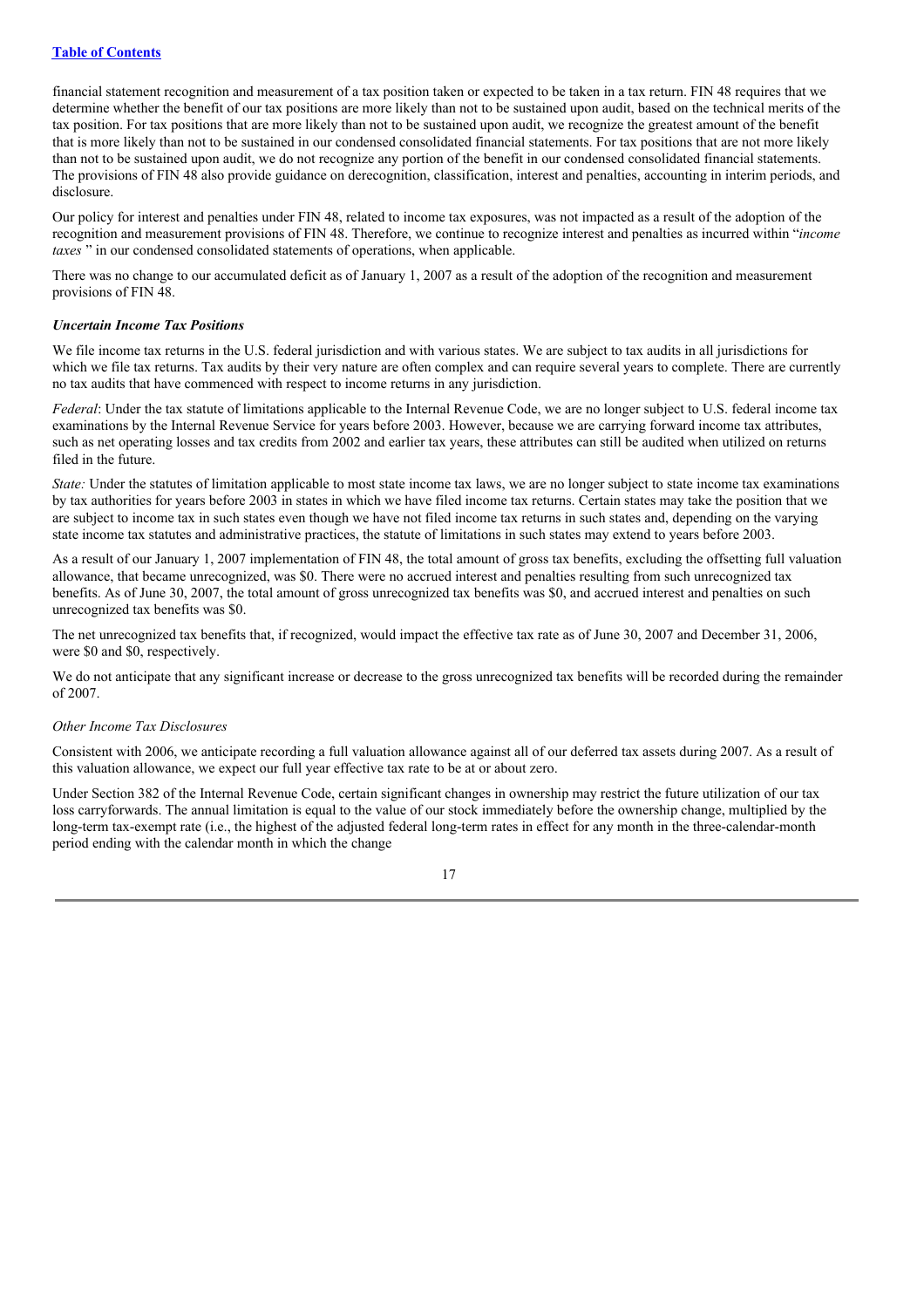date occurs). We are undergoing a study to determine whether we or any of our predecessors have undergone an ownership change under Section 382. It is possible that such a study could conclude that some or all of our net operating loss and credit carryforwards will be limited to utilization. Because we currently have recorded full valuation allowances against such tax attributes, we do not expect the results of such a study to have a material impact on our financial statements.

## **Note 7 Supplemental Cash Flow Information**

Supplemental cash flow information is summarized as follows:

|                | <b>Six Months Ended</b> |   | Period from<br><b>June 23, 2006</b><br>(inception) to |
|----------------|-------------------------|---|-------------------------------------------------------|
| (in thousands) | <b>June 30,</b><br>2007 |   | <b>June 30,</b><br>2007                               |
| Interest paid  | \$<br>163               | S | 163                                                   |

#### **Note 8 Related Party Transactions**

In June 2007, we paid the \$125,000 filing fee payable to the Federal Trade Commission in connection with filings to be made by us and Dr. Frost, our Chairman and Chief Executive Officer, under the Hart-Scott-Rodino Antitrust Improvements Act of 1976 ("HSR"). The filings would permit Dr. Frost and his affiliates to acquire additional voting securities upon expiration of the HSR waiting period. On July 12, 2007, that waiting period expired.

On a month-to-month basis we are leasing office space from Frost Real Estate Holdings, LLC, an entity affiliated with Dr. Phillip Frost, our Chairman, Chief Executive Officer and a principal shareholder. We are negotiating a long-term lease for this space and expect to execute a long-term lease during 2007. The lease is for approximately 5,000 square feet of space in an office building in Miami, Florida, where our principal executive offices are located. The lease provides for payments of approximately \$15,000 per month while we negotiate the long-term lease, plus applicable sales tax. The rent is inclusive of operating expenses, property taxes and parking.

As part of the Mergers, we assumed a line of credit with the Frost Group from Acuity. Refer to Note 4.

## **Note 9 Description of Equity Securities**

Our authorized capital stock consists of 500,000,000 shares of common stock, par value \$.01 per share, and 10,000,000 shares of preferred stock, par value \$.01 per share.

## **Common Stock**

Of the authorized common stock, 161,020,191 shares were outstanding as of August 6, 2007 and are held by approximately 399 record holders. Subject to the prior rights of the holders of any shares of preferred stock currently outstanding or which may be issued in the future, the holders of the common stock are entitled to receive dividends from our funds legally available therefore when, as and if declared by our board of directors, and are entitled to share ratably in all of our assets available for distribution to holders of common stock upon the liquidation, dissolution or winding-up of our affairs subject to the liquidation preference, if any, of any then outstanding shares of preferred stock. Holders of our common stock do not have any preemptive, subscription, redemption or conversion rights. Holders of our common stock are entitled to one vote per share on all matters which they are entitled to vote upon at meetings of stockholders or upon actions taken by written consent pursuant to Delaware corporate law. The holders of our common stock do not have cumulative voting rights, which means that the holders of a plurality of the outstanding shares can elect all of our directors. All of the shares of our common stock currently issued and outstanding are fully-paid and nonassessable. No dividends have been paid to holders of our common stock since our incorporation, and no cash dividends are anticipated to be declared or paid in the reasonably foreseeable future.

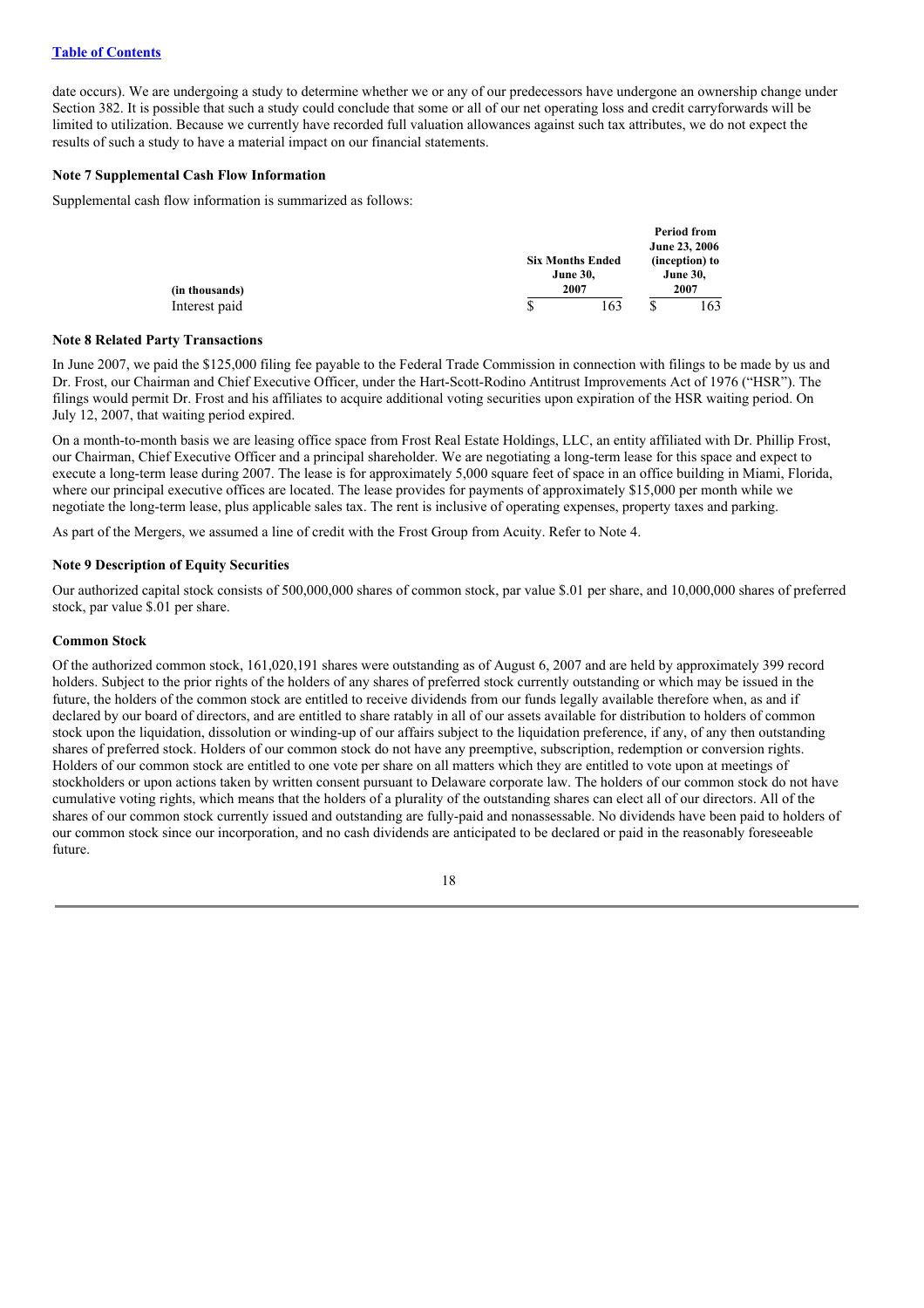## **Preferred Stock**

Our board of directors has the authority, without further action by the holders of the outstanding common stock, to issue preferred stock from time to time in one or more classes or series, to fix the number of shares constituting any class or series and the stated value thereof, if different from the par value, as to fix the terms of any such series or class, including dividend rights, dividend rates, conversion or exchange rights, voting rights, rights and terms of redemption (including sinking fund provisions), the redemption price and the liquidation preference of such class or series. We presently have one series of preferred stock outstanding, designated as Series A convertible preferred stock (the "Series A preferred stock"). We have no present plans to issue any other series or class of preferred stock. The designations, rights and preferences of the Series A preferred stock are set forth in the certificate of designations of Series A convertible preferred stock, which has been filed with the Secretary of State of the State of Delaware.

## **Series A Preferred Stock**

Of the authorized preferred stock, 4,000,000 shares have been designated Series A preferred stock, 977,400 of which are currently issued and outstanding and held by 66 stockholders. Dividends are payable on the Series A preferred stock in the amount of \$.25 per share, payable annually in arrears. At the option of our board of directors, dividends will be paid either (i) wholly or partially in cash or (ii) in newly issued shares of Series A preferred stock valued at \$2.50 per share to the extent cash dividend is not paid.

Holders of Series A preferred stock have the right to convert their shares, at their option exercisable at any time, into shares of our common stock on a one-for-one basis subject to anti-dilution adjustments. These anti-dilution adjustments are triggered in the event of any subdivision or combination of our outstanding common stock, any payment by us of a stock dividend to holders of our common stock or other occurrences specified in the certificate of designations relating to the Series A preferred stock. We may elect to convert the Series A preferred stock into common stock or a substantially equivalent preferred stock in the case of a merger or consolidation in which we do not survive, a sale of all or substantially all of our assets or a substantial reorganization of us.

Each share of Series A preferred stock is entitled to one vote on all matters on which the common stock has the right to vote. Holders of Series A preferred stock are also entitled to vote as a separate class on any proposed adverse change in the rights, preferences or privileges of the Series A preferred stock and any increase in the number of authorized shares of Series A preferred stock. In the event of any liquidation or winding up of the Company, the holders of the Series A preferred stock will be entitled to receive \$2.50 per share plus any accrued and unpaid dividends before any distribution to the holders of the common stock and any other class of series of preferred stock ranking junior to it.

We may redeem the outstanding shares of Series A preferred stock for \$2.50 per share (plus accrued and unpaid dividends), at any time.

## **Series C Preferred Stock**

Of the authorized preferred stock, 500,000 shares were designated Series C preferred stock. On June 22, 2007, 457,584 Series C preferred stock were issued and outstanding and held by 30 stockholders. Cumulative dividends were payable on the Series C preferred stock in the amount of \$1.54 per share when declared by the board of directors. On June 22, 2007, all of the shares of Series C preferred stock automatically converted into shares of common stock, on a one-hundred-for-one basis (subject to adjustment as noted above), as our common stock traded above the \$3.83 conversion per share price on the American Stock Exchange for ten consecutive days.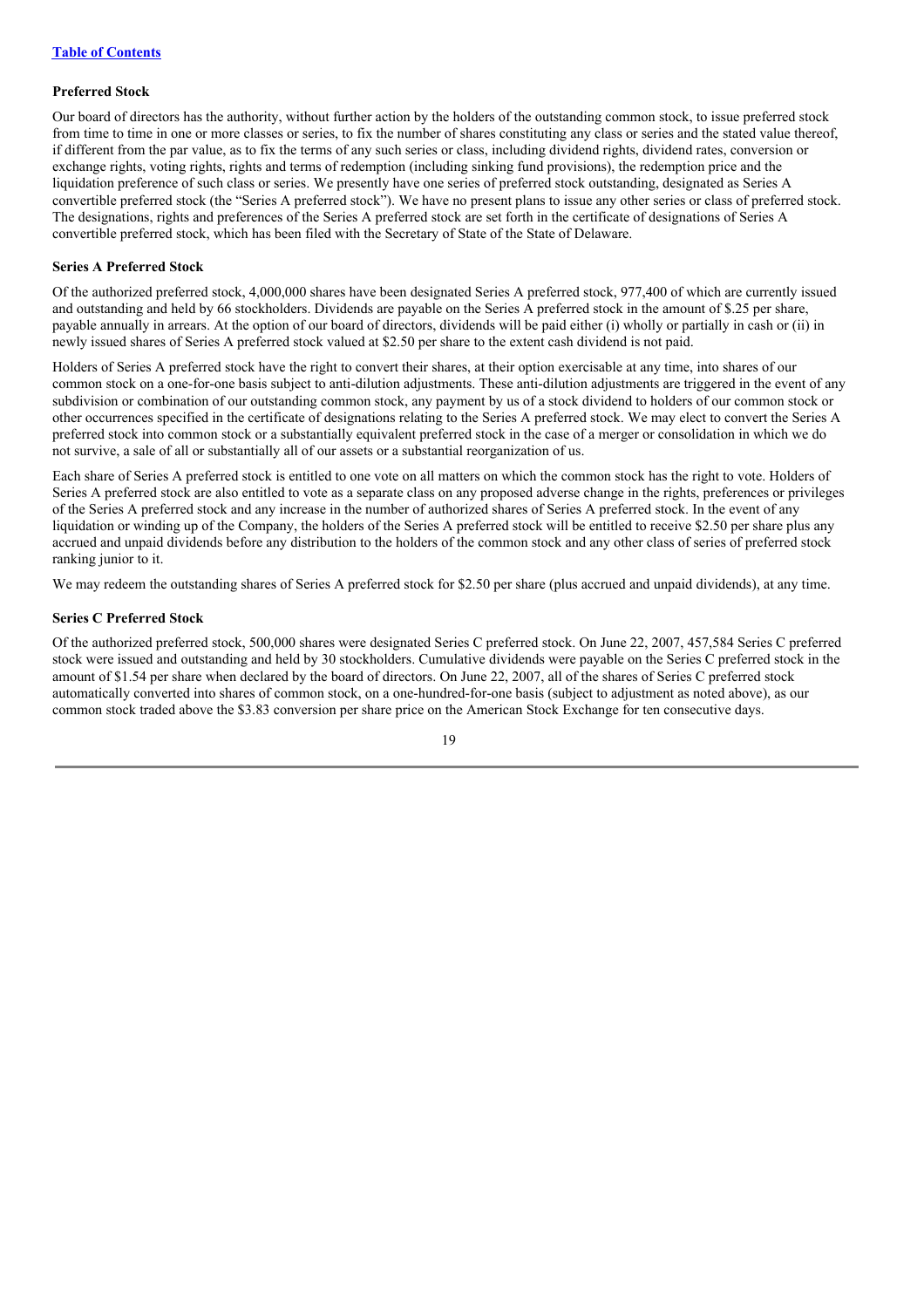## **Table of Contents**

## **Anti-Takeover Effects of Certain Provisions of our Certificate of Incorporation, our By-Laws and Delaware Law**

## **Delaware Statute.**

We are subject to Section 203 of the Delaware General Corporation law, which prohibits a publicly held Delaware corporation from engaging in a "business combination" with an "interested stockholder" for a period of three years after the date of the transaction in which the person became an interested stockholder, unless:

- **•** prior to such date, our board of directors approves either the business combination or the transaction that resulted in the stockholder's becoming an interested stockholder;
- **•** upon consummation of the transaction that resulted in the stockholder becoming an interested stockholder, the interested stockholder owns at least 85% of our outstanding voting stock, excluding shares held by directors, officers and certain employee stock plans; or
- on or after the consummation date, the business combination is approved by our board of directors and by the affirmative vote at an annual or special meeting of stockholders holding of at least two-thirds of our outstanding voting stock that is not owned by the interested stockholder.

For purposes of Section 203, a "business combination" includes, among other things, a merger, asset sale or other transaction resulting in a financial benefit to the interested stockholder, and an "interested stockholder" is generally a person who, together with affiliates and associates of such person:

- owns 15% or more of outstanding voting stock; or
- is an affiliate or associate of ours and was the owner of 15% or more of our outstanding voting stock at any time within the prior three years.

## **Certificate of Incorporation and Bylaw Provisions.**

Our amended and restated certificate of incorporation and amended and restated bylaws include provisions that, among others, could have the effect of delaying, deferring, or discouraging potential acquisition proposals and could delay or prevent a change of control of us. The provisions in our certificate of incorporation and bylaws that may have such effect include:

- **•** *Preferred Stock*. As noted above, our board of directors, without stockholder approval, has the authority under our certificate of incorporation to issue preferred stock with rights superior to the rights of the holders of common stock. As a result, we could issue preferred stock quickly and easily, which could adversely affect the rights of holders of our common stock and could be issued with terms calculated to delay or prevent a change of control or make removal of management more difficult.
- **•** *Election and Removal of Directors*. Directors may be removed by the affirmative vote of the holders of at least a majority of the voting power of all of the outstanding shares of capital stock of the corporation entitled to vote thereon, voting together as a single class.
- **•** *Stockholder Meetings*. Under our certificate of incorporation and bylaws, special meetings of our stockholders may be called only by the vote of a majority of the entire board. Our stockholders may not call a special meeting of the stockholders.
- **•** *Requirements for Advance Notification of Stockholder Nominations and Proposals*. Our bylaws establish advance notice procedures with respect to stockholder proposals and the nomination of candidates for election as directors, other than nominations made by or at the direction of our board of directors or a committee thereof.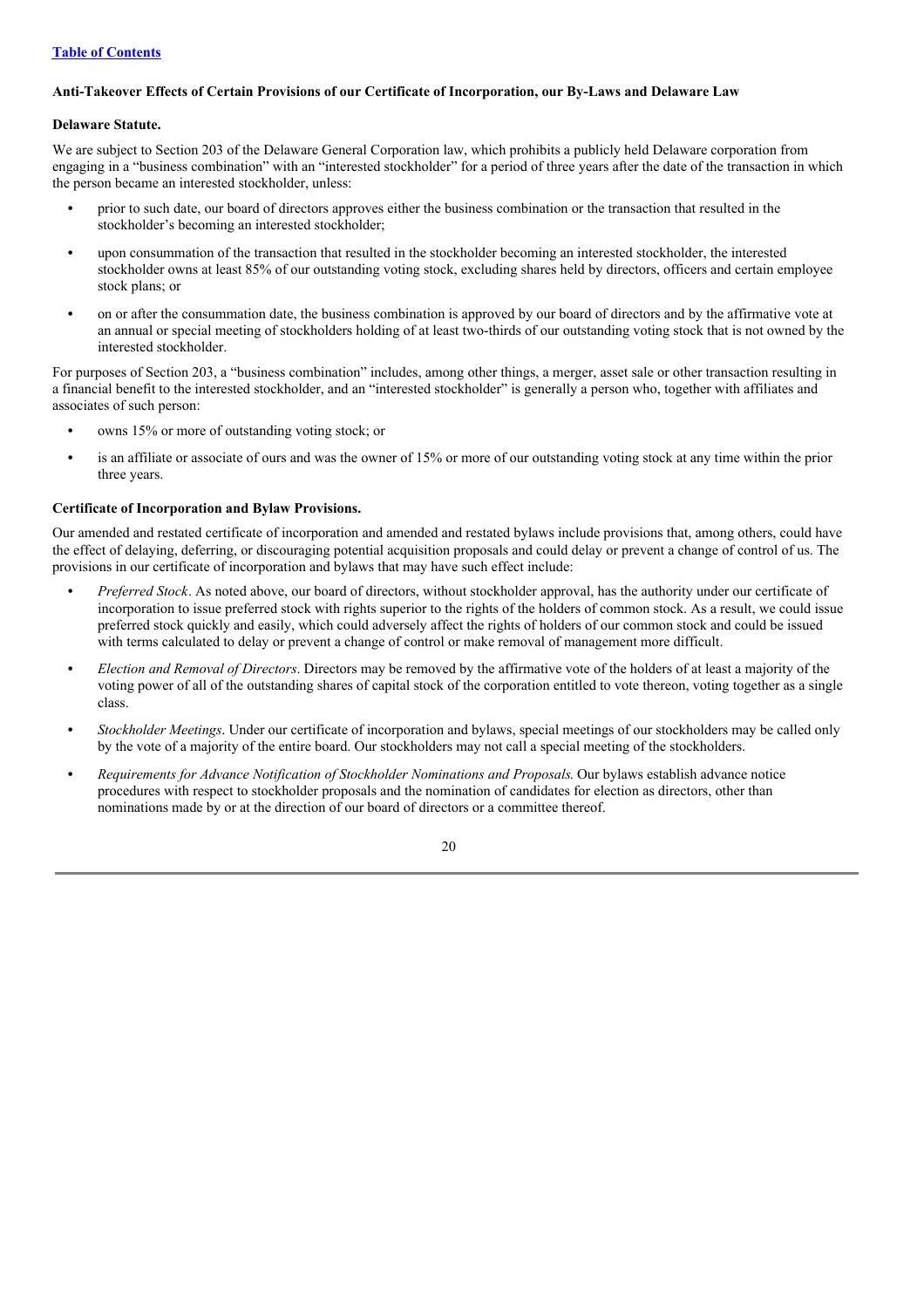## **Note 10 Acquisition**

On April 13, 2007, pursuant to a definitive Share Purchase Agreement (the "Purchase Agreement") with OTI and its shareholders, we invested \$5.0 million in Ophthalmic Technologies, Inc., or OTI, an Ontario corporation. In exchange for the \$5.0 million investment, OTI issued common shares of OTI to us to cause us to hold one-third of OTI's share capital on a fully diluted basis and we received an exclusive option to purchase the remaining shares of OTI in exchange for the issuance of between 3.13 million and 2.82 million shares of our common stock, depending upon the average per share closing price of our common stock for the ten (10) trading dates ended on the second business day prior to the exercise of the option. The \$5.0 million will be used by OTI for working capital.

The aforesaid option shall extend for the greater of a period of (i) six (6) months from the date of the agreement and (ii) three (3) months from completion of OTI's fiscal years ended April 30, 2006 and April 30, 2007 financial statement audits.

We have accounted for the investment in OTI under Accounting Principles Board Opinion 18, under the equity method of accounting. The initial \$5 million investment was allocated between the investment in OTI and the option to purchase OTI. The option was valued based on the estimated exercise price of the option and the estimated market value of the outstanding shares of OTI. The investment was accounted for as the gross investment less the loss incurred by OTI during the period in which we held the interest in them. The table below reconciles the investment in OTI:

|                                            |   |                           | Increase (decrease) |                            |
|--------------------------------------------|---|---------------------------|---------------------|----------------------------|
|                                            |   |                           | during the          | <b>Balance at June 30,</b> |
| (in thousands)                             |   | <b>Initial investment</b> | investment period   | 2007                       |
| Option to purchase remaining shares of OTI |   | 618                       |                     | 618                        |
| Investment in OTI                          |   | 4.382                     | (35)                | 4.347                      |
| Total                                      | S | 5.000                     | (35)                | 4.965                      |
|                                            |   |                           |                     |                            |

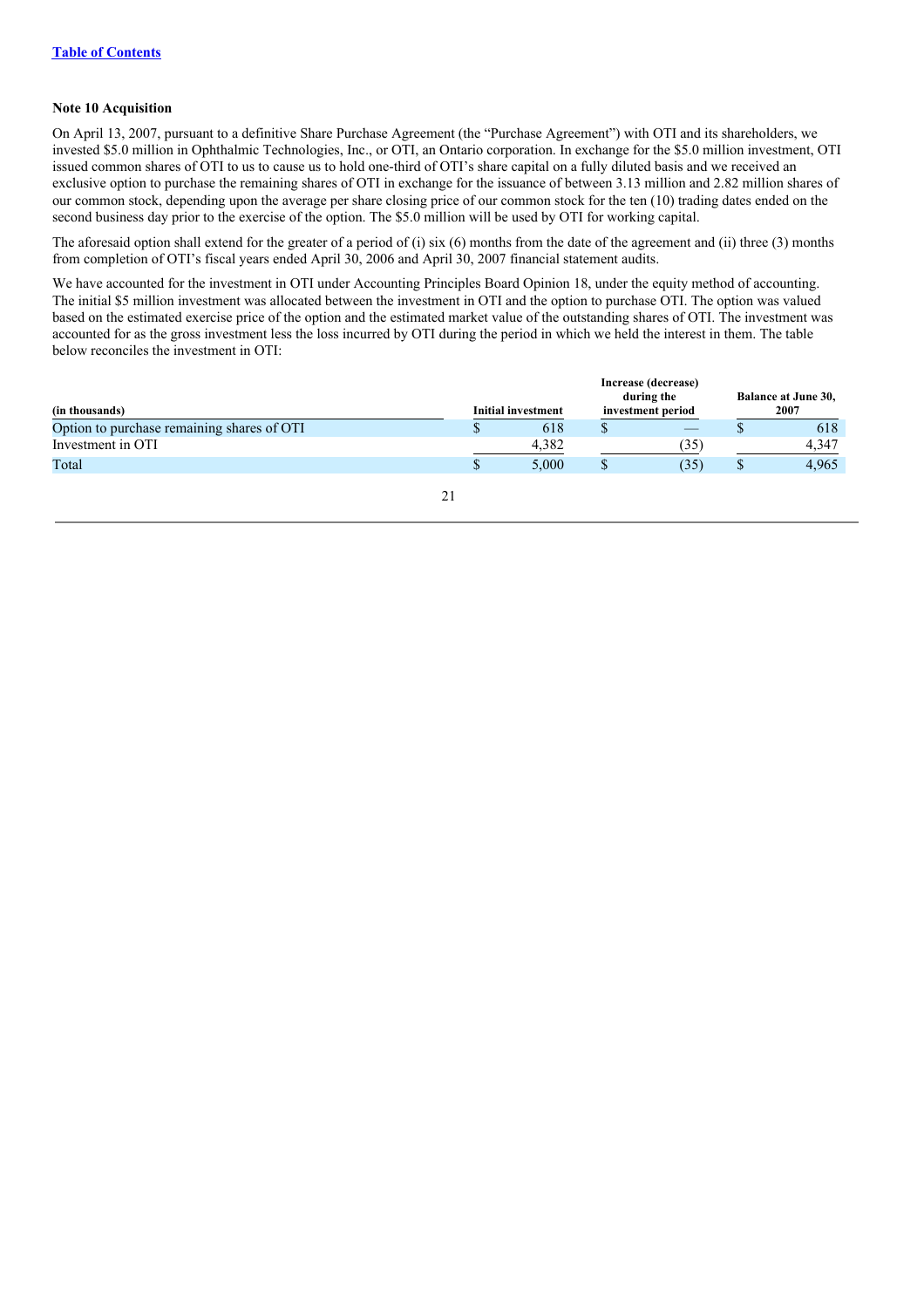## Item 2. Management's Discussion and Analysis of Financial Condition and Results of Operations

## OVERVIEW

You should read this discussion together with the Financial Statements, related Notes and other financial information included elsewhere in our Current Report on Form 8-K dated March 27, 2007 (the "Form 8-K"). The following discussion contains assumptions, estimates and other forward-looking statements that involve a number of risks and uncertainties, including those discussed under "Risk Factors," in the Form 8-K. These risks could cause our actual results to differ materially from those anticipated in these forward-looking *statements.*

We are a development stage company that has generated significant losses since our inception in June 2006. We expect to incur substantial losses as we plan to continue the development of our product candidates, particularly bevasiranib, continue our other research and development activities and establish a sales and marketing infrastructure in anticipation of the commercialization of our product candidates. We currently have limited commercialization capabilities, however we plan to build our commercialization infrastructure as we prepare to launch our development products, and it is possible that we may never successfully commercialize any of our product candidates. To date, we have devoted substantially all of our efforts towards research and development of our product candidates. As of June 30, 2007, we had an accumulated deficit of \$261.9 million. Since we do not generate revenue from any of our product candidates, we expect to continue to generate losses in connection with the continued clinical development of bevasiranib and the research and development activities relating to our technology and other drug candidates. Such research and development activities are budgeted to expand over time and will require further resources if we are to be successful. As a result, we believe that our operating losses are likely to be substantial over the next several years. We will need to obtain additional funds to further develop our research and development programs.

On June 8, 2007, we changed our name to OPKO Health, Inc., or OPKO, from *eXegenics*, Inc., or *eXegenics*. On March 27, 2007, we were part of a three-way merger between Froptix Corporation, or Froptix, a research and development company, *eXegenics*, a shell public company, and Acuity Pharmaceuticals, Inc., or Acuity, a research and development company. This transaction was accounted for as a reverse merger between Froptix and *eXegenics*, with the combined company then acquiring Acuity. *eXegenics*, Inc., formerly known as Cytoclonal Pharmaceuticals Inc., was previously involved in the research, creation, and development of drugs for the treatment and/or prevention of cancer and infectious diseases. Previously, *eXegenics* operated as a drug discovery company, exploiting new enabling technologies to advance and shorten the new drug development cycle. However, *eXegenics* had been a public shell company without any operations since 2003.

On April 13, 2007, we invested \$5.0 million in Ophthalmic Technologies, Inc., or OTI, an Ontario corporation pursuant to a definitive Share Purchase Agreement (the "Purchase Agreement") with OTI and its shareholders. In exchange for the \$5.0 million investment, OTI issued common shares of OTI to us to cause us to hold one-third OTI's share capital on a fully diluted basis and we received an exclusive option to purchase the remaining shares of OTI in exchange for the issuance of between 3.13 million and 2.82 million shares of our common stock, depending upon the average per share closing price of our common stock for the ten (10) trading dates ended on the second business day prior to the exercise of the option. The \$5.0 million will be used by OTI for working capital.

## RESULTS OF OPERATIONS

FOR THE THREE MONTHS ENDED JUNE 30, 2007 AND 2006

The results of operations for the three months ended June 30, 2007 include the operating results for the full three month period. The results for the period ended June 30, 2006 only include Froptix's result from its inception on June 23, 2006 through June 30, 2006. As a result of the reverse merger, historical comparative results are those of Froptix only.

*Selling, General and Administrative Expense.* General and administrative expense for the three months ended June 30, 2007 was \$5.3 million compared to no expenses for the comparable period of 2006. General and administrative expense primarily included personnel costs, including stock-based compensation and professional fees. During 2007,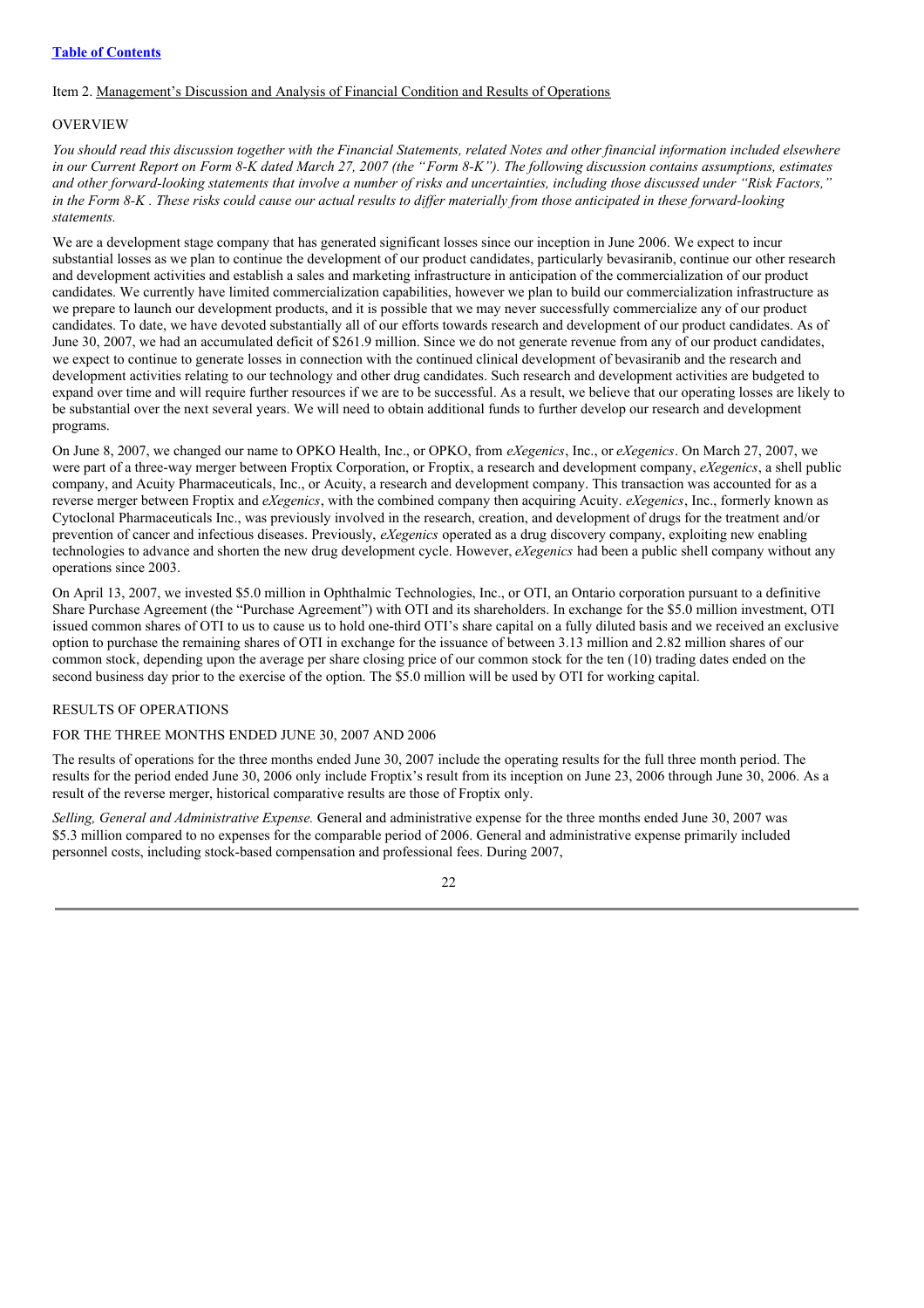we anticipate general and administrative expense to increase to reflect the costs of being an operating public company. We incurred costs related to building a commercial infrastructure during the three months ended June 30, 2007 in preparation of the acquisition of OTI. We were formed on June 23, 2006 and as a result, did not incur significant expenses during the comparable period of 2006.

*Research and Development Expense.* Research and development expense for the three months ended June 30, 2007 was \$5.4 million compared to no expense for the comparable period of 2006. Research and development expense primarily related to personnel costs, including stock-based compensation as well as costs related to the initiation in July 2007 of the Phase III clinical trial for bevasiranib. For the comparable period of 2006, we incurred \$250,000 of expenses relating to the execution of a research agreement.

*Other Income and Expenses.* Other expense was \$0.2 million, net of \$0.1 million of interest income. Other income primarily consists of interest earned on our cash and cash equivalents and interest expense reflects the interest incurred on the debt we assumed from Acuity as part of the merger.

#### FOR THE SIX MONTHS ENDED JUNE 30, 2007 AND FROM JUNE 23, 2006 (INCEPTION) THROUGH JUNE 30, 2006

The results of operations for the first six months of 2007 include Froptix' operating results for the full six month period, and Acuity's operating results subsequent to March 27, 2007. As a result of the reverse merger, historical comparative results are those of Froptix only. Froptix was incorporated on June 23, 2006 and as a result, did not have significant operations for most of the first six months of 2006.

*Selling, General and Administrative Expense.* General and administrative expense for the first six months of 2007 was \$5.4 million. General and administrative expense primarily included personnel costs, including stock-based compensation and professional fees. During 2007, we anticipate general and administrative expense to increase to reflect the costs of being an operating public company. We incurred costs related to building a commercial infrastructure during the thee months ended June 30, 2007 in preparation of the acquisition of OTI.

*Research and Development Expense.* Research and development expense for the first six months of 2007 was \$11.5 million. Research and development expense primarily related to personnel costs, including stock-based compensation as well as costs related to the initiation of the Phase III clinical trial for bevasiranib.

Research and development expense during 2007 will primarily relate to our bevasiranib program including costs to prepare for our Phase III clinical study for bevasiranib. We initiated enrollment of our Phase III clinical trial for bevasiranib in July 2007. We expect the total cost of this trial to be approximately \$25 million, although this estimate could vary significantly as the Phase III clinical trial progresses.

*Write-of of Acquired In-Process Research and Development.* On March 27, 2007, we acquired Acuity in a stock for stock transaction. We valued our common stock issued to Acuity shareholders at the average closing price of the common stock on the date of the transaction and two days prior to the transaction. We recorded the assets and liabilities at fair value, and as a result, we recorded acquired in-process research and development expense and recorded a charge of \$243.8 million.

*Other Income and Expenses.* Other expense was \$0.2 million, net of \$0.1 million of interest income. Other income primarily consists of interest earned on our cash and cash equivalents and interest expense reflects the interest incurred during the period from March 27, 2007 through March 31, 2007 on the debt we assumed from Acuity as part of the Mergers.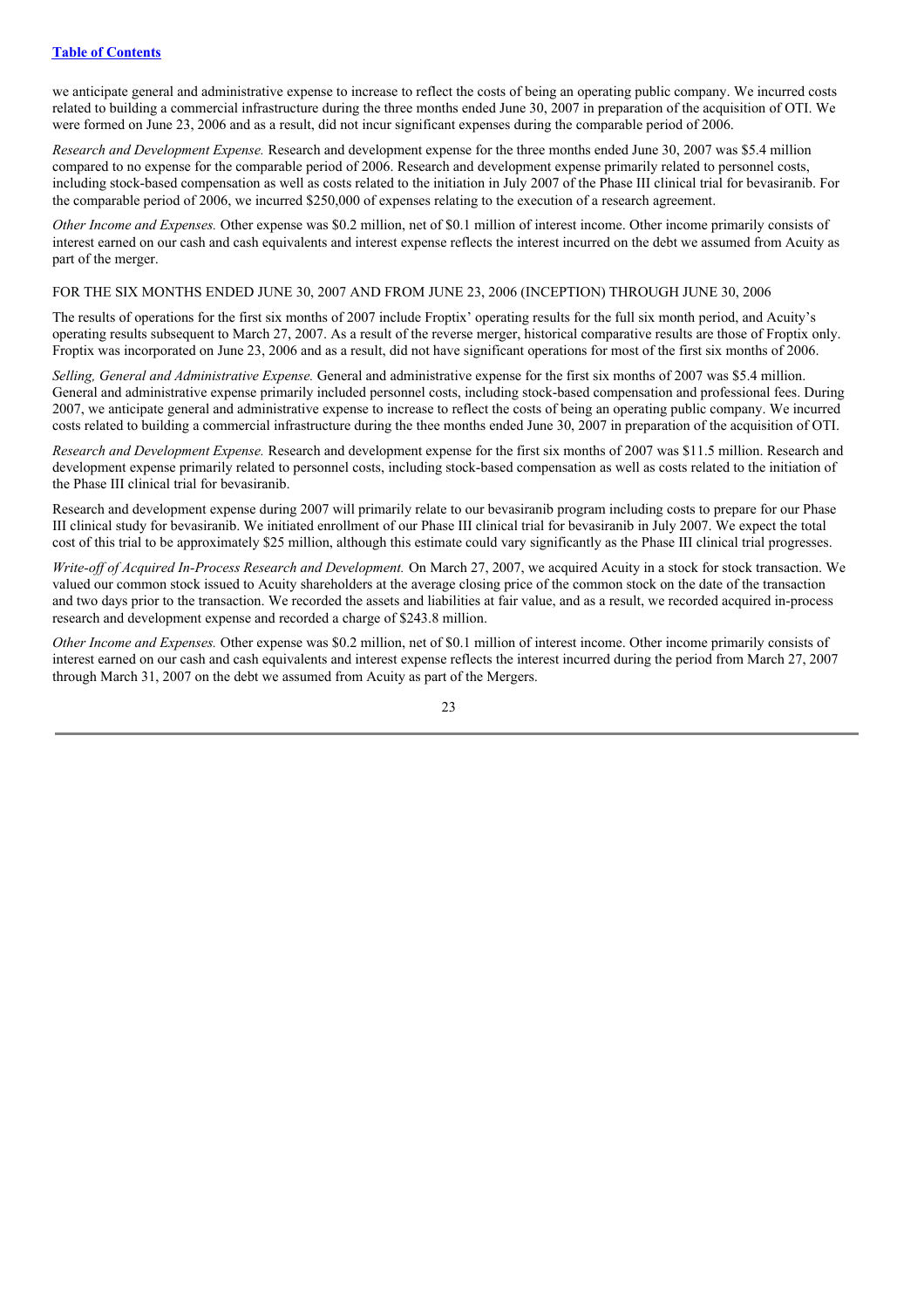## LIQUIDITY AND CAPITAL RESOURCES

At June 30, 2007, we had cash and cash equivalents of approximately \$6.2 million. Cash used in operations primarily related to payments of liabilities assumed and or incurred as part of the Mergers. Since our inception, we have not generated revenue and our primary source of cash has been from the private placement of stock and through credit facilities available to us.

On April 13, 2007, we invested \$5.0 million in Ophthalmic Technologies, Inc., or OTI, an Ontario corporation pursuant to a definitive Share Purchase Agreement (the "Purchase Agreement") with OTI and its shareholders. In exchange for the \$5.0 million investment, OTI issued common shares of OTI to us to cause us to hold one-third of the equity in OTI on a fully diluted basis. The \$5.0 million will be used by OTI for working capital. In addition to the one-third interest, we also received an exclusive right to purchase the remaining outstanding shares of OTI for \$10 million, payable by issuance of our common stock subject to a collar limiting the number of shares to be issued to be between 2.8 and 3.1 million shares of our common stock.

We assumed the rights and obligations of Acuity's \$4.0 million term loan with Horizon Financial. Inc., in connection with the Mergers. The term loan bears interest at 12.23%, which is payable monthly commencing September 15, 2005. The principal is payable in 12 equal monthly installments commencing August 2007. Principal on the term loan matures as follows: \$1.7 million during 2007 and \$2.3 million during 2008. The term loan is collateralized by all personal property of the Acuity, except intellectual property, and contains certain negative covenants that limit the payment of cash dividends, redemption of equity securities, change in ownership, and the creation or extinguishment of debt. In connection with the issuance of the term note, Acuity issued warrants to purchase 200,000 shares of Series B at \$2.00 per share which converted to 1,037,900 shares and 235,932 shares, respectively; of our common stock upon consummation of the Mergers in addition to warrants to purchase 25,000 shares of common stock at \$0.01 per share, which converted to 129,736 warrants to purchase our common stock upon consummation of the Mergers.

In connection with the consummation of the Mergers, we assumed the rights and obligations of Acuity under the line of credit Acuity had with the Frost Group. We also amended and restated the Frost Group line of credit to provide additional available borrowing capacity. Under this amended and restated line of credit, we gained access to \$8.0 million in available borrowings and we assumed Acuity's existing obligation to repay \$4.0 million outstanding under the line of credit. We are obligated to pay interest upon maturity, capitalized quarterly on outstanding borrowings under the line of credit at a 10% annual rate. In connection with the assumption and amendment of the line of credit, we granted warrants to purchase 4,000,000 shares of our common stock to the Frost Group. The fair value of the warrants was determined to be \$12.4 million using the Black-Scholes option valuation model. Because the issuance of the warrants and the increase in the line of credit were conditioned upon the completion of the Mergers, the value of the warrants has been allocated on a relative fair value basis to the cost of the Acuity acquisition (\$1.3 million), the cost of the reverse merger between Froptix and OPKO (\$11.0 million) and debt commitment fee (\$0.1 million).

We expect to incur losses from operations for the foreseeable future. We expect to incur increasing research and development expenses, including expenses related to the hiring of personnel and additional clinical trials. We expect that general and administrative expenses will also increase as we expand our finance and administrative staff, add infrastructure, and incur additional costs related to being a public company, including the costs of directors' and officers' insurance, investor relations programs, and increased professional fees.

We believe cash and cash equivalents on hand and our available credit line at June 30, 2007 will be sufficient to meet our anticipated cash requirements for operations and debt service for at least the next 12 months.

We will need to finance our future cash needs through public or private equity offerings, debt financings, or corporate collaboration and licensing arrangements. We currently do not have any commitments for future external funding.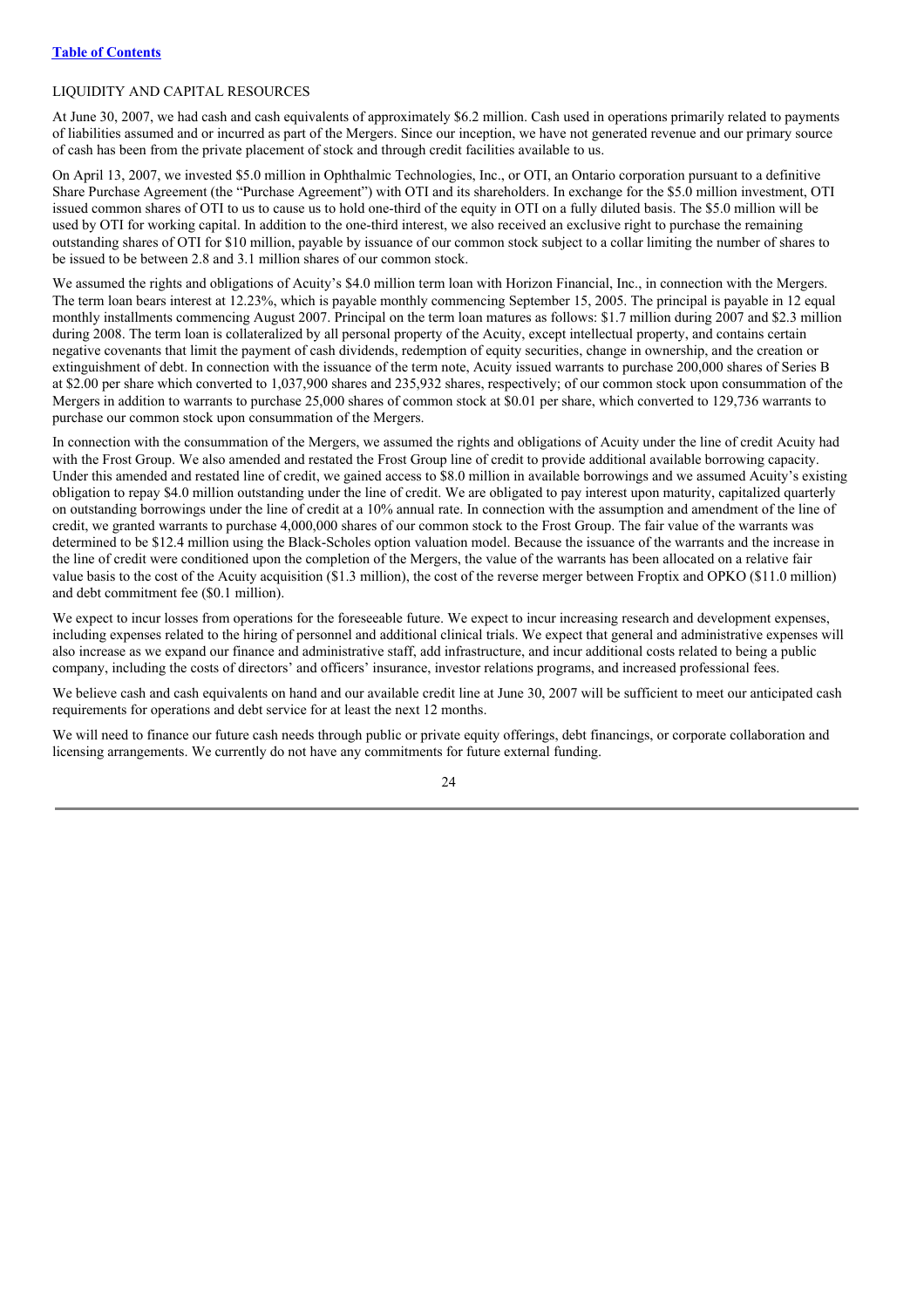## CRITICAL ACCOUNTING POLICIES

We believe the following critical accounting policies affect management's more significant judgments and estimates used in the preparation of our financial statements.

*Impairment of Long-Lived Assets.* In accordance with Statement of Financial Accounting Standards (SFAS) No. 144, *Accounting for Impairment or Disposal of Long-Lived Assets* , long-lived assets, such as property and equipment, are reviewed for impairment whenever events or changes in circumstances indicate that the carrying amount of an asset may not be recoverable. Recoverability of assets to be held and used is measured by a comparison of the carrying amount of an asset to estimated undiscounted future cash flows expected to be generated by the asset. If the carrying amount of an asset exceeds its estimated future cash flows, then an impairment charge is recognized by the amount by which the carrying amount of the asset exceeds the fair value of the asset. As of June 30, 2007, management believes that no revision of the remaining useful lives or write-down of long-lived assets is required.

*Stock-Based Compensation.* As of June 23, 2006 (the date of inception) we, adopted SFAS No. 123(R), *Share-Based Payments* SFAS No. 123(R) replaces SFAS No. 123, *Accounting for Stock-Based Compensation*, and supersedes APB No. 25. SFAS No. 123(R) requires that all stock-based compensation be recognized as an expense in the financial statements and that such cost be measured at the fair value of the award. We adopted the modified prospective transition method provided for under SFAS No. 123(R). Under this transition method, compensation cost recognized in 2006 associated with stock options includes (i) amortization related to all stock option awards granted/modified on or subsequent to January 1, 2006, based on the estimated grant date fair value using the Black-Scholes option-pricing model, and (ii) amortization of the intrinsic value recorded as deferred compensation for options granted prior to January 1, 2006 being accounted for under APB Opinion No. 25. Option awards granted prior to adoption of SFAS No. 123(R) continue to follow the provisions of APB Opinion No. 25 and FIN 44 until modified and or settled.

Prior to the adoption of SFAS No. 123(R), we presented all tax benefits resulting from the exercise of stock options as operating cash flows in the statements of cash flows. SFAS No. 123(R) requires that cash flows resulting from tax deductions in excess of the cumulative compensation cost recognized for options exercised (excess tax benefits) be classified as financing cash flows. We have sufficient net operating loss carryforwards to generally eliminate cash payments for income taxes. Therefore, no cash has been retained as a result of excess tax benefits relating to share based payments made to directors and employees.

## NEW ACCOUNTING PRONOUNCEMENTS

In July 2006, the Financial Accounting Standards Board, or FASB, issued Interpretation Number, or FIN, No. 48, *Accounting for Uncertainty in Income Taxes* , or FIN 48. FIN 48 applies to all tax positions within the scope of SFAS No. 109, applies a "more likely than not" threshold for tax benefit recognition, identifies a defined methodology for measuring benefits and increases the disclosure requirements for companies. FIN 48 is mandatory for years beginning after December 15, 2006; accordingly, we have adopted FIN 48 effective January 1, 2007. Refer to Note 6.

In September 2006, the FASB issued SFAS No. 157, *Fair Value Measurements* , or SFAS No. 157. SFAS No. 157 defines fair value, establishes a framework for measuring fair value under generally accepted accounting principles and expands disclosures about fair value measurements. This Statement applies to other accounting pronouncements that require or permit fair value measurements, the FASB having previously concluded in those accounting pronouncements that fair value is the relevant measurement attribute. Accordingly, this Statement does not require any new fair value measurements. SFAS No. 157 is effective for fiscal years beginning after December 15, 2007. We plan to adopt SFAS No. 157 beginning in the first quarter of our 2008 fiscal year. We are currently evaluating the impact the adoption of SFAS No. 157 may have on our financial position and results of operations.

In February 2007, the FASB issued SFAS No. 159, *The Fair Value Option for Financial Assets and Financial Liabilities* , or SFAS No. 159, which gives companies the option to measure eligible financial assets, financial liabilities and firm commitments at fair value (i.e., the fair value option), on an instrument-by-instrument basis, that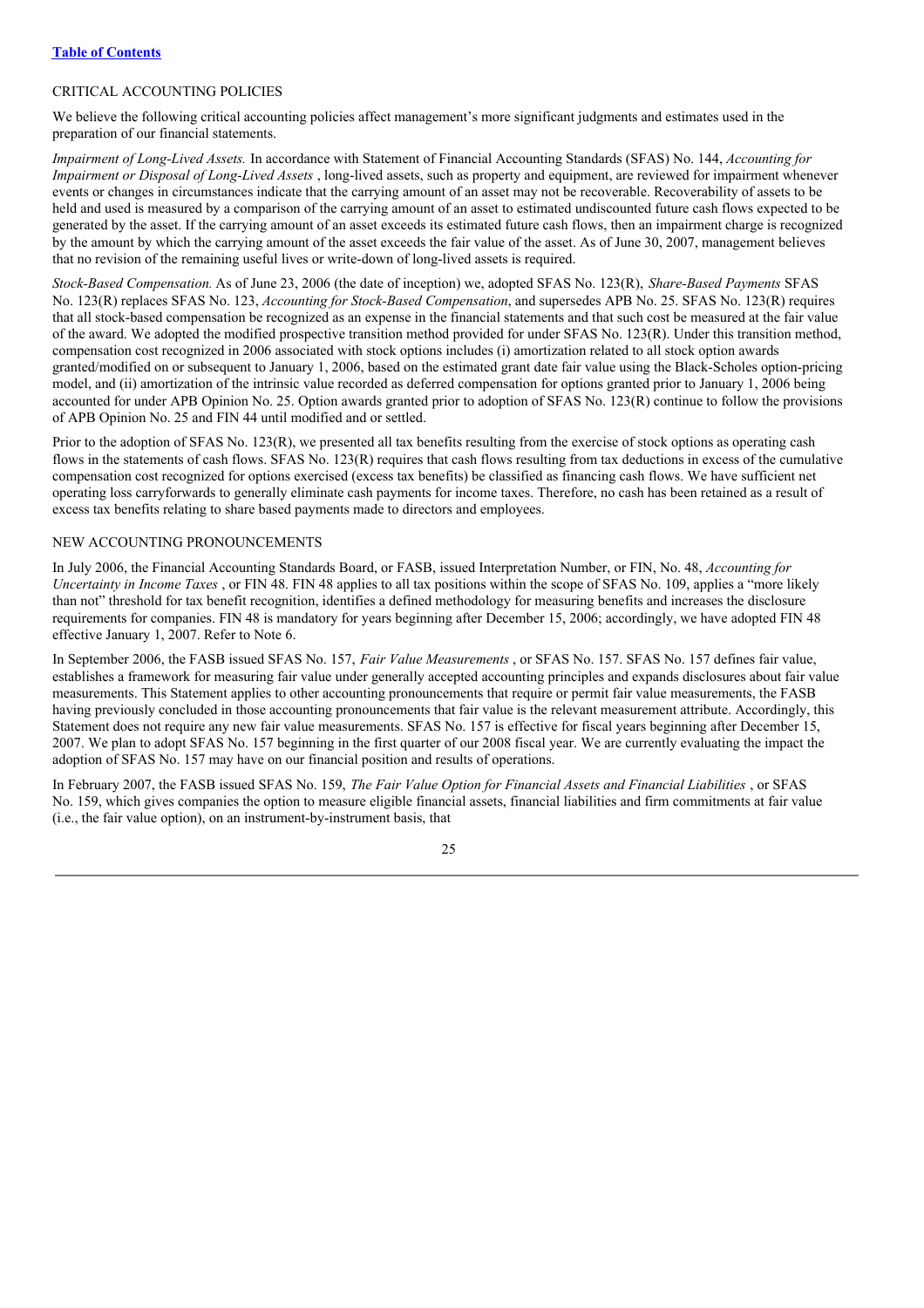are otherwise not permitted to be accounted for at fair value under other accounting standards. The election to use the fair value option is available when an entity first recognizes a financial asset or financial liability or upon entering into a firm commitment. Subsequent changes in fair value must be recorded in earnings. SFAS No. 159 is effective for financial statements issued for fiscal years beginning after November 15, 2007. We are in the process of evaluating the impacts, if any, of adopting this pronouncement.

In June 2007, the Emerging Issues Task Force, or EITF, issued EITF 07-3*Accounting for Advance Payments for Goods or Services to be Received for Use in Future Research and Development Activities*. This EITF establishes that prepayments made related to research and development goods and services should be capitalized and recognized as expense when the goods are received or the services have been preformed. The prepaid assets must be assessed for recoverability to ensure the prepaid goods or services will continue to be used. EITF 07-3 is effective for new contracts entered into in fiscal years beginning after December 15, 2007, including interim periods within those fiscal years. We are in the process of evaluating the impact, if any, of adopting this pronouncement.

## Item 3. Quantitative and Qualitative Disclosures About Market Risk

In the normal course of doing business we are exposed to the risks associated with foreign currency exchange rates and changes in interest rates. We do not engage in trading market risk sensitive instruments or purchasing hedging instruments or "other than trading" instruments that are likely to expose us to significant market risk, whether interest rate, foreign currency exchange, commodity price or equity price risk.

Our exposure to market risk relates to our cash and investments and to our borrowings. We maintain an investment portfolio of money market funds and qualified purchaser funds. The securities in our investment portfolio are not leveraged, and are, due to their very shortterm nature, subject to minimal interest rate risk. We currently do not hedge interest rate exposure. Because of the short-term maturities of our investments, we do not believe that a change in market interest rates would have a significant negative impact on the value of our investment portfolio.

The primary objective of our investment activities is to preserve principal while at the same time maximizing yields without significantly increasing risk. To achieve this objective, we invest our excess cash in debt instruments of the U.S. Government and its agencies, bank obligations, repurchase agreements and high-quality corporate issuers, and, by policy, restrict our exposure to any single corporate issuer by imposing concentration limits. To minimize the exposure due to adverse shifts in interest rates, we maintain investments at an average maturity of generally less than one month.

## Item 4. Controls and Procedures

An evaluation was carried out under the supervision and with the participation of the Company's Chief Executive Officer and Chief Financial Officer, of the effectiveness of the Company's "Disclosure Controls and Procedures" as of June 30, 2007. They have concluded as of June 30, 2007, that our Disclosure Controls and Procedures were effective at providing reasonable assurance that information required to be disclosed by the Company in the reports that it files or submits under the Securities Exchange Act of 1934 are recorded, processed, summarized and reported, within the time periods specified in the Securities and Exchange Commission's rules and forms. Disclosure Controls and Procedures include, without limitation, controls and procedures designed to ensure that information required to be disclosed by the Company in such reports is accumulated and communicated to the Company's management, as appropriate to allow timely decisions regarding required disclosure.

During the quarter ended June 30, 2007, we began performing the finance functions of our wholly-owned subsidiaries, Froptix Corporation and Acuity Pharmaceuticals, Inc., in-house. These functions were previously outsourced. Based on the evaluation of the Company's disclosure controls and procedures as of June 30, 2007, we are not aware of any material adverse impacts on our internal control over financial reporting as a result of this change.

No other significant changes in our internal control over financial reporting (as defined in Rule 13a-15(f) under the Securities Exchange Act of 1934) occurred during the quarter ended June 30, 2007 that has materially affected, or is reasonably likely to materially affect, our internal control over financial reporting.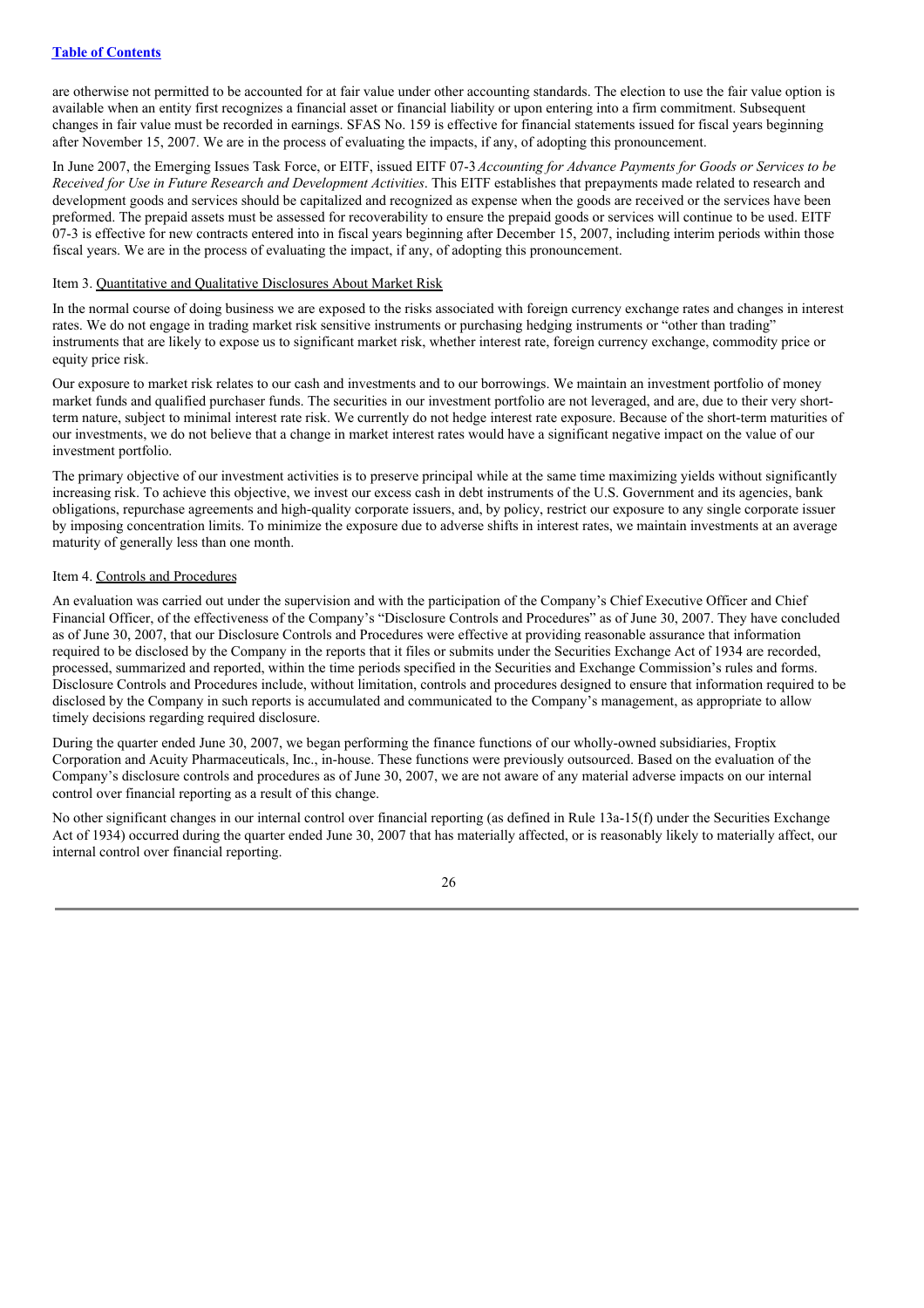## PART II. OTHER INFORMATION

## Item 1. Legal Proceedings

We are a party to litigation in the ordinary course of business. We do not believe that any such litigation will have a material adverse effect on our business, financial condition or results of operations.

#### Item 1A. Risk Factors

There are no material changes from the risk factors previously disclosed in the Company's Form 8-K form as of March 27, 2007 in response to Item 1A. to Part 1 of Form 10-K.

## Item 2. Unregistered Sales of Equity Securities and Use of Proceeds

On June 22, 2007, we issued 45,758,900 shares of our common stock in exchange for 457,589 shares of our Series C preferred stock which automatically converted on a one-hundred-for-one basis (subject to certain adjustments), as our common stock traded above the \$3.83 per share conversion price on the American Stock Exchange for ten consecutive trading days. The sale of such shares was deemed to be exempt from registration under Section 3(a)(9) of the 1933 Act. The purchasers of such common stock acquired these securities for their own accounts.

## Item 3. Defaults Upon Senior Securities

None.

## Item 4. Submission of Matters to a Vote of Security Holders

On May 16, 2007, we filed with the SEC a definitive Information Statement on Schedule 14C, whereby the Company acted by written consent of a majority of its shareholders, in approving (i) the ratification of the appointment of Ernst & Young LLP as our independent registered public accounting firm for 2007, (ii) our 2007 Equity Incentive Plan, (iii) the change of our name to OPKO Health, Inc. and (iv) the Amendment and Restatement of our Certificate of Incorporation to increase the authorized number of common shares from 225,000,000 to 500,000,000 and to effect the change of our name to OPKO Health, Inc. The Information Statement indicated that these actions shall not become effective until at least twenty (20) days after the Information Statement was sent to shareholders. The actions contemplated by the Information Statement were effected on or about the close of business on June 5, 2007.

Item 5. Other Information

None.

Item 6. Exhibits.

| Exhibit $10.1*$ | Merger Agreement and Plan of Reorganization, dated March 27, 2007, by and among <i>eXegenics</i> Inc. a Delaware<br>corporation ("eXegenics"), Acuity Pharmaceuticals, Inc., a Delaware corporation, Froptix Corporation, a Florida<br>corporation e-Acquisition Company I-A, LLC, a Delaware limited liability company, which is a wholly owned<br>subsidiary of <i>eXegenics</i> and e-Acquisition Company II-B, LLC, a Delaware limited liability company which is a<br>wholly owned subsidiary of <i>eXegenics</i> . |
|-----------------|--------------------------------------------------------------------------------------------------------------------------------------------------------------------------------------------------------------------------------------------------------------------------------------------------------------------------------------------------------------------------------------------------------------------------------------------------------------------------------------------------------------------------|
|                 |                                                                                                                                                                                                                                                                                                                                                                                                                                                                                                                          |

- Exhibit 10.2\* Credit Agreement, dated as of March 27, 2007, by and among *eXegenics* Inc., The Frost Group, LLC, and Acuity Pharmaceuticals, LLC.
- Exhibit 10.3\* Amended and Restated Venture Loan and Security Agreement, dated as March 27, 2007, by and among Horizon Technology Funding Company LLC, Acuity Pharmaceuticals, LLC and *eXegenics*, Inc.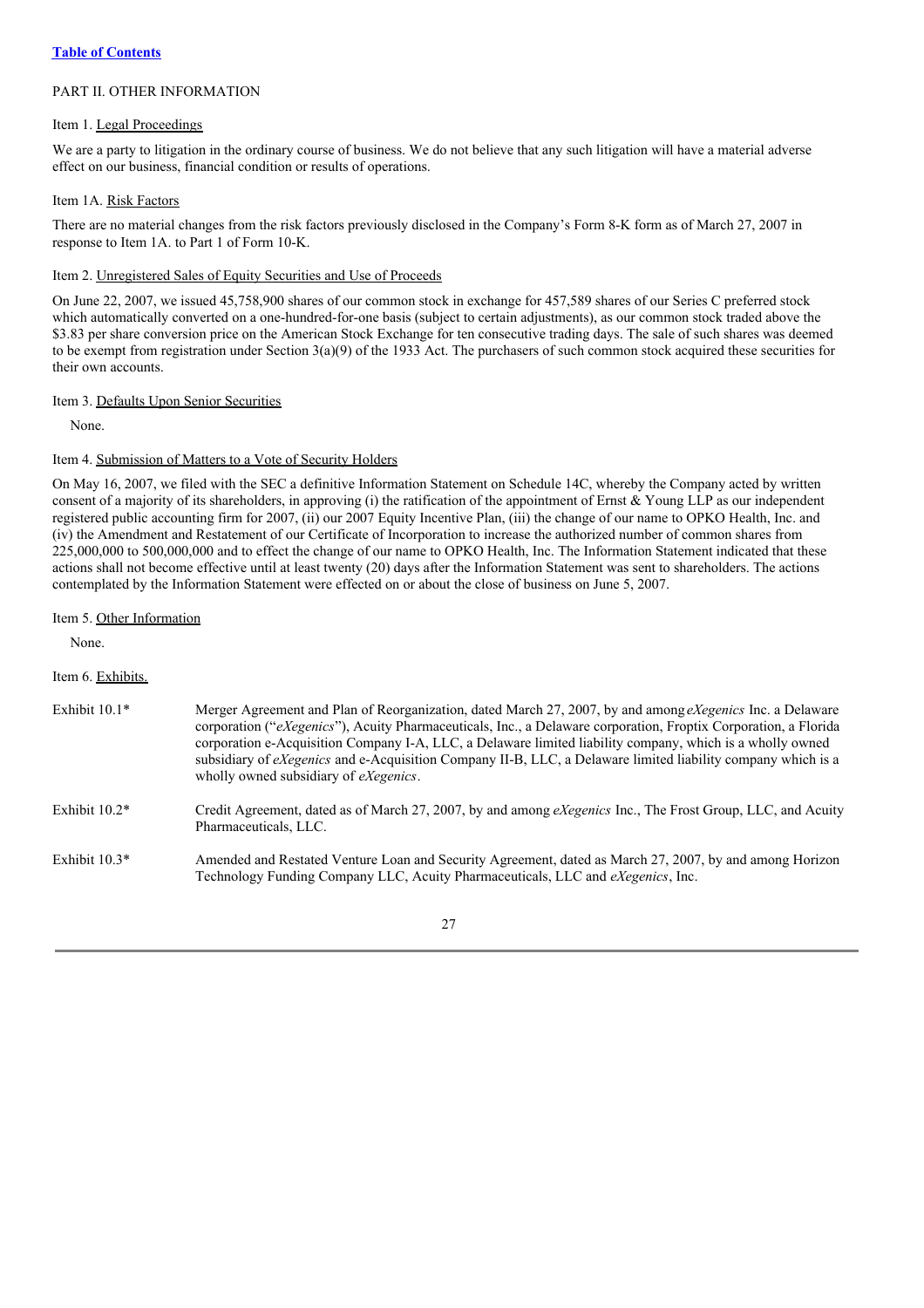## **Table of Contents**

| Exhibit 10.4* | Amended and Restated Subordination Agreement, dated as of March 27, 2007, by and among The Frost Group,<br>LLC, Horizon Technology Funding Company LLC, Acuity Pharmaceuticals, LLC, and <i>eXegenics</i> Inc.                                                        |
|---------------|-----------------------------------------------------------------------------------------------------------------------------------------------------------------------------------------------------------------------------------------------------------------------|
| Exhibit 31.1  | Certification by Phillip Frost, Chief Executive Officer, pursuant to Rule 13a-14(a) and 15d-14(a) of the<br>Securities and Exchange Act of 1934 as adopted pursuant to Section 302 of the Sarbanes-Oxley Act of 2002 for<br>the quarterly period ended June 30, 2007. |
| Exhibit 31.2  | Certification by Rao Uppaluri, Chief Financial Officer, pursuant to Rule 13a-14(a) and 15d-14(a) of the<br>Securities and Exchange Act of 1934 as adopted pursuant to Section 302 of the Sarbanes-Oxley Act of 2002 for<br>the quarterly period ended June 30, 2007.  |
| Exhibit 32.1  | Certification by Phillip Frost, Chief Executive Officer pursuant to 18 U.S.C. Section 1350, as adopted pursuant<br>to Section 906 of the Sarbanes-Oxley Act of 2002 for the quarterly period ended June 30, 2007.                                                     |
| Exhibit 32.2  | Certification by Rao Uppaluri, Chief Financial Officer pursuant to 18 U.S.C. Section 1350, as adopted pursuant<br>to Section 906 of the Sarbanes-Oxley Act of 2002 for the quarterly period ended June 30, 2007.                                                      |
| Exhibit 99.1  | Financials of Ophthalmic Technologies, Inc.                                                                                                                                                                                                                           |

(\*) Incorporated by reference to Current Report on Form 8-K filed on April 2, 2007.

## **SIGNATURES**

Pursuant to the requirements of the Securities Exchange Act of 1934, the registrant has caused this Report on Form 10-Q to be signed on its behalf by the undersigned thereunto duly authorized.

Date: August 13, 2007 **OPKO Health, Inc.**

/s/ Rao Uppaluri Rao Uppaluri Senior Vice President and Chief Financial Officer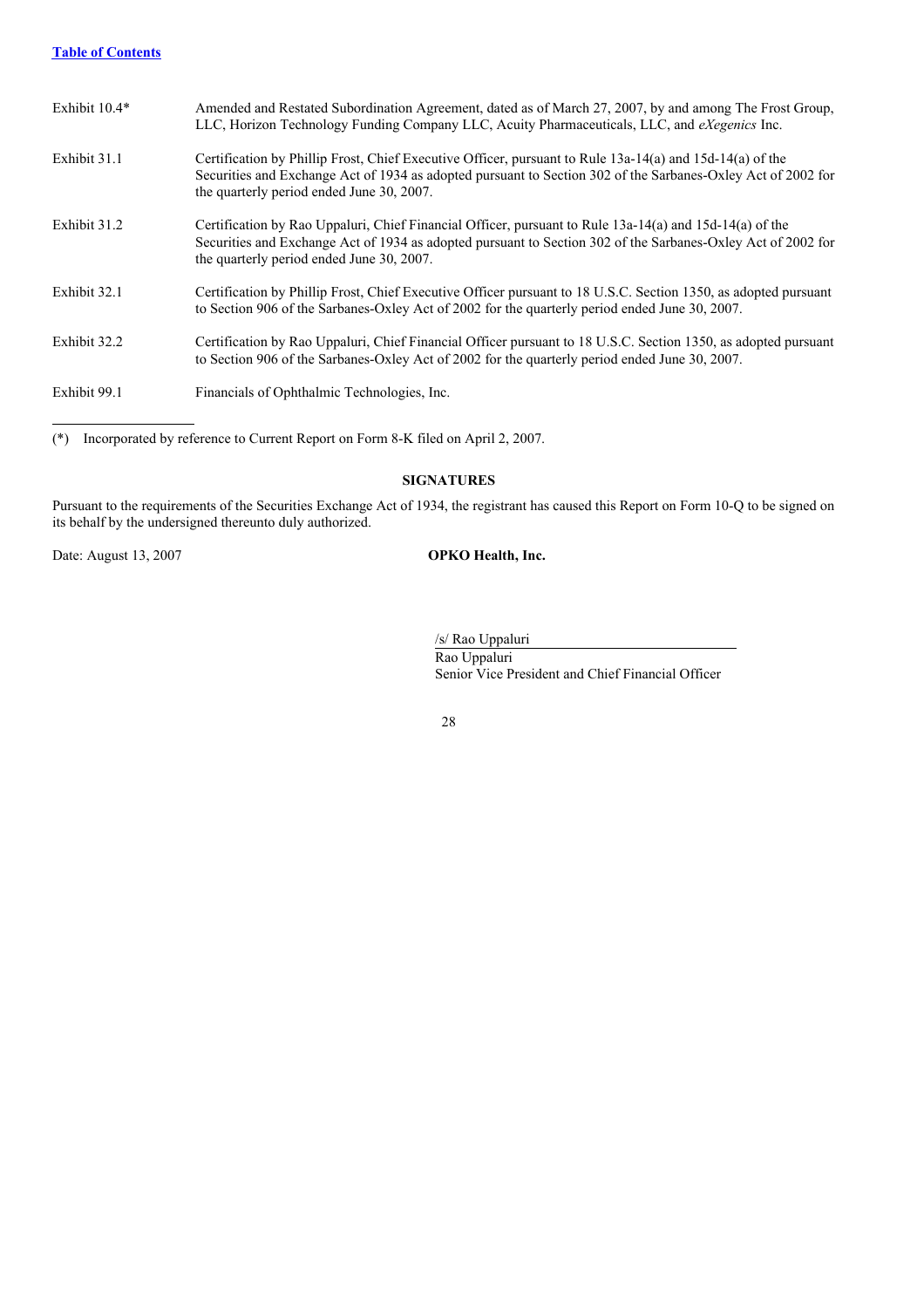#### **OPKO Health, Inc.**

## **CERTIFICATION PURSUANT TO RULE 13A-14 OF THE SECURITIES EXCHANGE ACT OF 1934 AS ADOPTED PURSUANT TO SECTION 302 OF THE SARBANES-OXLEY ACT OF 2002**

I, Phillip Frost, certify that:

- 1. I have reviewed this quarterly report on Form 10-Q for the quarter ended June 30, 2007 of OPKO Health Inc.;
- 2. Based on my knowledge, this quarterly report does not contain any untrue statement of a material fact or omit to state a material fact necessary to make the statements made, in light of the circumstances under which such statements were made, not misleading with respect to the period covered by this quarterly report;
- 3. Based on my knowledge, the financial statements, and other financial information included in this quarterly report, fairly present in all material respects the financial condition, results of operations and cash flows of the registrant as of, and for, the periods presented in this quarterly report;
- 4. The Registrant's other certifying officer and I am responsible for establishing and maintaining disclosure controls and procedures (as defined in Exchange Act Rules 13a-15 (e) and 15d-15(e)) for the registrant and have:
	- designed such disclosure controls and procedures, or caused such disclosure controls and procedures to be designed under our supervision, to ensure that material information relating to the registrant, including its consolidated subsidiaries, is made known to us by others within those entities, particularly during the period in which this quarterly report is being prepared;
	- b) evaluated the effectiveness of the registrant's disclosure controls and procedures and presented in this report our conclusions about the effectiveness of the disclosure controls and procedures, as of the end of the period covered by this report based on such evaluation; and
	- c) disclosed in this report any change in the registrant's internal control over financial reporting that occurred during the registrant's most recent fiscal quarter that has materially affected, or is reasonably likely to materially affect, the registrant's internal control over financial reporting; and
- 5. The registrant's other certifying officer and I have disclosed, based on my most recent evaluation of internal control over financial reporting, to the registrant's auditors and the audit committee of registrant's board of directors (or persons performing the equivalent functions):
	- a) all significant deficiencies and material weaknesses in the design or operation of internal control over financial reporting which are reasonably likely to adversely affect the registrant's ability to record, process, summarize and report financial information; and
	- b) any fraud, whether or not material, that involves management or other employees who have a significant role in the registrant's internal control over financial reporting.

Date: August 13, 2007

/s/ Phillip Frost Phillip Frost Chairman of the Board, Chief Executive Officer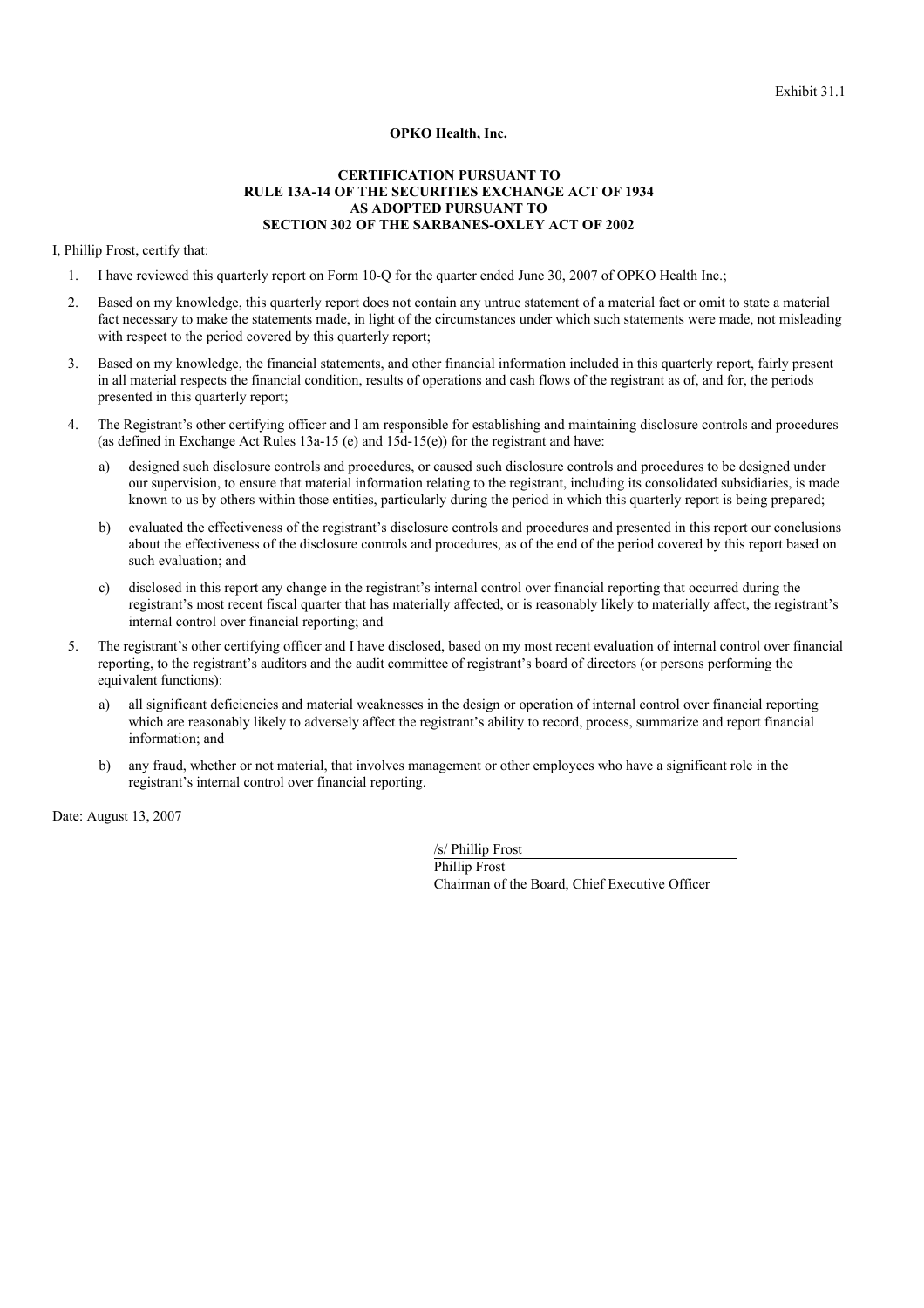#### **OPKO Health, Inc. CERTIFICATION PURSUANT TO RULE 13A-14 OF THE SECURITIES EXCHANGE ACT OF 1934 AS ADOPTED PURSUANT TO SECTION 302 OF THE SARBANES-OXLEY ACT OF 2002**

I, Rao Uppaluri, certify that:

- 1. I have reviewed this quarterly report on Form 10-Q for the quarter ended June 30, 2007 of OPKO Health Inc.;
- 2. Based on my knowledge, this quarterly report does not contain any untrue statement of a material fact or omit to state a material fact necessary to make the statements made, in light of the circumstances under which such statements were made, not misleading with respect to the period covered by this quarterly report;
- 3. Based on my knowledge, the financial statements, and other financial information included in this quarterly report, fairly present in all material respects the financial condition, results of operations and cash flows of the registrant as of, and for, the periods presented in this quarterly report;
- 4. The Registrant's other certifying officer and I am responsible for establishing and maintaining disclosure controls and procedures (as defined in Exchange Act Rules 13a-15 (e) and 15d-15(e)) for the registrant and have:
	- a) designed such disclosure controls and procedures, or caused such disclosure controls and procedures to be designed under our supervision, to ensure that material information relating to the registrant, including its consolidated subsidiaries, is made known to us by others within those entities, particularly during the period in which this quarterly report is being prepared;
	- b) evaluated the effectiveness of the registrant's disclosure controls and procedures and presented in this report our conclusions about the effectiveness of the disclosure controls and procedures, as of the end of the period covered by this report based on such evaluation; and
	- c) disclosed in this report any change in the registrant's internal control over financial reporting that occurred during the registrant's most recent fiscal quarter that has materially affected, or is reasonably likely to materially affect, the registrant's internal control over financial reporting; and
- 5. The registrant's other certifying officer and I have disclosed, based on our most recent evaluation of internal control over financial reporting, to the registrant's auditors and the audit committee of registrant's board of directors (or persons performing the equivalent functions):
	- a) all significant deficiencies and material weaknesses in the design or operation of internal control over financial reporting which are reasonably likely to adversely affect the registrant's ability to record, process, summarize and report financial information; and
	- b) any fraud, whether or not material, that involves management or other employees who have a significant role in the registrant's internal control over financial reporting.

August 13, 2007 /s/ Rao Uppaluri

Rao Uppaluri Chief Financial Officer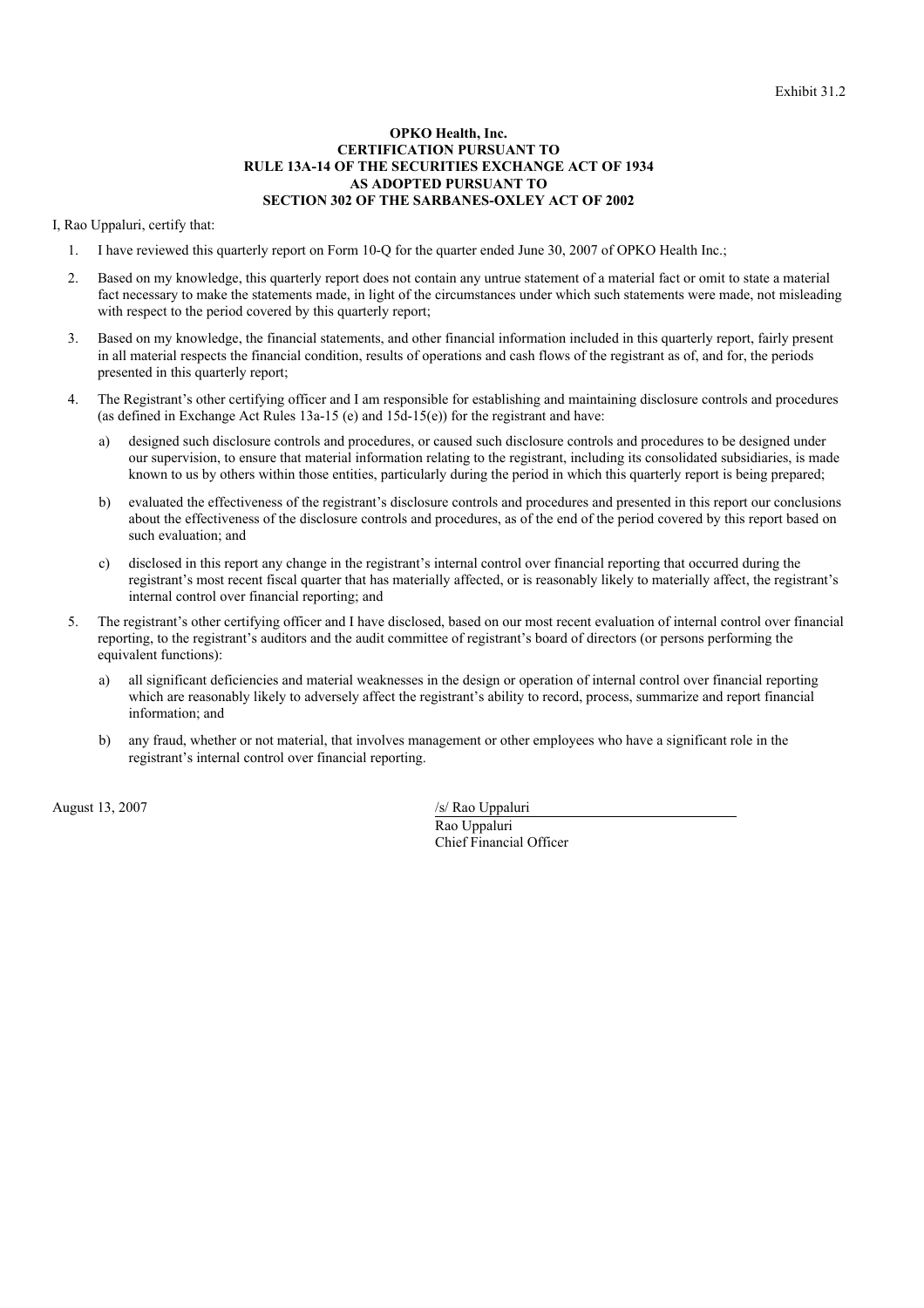## **Certification Pursuant to Section 906 of the Sarbanes-Oxley Act of 2002 (Subsections (a) and (b) of Section 1350, Chapter 73 of Title 18, United States Code)**

Pursuant to 18 U.S.C. Section 1350, as adopted pursuant section 906 of the Sarbanes-Oxley Act of 2002, I, Phillip Frost, Chief Executive Officer of OPKO Health, Inc. (the "Company"), hereby certify that:

The Quarterly Report on Form 10-Q for the quarterly period ended June 30, 2007 (the "Form 10-Q") of the Company fully complies with the requirements of Section 13(a) or 15(d) of the Securities Exchange Act of 1934, and the information contained in the Form 10-Q fairly presents, in all material respects, the financial condition and results of operations of the Company.

Date: August 13, 2007

/s/ Phillip Frost Phillip Frost Chairman of the Board, Chief Executive Officer

A signed original of this written statement required by Section 907 has been provided to the Company and will be retained by the Company and furnished to the Securities and Exchange Commission or its staff upon request.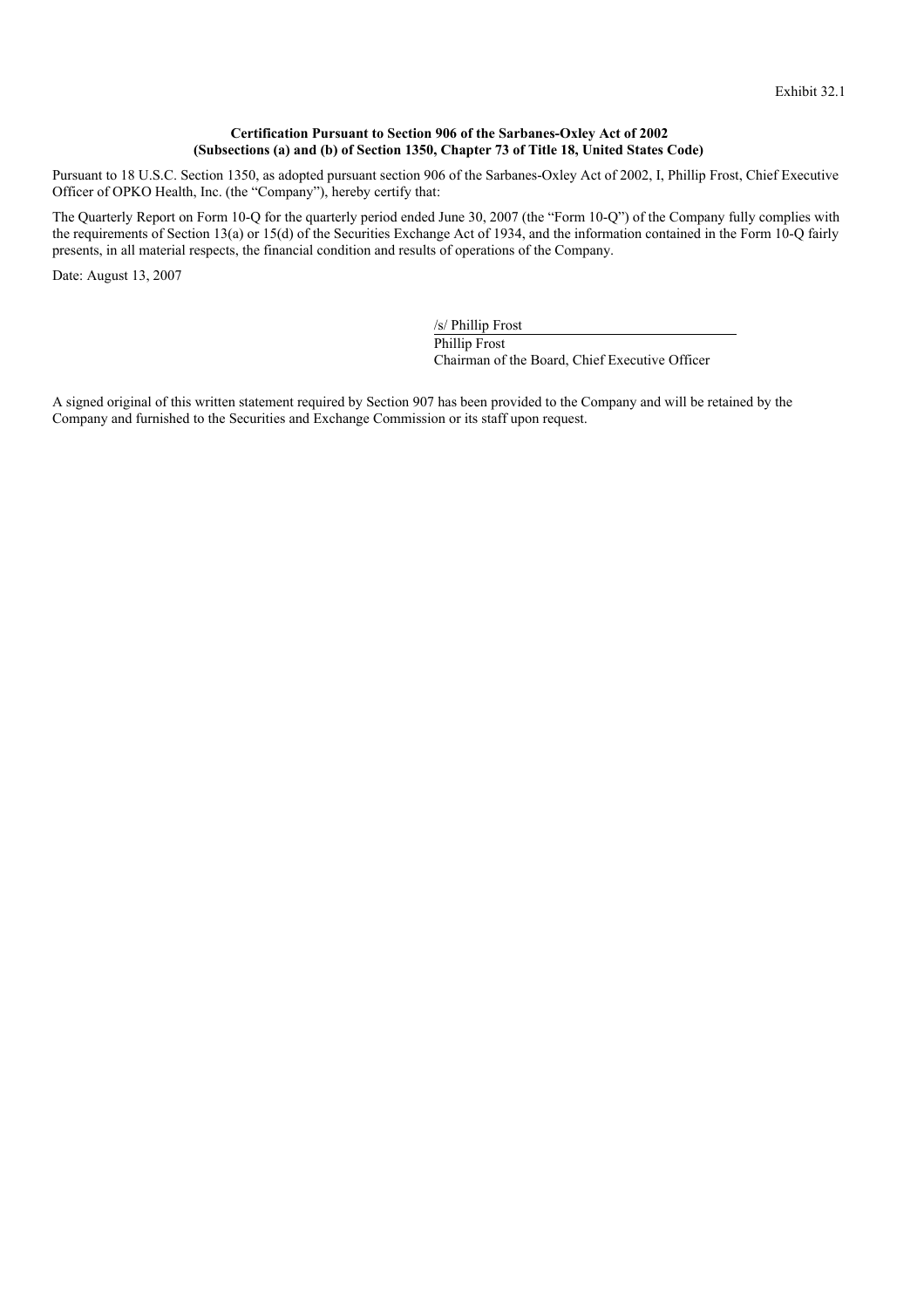## **Certification Pursuant to Section 906 of the Sarbanes-Oxley Act of 2002 (Subsections (a) and (b) of Section 1350, Chapter 73 of Title 18, United States Code)**

Pursuant to 18 U.S.C. Section 1350, as adopted pursuant section 906 of the Sarbanes-Oxley Act of 2002, I, Rao Uppaluri, Chief Financial Officer of OPKO Health, Inc. (the "Company"), hereby certify that:

The Quarterly Report on Form 10-Q for the quarterly period ended June 30, 2007 (the "Form 10-Q") of the Company fully complies with the requirements of Section 13(a) or 15(d) of the Securities Exchange Act of 1934, and the information contained in the Form 10-Q fairly presents, in all material respects, the financial condition and results of operations of the Company.

Date: August 13, 2007

/s/ Rao Uppaluri Rao Uppaluri Chief Financial Officer

A signed original of this written statement required by Section 907 has been provided to the Company and will be retained by the Company and furnished to the Securities and Exchange Commission or its staff upon request.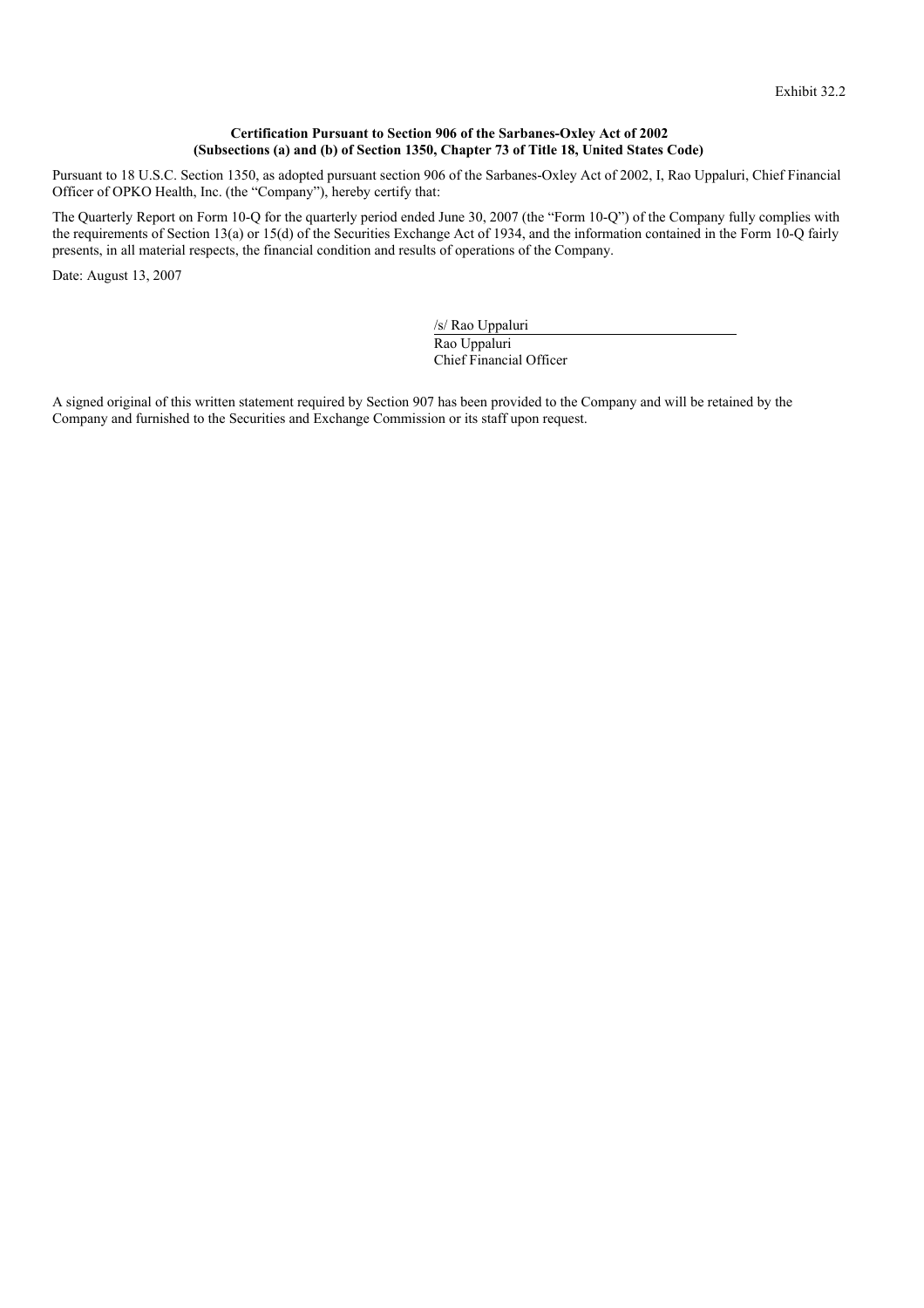*Financial Statements of* OPHTHALMIC TECHNOLOGIES INC. *April* 30, 2007 and 2006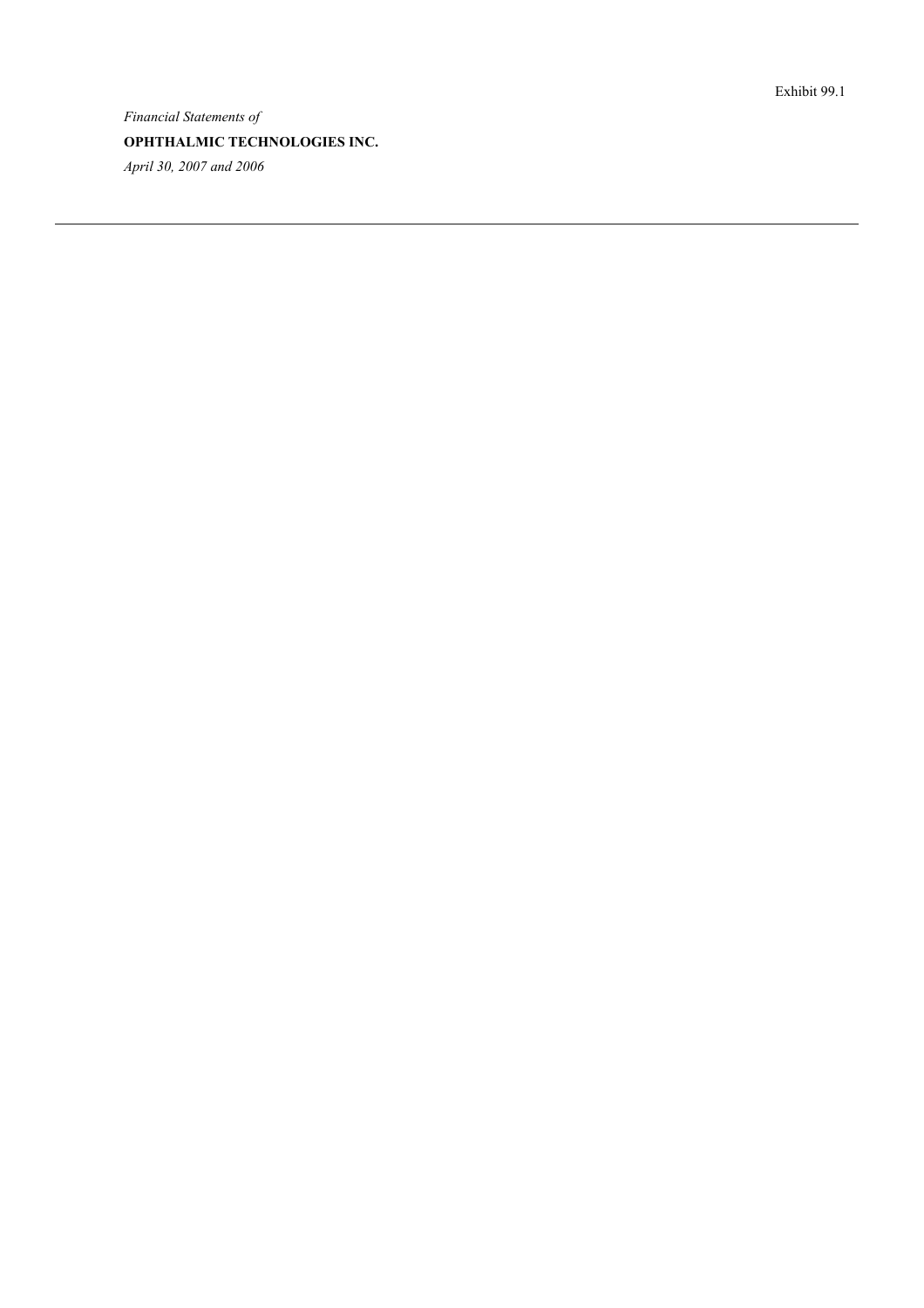Deloitte & Touche LLP 5140 Yonge Street Suite 1700 Toronto ON M2N 6L7 Canada

Tel: 416-601-6150 Fax: 416-601-6151 www.deloitte.ca

### **Independent Auditors' Report**

To the Board of Directors and Shareholders of Ophthalmic Technologies Inc.

We have audited the balance sheets of Ophthalmic Technologies Inc.,(the "Company") as at April 30, 2007 and 2006 and the statements of operations and deficit and cash flows for the years then ended. These financial statements are the responsibility of the Company's management. Our responsibility is to express an opinion on these financial statements based on our audits.

We conducted our audits in accordance with auditing standards generally accepted in the United States of America. Those standards require that we plan and perform an audit to obtain reasonable assurance whether the financial statements are free of material misstatement. Our audit included consideration of internal control over financial reporting as a basis for designing audit procedures that are appropriate in the circumstances, but not for the purpose of expressing an opinion on the effectiveness of the Company's internal control over financial reporting. Accordingly, we express no such opinion. An audit includes examining, on a test basis, evidence supporting the amounts and disclosures in the financial statements. An audit also includes assessing the accounting principles used and significant estimates made by management, as well as evaluating the overall financial statement presentation. We believe that our audits provide a reasonable basis for our opinion.

In our opinion, these financial statements present fairly, in all material respects, the financial position of the Company as at April 30, 2007 and 2006 and the results of its operations and its cash flows for each of the years then ended in accordance with accounting principles generally accepted in the United States of America.

/s/ Deloitte & Touche LLP Chartered Accountants Licensed Public Accountants

Toronto, Ontario June 28, 2007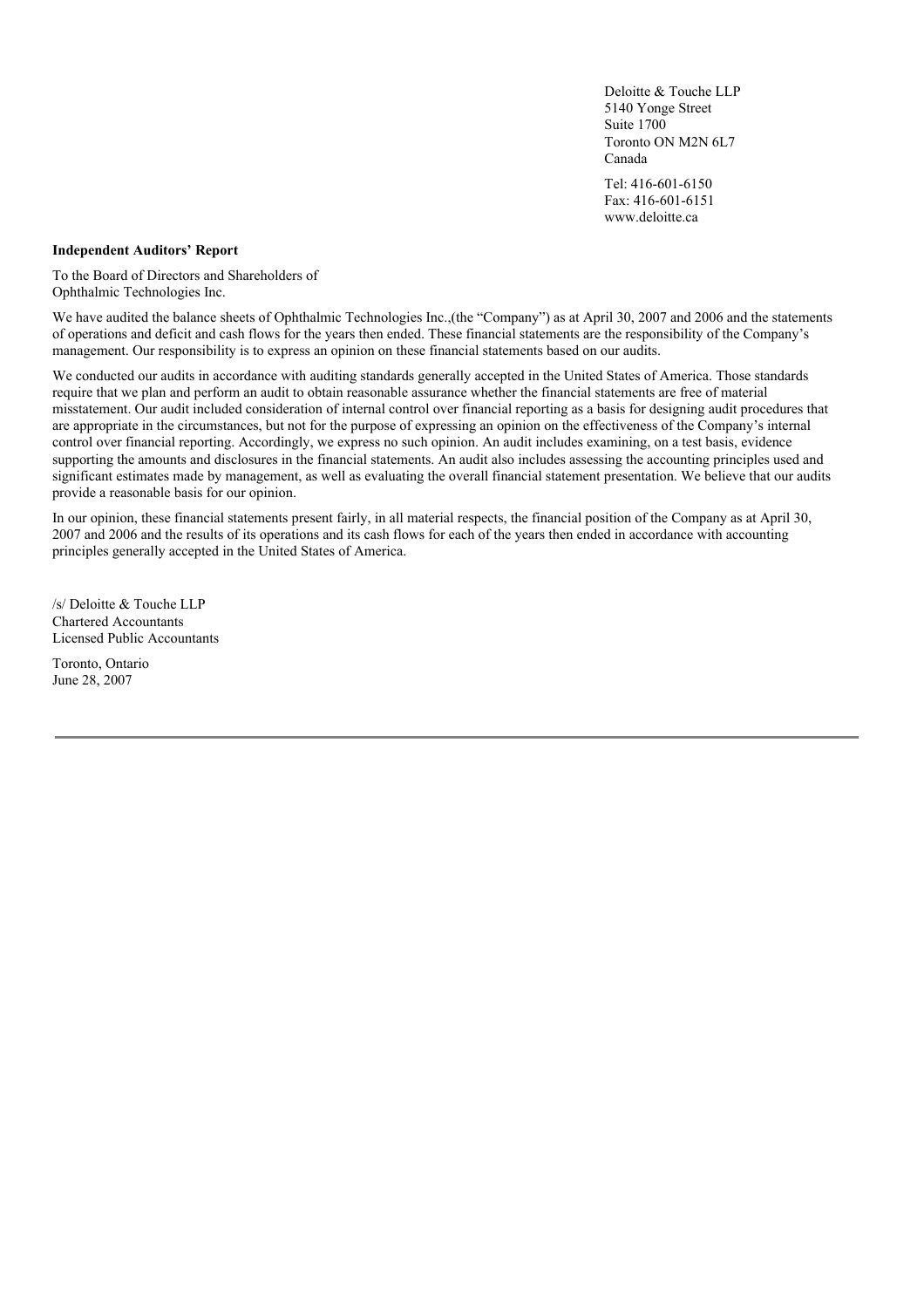## OPHTHALMIC TECHNOLOGIES INC. **Table of Contents A p r i l 3 0 , 2 0 0 7 a n d 2 0 0 6**

|                                      | Page          |
|--------------------------------------|---------------|
| <b>Balance Sheets</b>                |               |
|                                      |               |
| Statements of Operations and Deficit | $\mathcal{P}$ |
|                                      |               |
| <b>Statements of Cash Flows</b>      |               |
|                                      |               |
| Notes to the Financial Statements    | $4 - 17$      |
|                                      |               |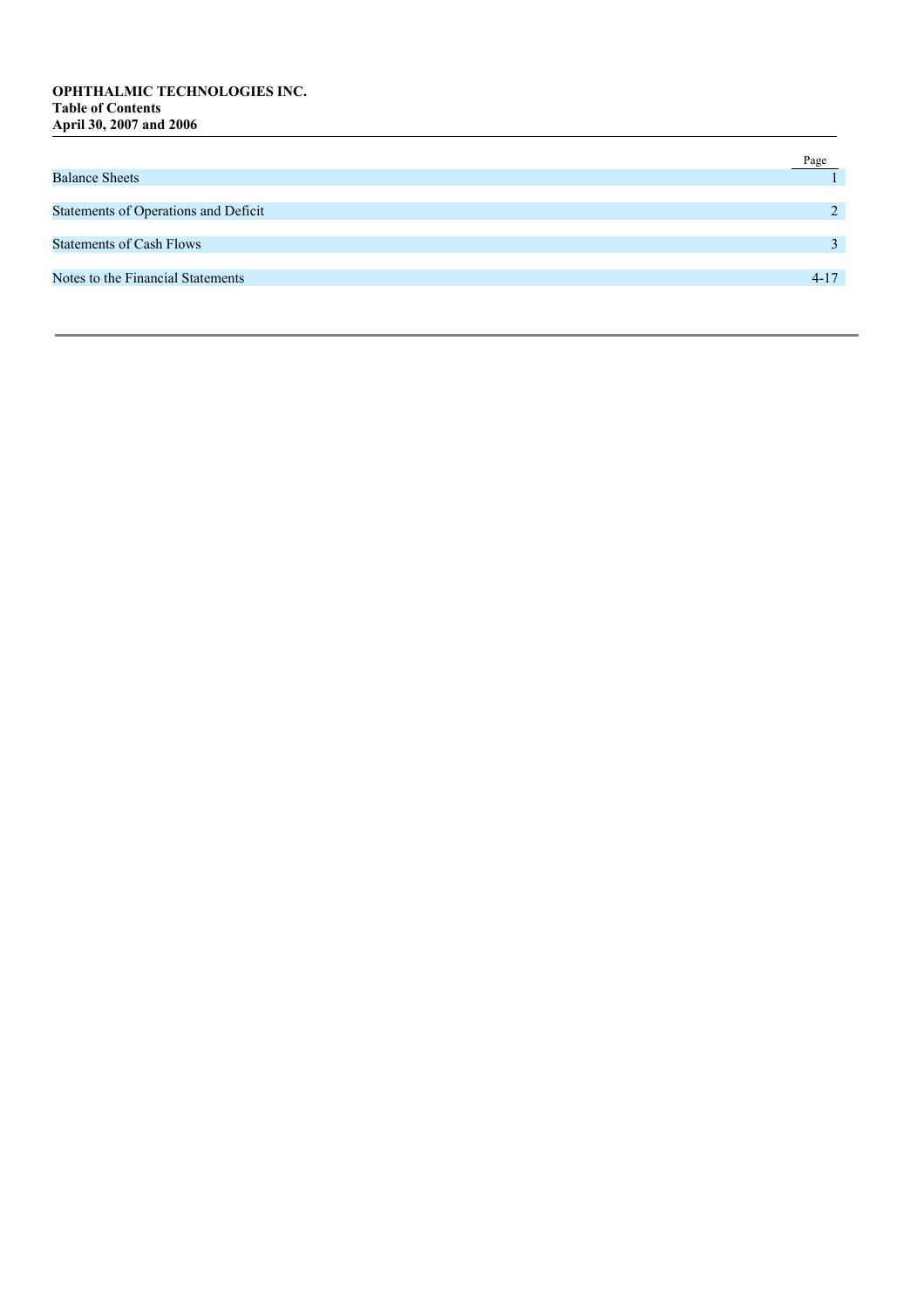|                                                   |              | 2007                    | 2006                    |
|---------------------------------------------------|--------------|-------------------------|-------------------------|
| <b>ASSETS</b>                                     |              |                         |                         |
| <b>CURRENT</b>                                    |              |                         |                         |
| Cash                                              |              | $\mathbb{S}$<br>556,466 | \$217,044               |
| Short term investments (Note $2(f)$ )             |              | 4,773,430               |                         |
| Accounts receivable — net (Note 3)                |              | 1,575,711               | 2,167,998               |
| Investment tax credits recoverable (Note 5)       |              | 595,026                 | 1,502,297               |
| Inventory (Note 4)                                |              | 2,404,165               | 2,148,930               |
| Prepaids and sundry assets                        |              | 139,869                 | 47,413                  |
|                                                   |              |                         |                         |
|                                                   |              | 10,044,667              | 6,083,682               |
|                                                   |              |                         |                         |
| CAPITAL ASSETS (Note 6)                           |              | 15,993                  | 18,102                  |
| <b>INTANGIBLE ASSETS (Note 7)</b>                 |              | 84,000                  | 116,000                 |
|                                                   |              | \$10,144,660            | \$6,217,784             |
|                                                   |              |                         |                         |
|                                                   |              |                         |                         |
| <b>LIABILITIES</b>                                |              |                         |                         |
| <b>CURRENT</b>                                    |              |                         |                         |
| Bank loan (Note 8)                                |              | $\mathbb{S}$<br>285,000 | $\mathbb{S}$<br>555,000 |
| Accounts payable and accrued liabilities (Note 9) |              | 2,877,773               | 3,642,177               |
| Deposits from customers                           |              | 992,384                 | 8,463                   |
| Related party loans payable (Note 10)             |              | 1,264,853               | 1,192,437               |
|                                                   |              | 5,420,010               | 5,398,077               |
|                                                   |              |                         |                         |
| <b>SHAREHOLDERS' EQUITY</b>                       |              |                         |                         |
|                                                   |              |                         |                         |
| <b>SHARE CAPITAL (Note 11)</b>                    |              | 7,427,893               | 1,837,893               |
|                                                   |              |                         |                         |
| ADDITIONAL PAID-IN CAPITAL (Note 12)              |              | 1,921,446               | 1,921,446               |
| <b>ACCUMULATED DEFICIT</b>                        |              | (4,624,689)             | (2,939,632)             |
|                                                   |              |                         |                         |
|                                                   |              | 4,724,650               | 819,707                 |
|                                                   |              | \$10,144,660            | \$6,217,784             |
|                                                   | Page 1 of 17 |                         |                         |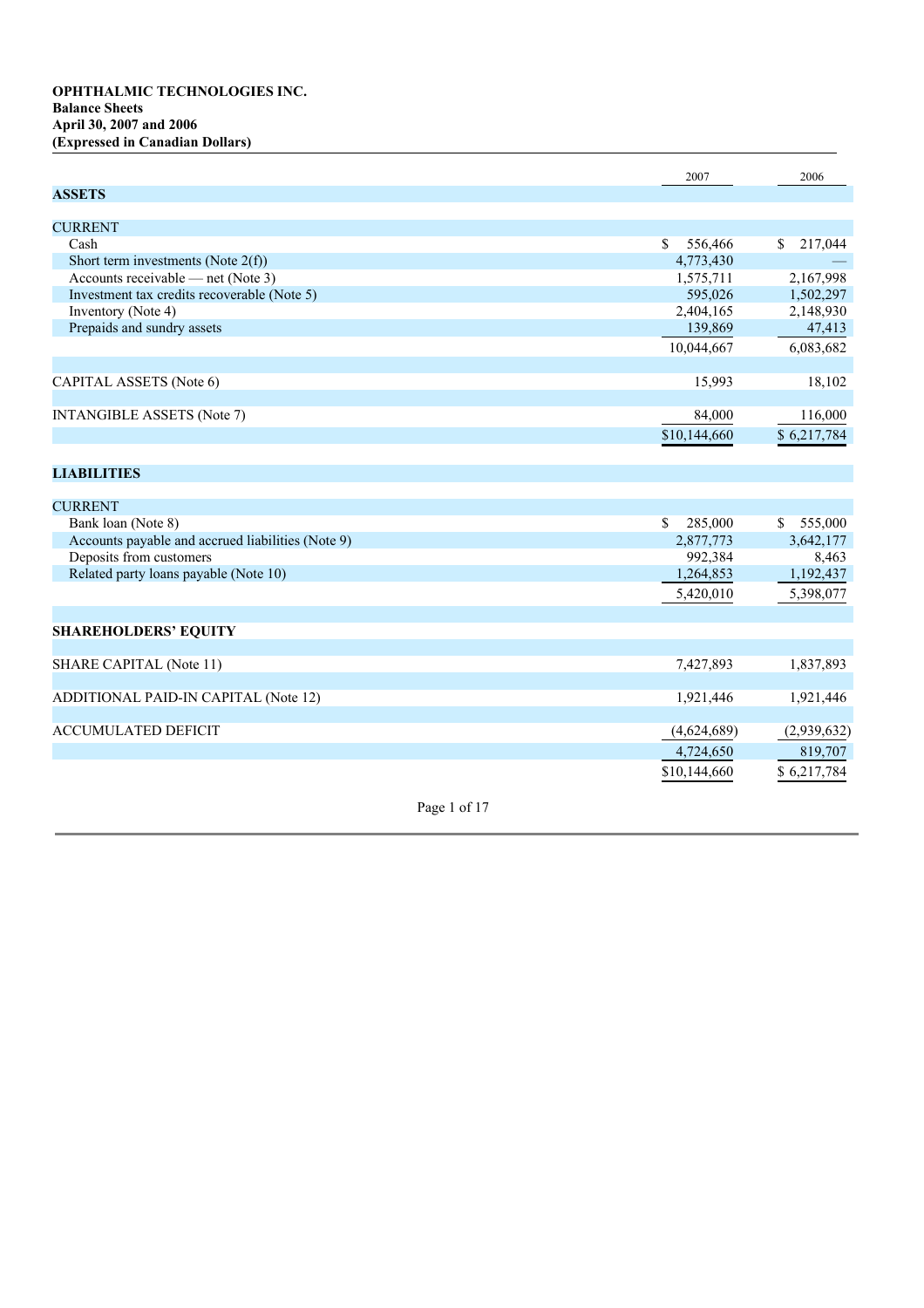## **OPHTHALMIC TECHNOLOGIES INC. Statements of Operations and Deficit Years ended April 30, 2007 and 2006 (Expressed in Canadian Dollars)**

|                                                                            | 2007          | 2006          |
|----------------------------------------------------------------------------|---------------|---------------|
| SALES (Note 14)                                                            | \$9,654,008   | \$12,363,803  |
|                                                                            |               |               |
| COST OF SALES (Note 14)                                                    | 8,206,378     | 9,062,451     |
| <b>GROSS MARGIN</b>                                                        | 1,447,630     | 3,301,352     |
|                                                                            |               |               |
| <b>EXPENSES</b>                                                            |               |               |
| Amortization — capital and intangible assets                               | 37,114        | 38,025        |
| Bad debts                                                                  | 83,297        | 91,074        |
| Consulting fees (Note 14)                                                  | 100,000       | 100,000       |
| Insurance                                                                  | 142,882       | 117,590       |
| Interest and bank charges (Note 10)                                        | 148,322       | 115,666       |
| Office and general                                                         | 68,096        | 166,825       |
| Professional fees                                                          | 184,451       | 144,222       |
| Rent                                                                       | 116,928       | 88,454        |
| Research and experimental development                                      | 1,511,538     | 1,051,473     |
| Salaries and benefits                                                      | 608,301       | 917,064       |
| Trade shows and promotion                                                  | 299,327       | 443,966       |
| Travel                                                                     | 458,665       | 401,503       |
|                                                                            | 3,758,921     | 3,675,862     |
|                                                                            |               |               |
| <b>LOSS BEFORE THE UNDERNOTED</b>                                          | (2,311,291)   | (374, 510)    |
| <b>OTHER EXPENSE (INCOME)</b>                                              |               |               |
| Gain on foreign exchange                                                   | (46,040)      | (23,880)      |
| Miscellaneous income                                                       | (65,205)      | (25, 175)     |
| <b>LOSS BEFORE INCOME TAXES</b>                                            | (2,200,046)   | (325, 455)    |
|                                                                            |               |               |
| <b>INCOME TAXES</b> (Note 13)                                              |               |               |
| Current income taxes                                                       |               | 318,240       |
| Recovery due to research and experimental development tax credits (Note 5) | (514,989)     | (492, 733)    |
| Recovery due to application of prior years' losses                         |               | (292,000)     |
|                                                                            | (514,989)     | (466, 493)    |
|                                                                            |               |               |
| NET (LOSS) INCOME                                                          | (1,685,057)   | 141,038       |
|                                                                            |               |               |
| ACCUMULATED DEFICIT, BEGINNING OF YEAR                                     |               |               |
|                                                                            | (2,939,632)   | (3,080,670)   |
| ACCUMULATED DEFICIT, END OF YEAR                                           | \$(4,624,689) | \$(2,939,632) |
|                                                                            |               |               |

Page 2 of 17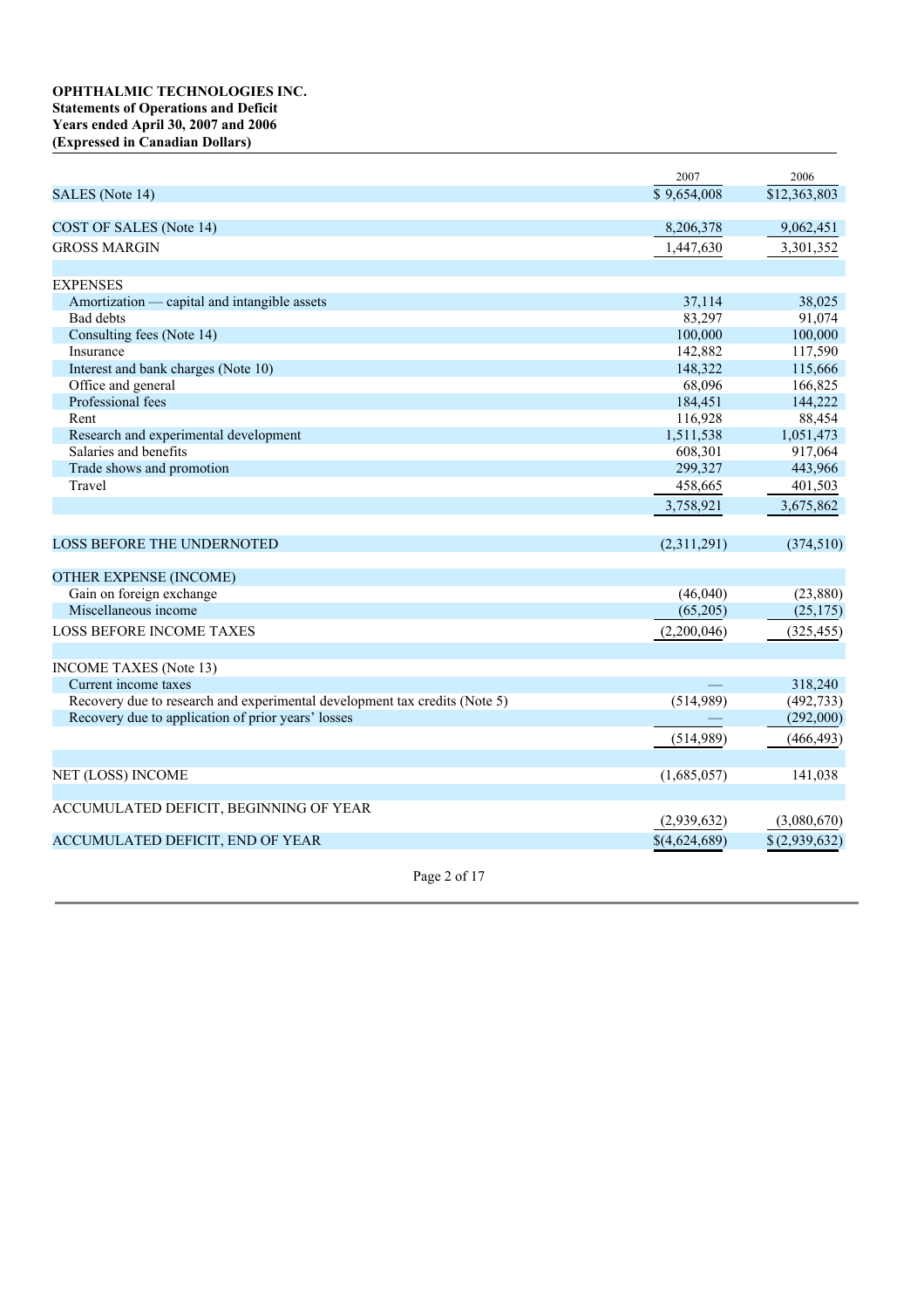|                                                                  | 2007          | 2006          |
|------------------------------------------------------------------|---------------|---------------|
| NET INFLOW (OUTFLOW) OF CASH RELATED TO THE FOLLOWING ACTIVITIES |               |               |
| <b>OPERATING</b>                                                 |               |               |
| Net (loss) income                                                | \$(1,685,057) | 141,038<br>\$ |
| Items not affecting cash                                         |               |               |
| Amortization of capital and intangible assets                    | 37,114        | 38,025        |
| Capital assets written off                                       |               | 53,257        |
| Stock based compensation                                         |               | 480,804       |
|                                                                  | (1,647,943)   | 713,124       |
| Changes in non-cash operating working capital items              |               |               |
| Accounts receivable                                              | 592,287       | (1,073,769)   |
| Investment tax credits recoverable                               | 907,271       | (466, 493)    |
| Inventory                                                        | (255, 235)    | (1,485,794)   |
| Prepaids and sundry assets                                       | (92, 456)     | 10,772        |
| Accounts payable and accrued liabilities                         | (764, 404)    | 2,135,428     |
| Deposits from customers                                          | 983,921       | (1,329,534)   |
|                                                                  | (276, 559)    | (1,496,266)   |
| <b>INVESTING</b>                                                 |               |               |
| (Purchase) redemption of short term investments                  | (4,773,430)   | 1,259,935     |
| Purchase of capital assets                                       | (3,005)       | (273)         |
| Patents                                                          |               | (100,000)     |
|                                                                  | (4,776,435)   | 1,159,662     |
| <b>FINANCING</b>                                                 |               |               |
| Bank loan                                                        | (270,000)     | 285,000       |
| Proceeds from issuance of Common shares                          | 5,590,000     |               |
| Related party loans payable                                      | 72,416        | 54,642        |
|                                                                  |               |               |
|                                                                  | 5,392,416     | 339,642       |
|                                                                  |               |               |
| <b>NET CASH INFLOW</b>                                           | 339,422       | 3,038         |
| CASH POSITION, BEGINNING OF YEAR                                 | 217,044       | 214,006       |
| <b>CASH POSITION, END OF YEAR</b>                                |               | 217,044       |
|                                                                  | 556,466<br>S. | \$            |
| CASH FLOW SUPPLEMENTARY INFORMATION                              |               |               |
| Interest paid                                                    | 29,104<br>\$  | 25.851<br>\$  |
| Investment tax credits received                                  | \$1,428,052   | \$<br>10,954  |
|                                                                  |               |               |
| Page 3 of 17                                                     |               |               |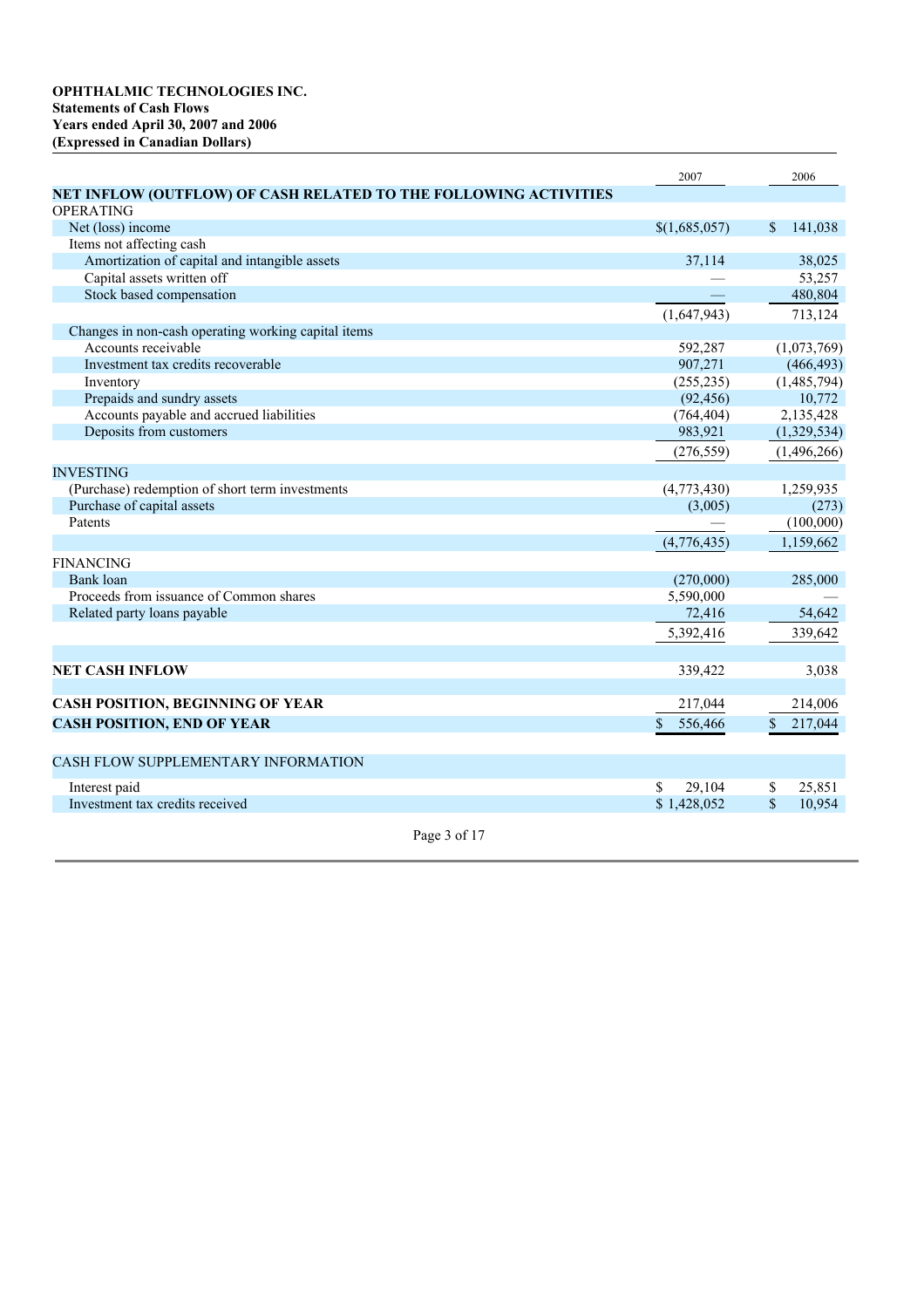## **1. NATURE OF BUSINESS**

Ophthalmic Technologies Inc. (the "Company") is incorporated under the laws of the Province of Ontario. The principal business activities of the Company are to provide technologically advanced, easy-to-use equipment for ophthalmology, including innovative systems with advance imaging capabilities.

## **2. SUMMARY OF SIGNIFICANT ACCOUNTING POLICIES**

The financial statements have been prepared in accordance with accounting principles generally accepted in the United States of America ("US GAAP"). The following is a summary of the significant accounting policies used in the preparation of these financial statements.

*(a) Use of estimates*

The preparation of financial statements in conformity with accounting principals generally accepted in the United States of America requires management to make estimates and assumptions that affect the reported amounts of assets and liabilities and disclosure of assets and liabilities at the date of the financial statements and the reported amounts of revenue and expenses and other disclosures during the reporting period. Actual results could differ from these estimates.

Estimates are included in the following: allowance for doubtful accounts, provision for inventory obsolescence, intangible assets, long lived assets, stock-based compensation, income tax valuation allowances and warranty provisions.

*(b) Revenue recognition*

Revenue from the sale of products is recognized when a sale has been executed, the product has been shipped, the sales price is fixed and determinable and collection of the resulting receivable is probable.

*(c) Stock-based compensation*

The Company follows SFAS 123(R) "Share-Based Payment"). SFAS 123(R) establishes standards for the recognition, measurement and disclosure of stock-based compensation made in exchange for goods and services, and applies to transactions, including non-reciprocal transactions, in which an enterprise grants shares of common stock or other equity instruments, or incurs liabilities based on the price of common stock or other equity instruments. The Company records compensation expense over the vesting period for stock option grants based on the fair value method of accounting. The fair value at grant date of stock options is determined using a Black-Scholes option pricing model. Any consideration received by the Company on exercise of stock options is credited to share capital.

Page 4 of 17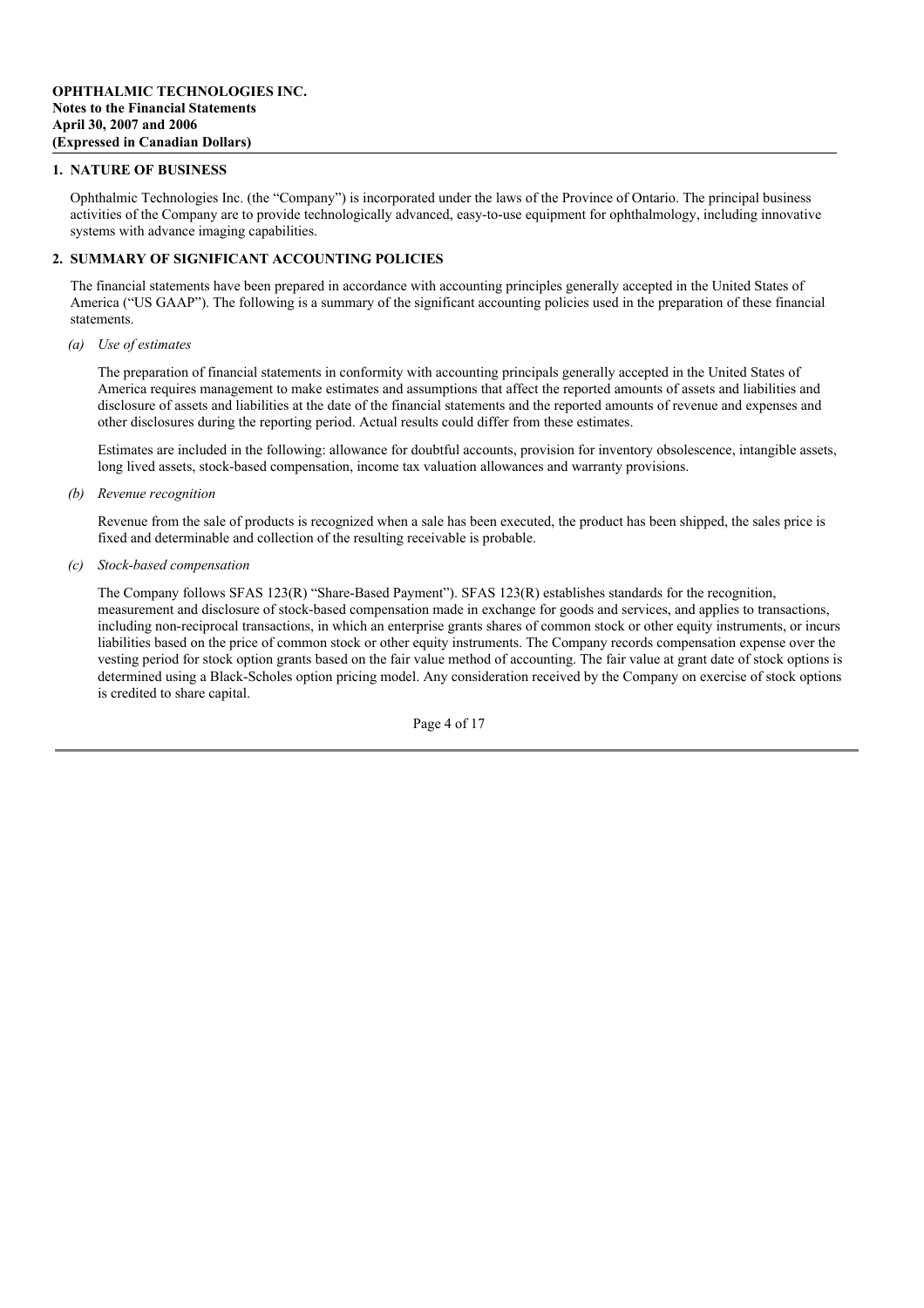### *(d) Foreign exchange*

Assets and liabilities denominated in foreign currencies are translated into Canadian dollars at exchange rates prevailing at the balance sheet date for monetary items and at approximate exchange rates prevailing at the transaction date for non-monetary items. Income and expenses are translated at average exchange rates prevailing during the year at the time of the related transactions. Exchange gains or losses arising on the translation are included in operations.

*(e) Cash and cash equivalents*

The Company considers all highly liquid investments with maturities of three months or less when purchased to be cash equivalents. As of April 30, 2007, cash consists of bank deposit accounts.

## *(f) Inventory*

Inventory is valued at the lower of cost or market value with cost being determined using the FIFO (first in first out) cost method.

## *(g) Capital assets*

Capital assets are recorded at cost less accumulated amortization. Rates and basis of amortization applied by the Company to amortize the costs of capital assets over their estimated useful lives are as follows:

| <b>Furniture and fixtures</b> | 30% declining-balance                   |
|-------------------------------|-----------------------------------------|
| Computer equipment            | 30% declining-balance                   |
| Leasehold improvements        | Term of lease or shorter of useful life |

## *(h) Long-lived assets*

Management routinely reviews capital assets for impairment whenever events or changes in circumstances indicate that the carrying amount of an asset may not be recoverable. For long-lived assets held and used, the Company recognizes an impairment loss only if the carrying amount of the asset is not recoverable from its undiscounted cash flows and measures an impairment loss as the difference between the carrying amount and the fair value of the asset. Long-lived assets considered held for sale are reported at lower of carrying amount or fair value (discounted cash flows) less cost to sell and are not depreciated.

Page 5 of 17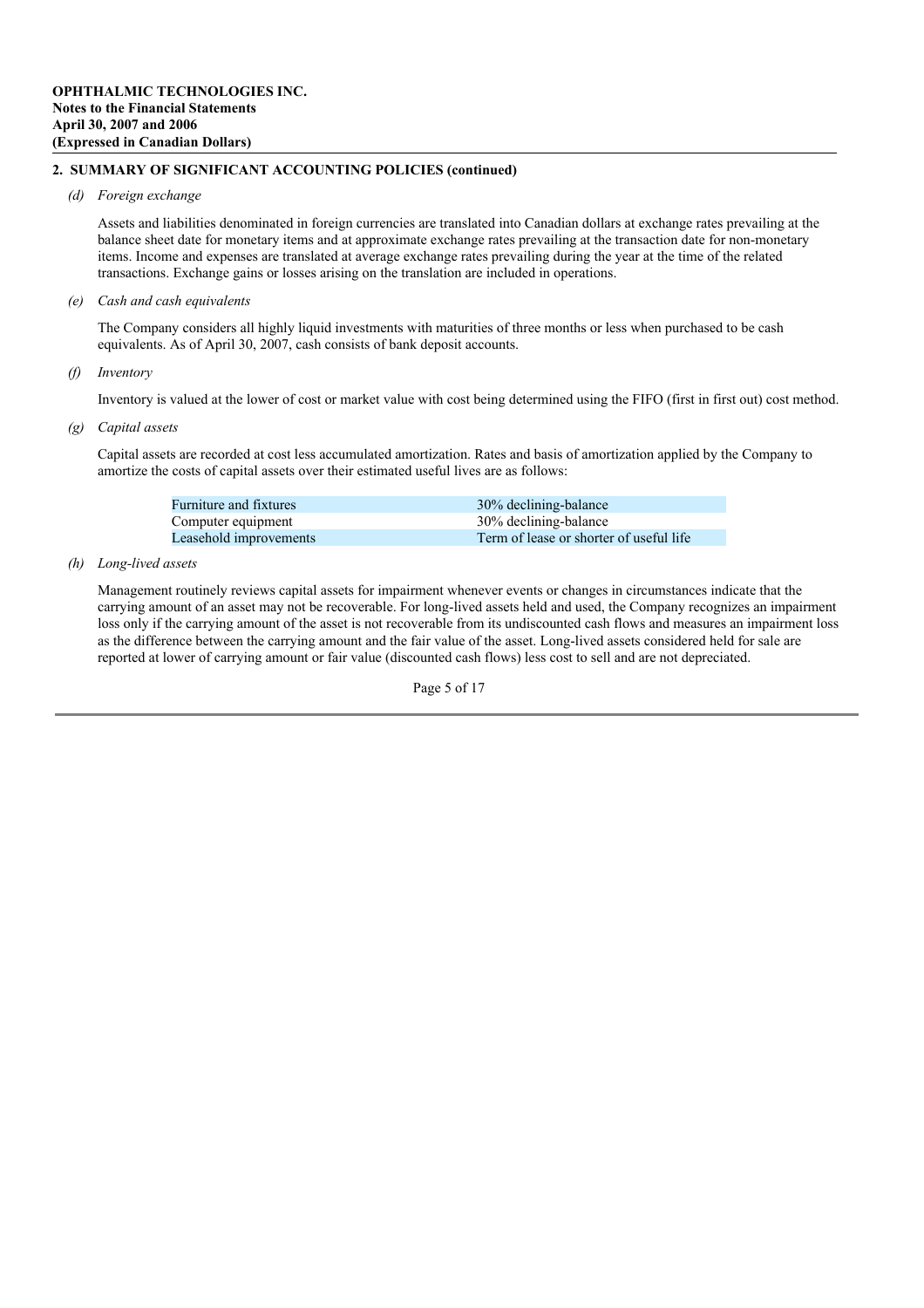#### *(i) Intangible assets*

The Company accounts for intangible assets in accordance with the Statement of Financial Accounting Standards ("SFAS") 142, "Goodwill and Other Intangible Assets", which it adopted effective May 1, 2002.

Intangible assets, consisting of patents are recorded at cost, which are amortized on a straight-line basis over their estimated useful lives. The Company reviews the carrying values of these assets annually for evidence of impairment.

*(j) Research and development costs*

The Company expenses research and development costs when they are incurred.

*(k) Investment tax credits*

Investment tax credits arising from qualifying scientific research and experimental development efforts are recorded as reductions of income tax expense when there is reasonable assurance the credits will be realized.

*(l) Income taxes*

Income taxes are accounted for under the asset-and-liability method. Deferred tax assets and liabilities are recognized for the future tax consequences attributable to differences between the financial statement carrying amounts of existing assets and liabilities and their respective tax basis, for operating loss and tax credit carryforwards. Deferred tax assets and liabilities are measured using enacted tax rates expected to apply to taxable income in the years in which those temporary differences are expected to be recovered or settled. The effect on deferred tax assets and liabilities of a change in tax rates is recognized in operations in the period that includes the enactment date.

The most significant component of the Company's net deferred tax assets as of April 30, 2007 is its net operating loss carryforwards. A full valuation allowance was established for the deferred tax assets, as management of the Company does not believe realization of the tax benefits is more likely than not.

*(m) Comprehensive loss*

Comprehensive income (loss) includes net income (loss) and other comprehensive income (loss). Other comprehensive loss refers to changes in net assets from transactions which are not included in net income (loss). These changes are recorded as a separate component of shareholder's equity.

The Company's comprehensive loss has no components other than its net loss.

Page 6 of 17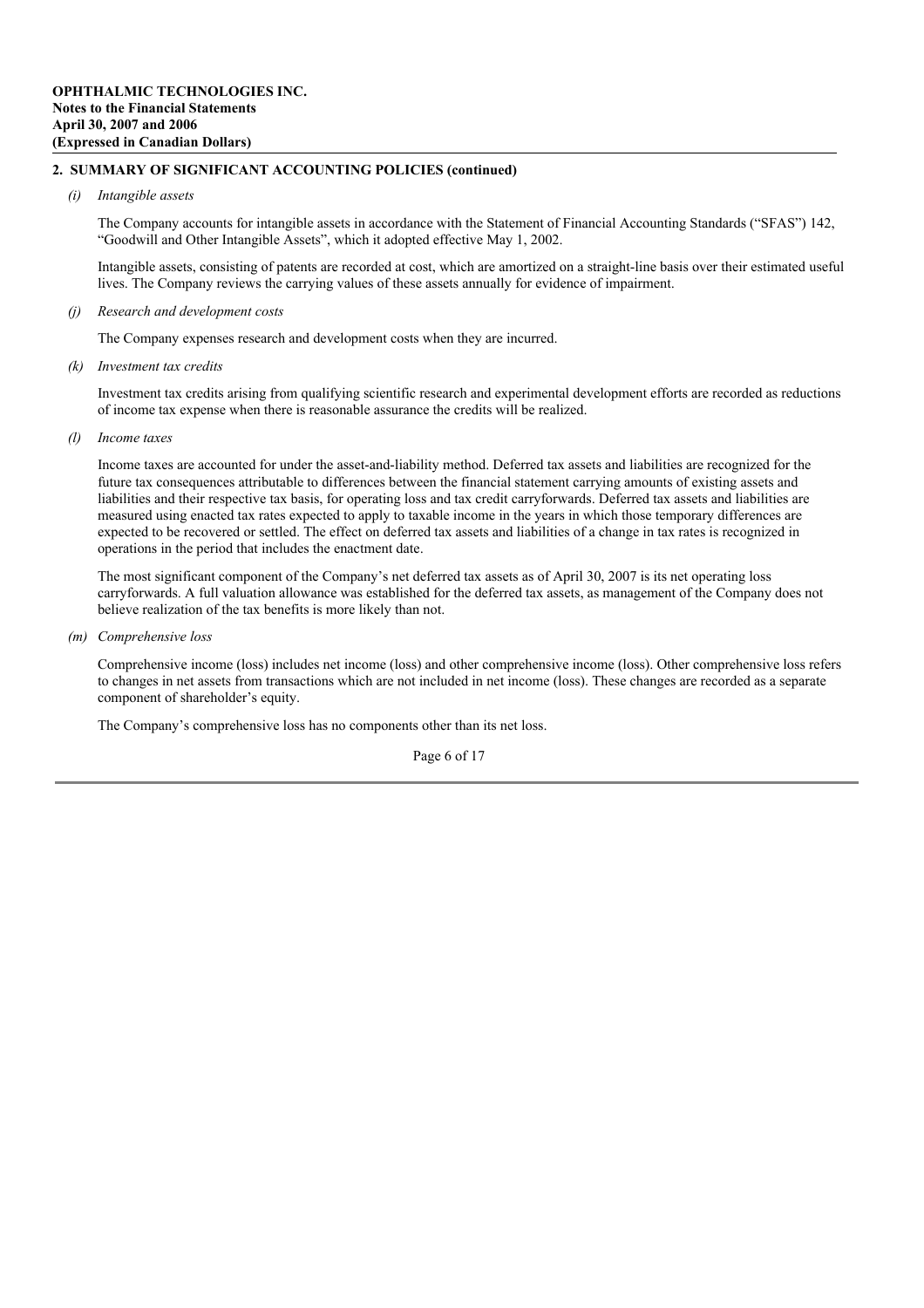#### *(n) Financial instruments*

#### Concentration of credit risk

Accounts receivable are due from commercial entities to whom credit is granted based on an evaluation of the customers' financial condition.

#### Financial risk

Financial risk is the risk that the value of the Company's financial instruments will vary due to fluctuations in interest rates and foreign currency exchange rates, and the degree of volatility of these rates. The Company does not use derivative instruments to reduce its exposure to interest rate and foreign currency exchange risks.

#### Fair values

The fair values of the Company's cash and cash equivalents, short term investments, accounts receivable, investment tax credits recoverable, bank loan, accounts payable and accrued liabilities and loans payable approximate their carrying values due to the immediate or short-term maturity of these financial instruments.

- *(o) Recent accounting pronouncements*
	- (i) In February 2006, the FASB issued SFAS No. 155, "Accounting for Certain Hybrid Financial Instruments an amendment to FASB Statements No. 133 and 140 ("SFAS 155"). SFAS 155 simplifies the accounting for certain hybrid financial instruments that contains an embedded derivative that otherwise would require bifurcation under SFAS 133. In addition, it amends SFAS No. 140, "Accounting for Transfers and Servicing of Financial Assets and Extinguishments of Liabilities" ("SFAS 140"), to eliminate certain restrictions on passive derivative financial instruments that a qualifying special-purpose entity can hold. SFAS 155 is effective for all financial instruments acquired, issued or subject to a re-measurement event occurring after the beginning of an entity's first fiscal year that begins after September 15, 2006. The implementation of SFAS 155 is not expected to have a material impact on the company's results of operations and financial position.
	- (ii) In March 2006, the FASB issued SFAS No. 156, "Accounting for Servicing of Financial Assets an amendment of FASB Statement No. 140". SFAS 156 simplifies the accounting for assets and liabilities arising from loan servicing contracts. SFAS 156 requires that servicing rights be valued initially at fair value and subsequently either (i) accounted for at fair value or (ii) amortized over the period of estimated net servicing income (loss), with an assessment for impairment or increased obligation each reporting period,. SFAS 156 is effective for fiscal years beginning after September 15, 2006. The implementation of SFAS 156 is not expected to have a material impact on the Company's results of operations and financial position.

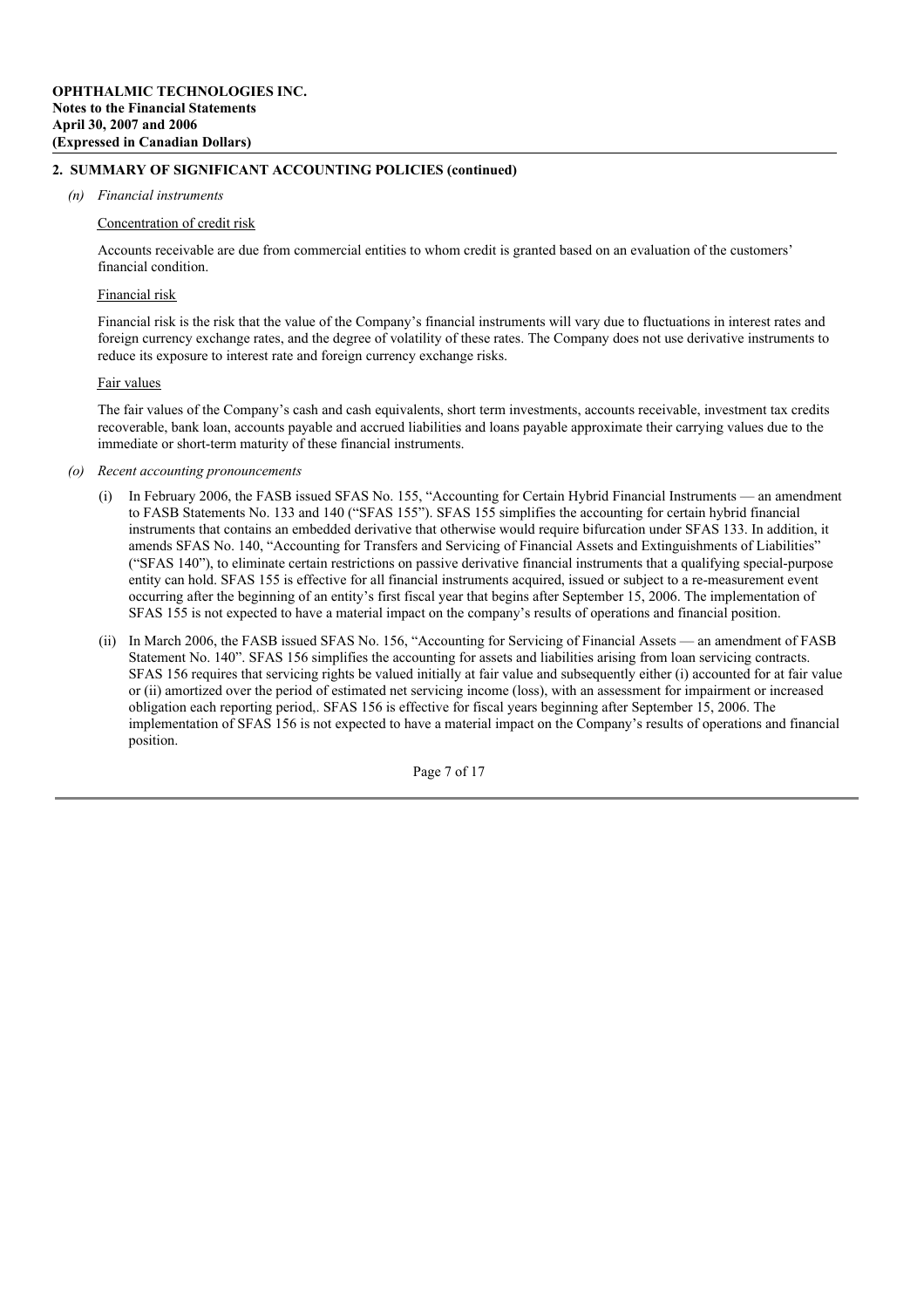- *(o) Recent accounting pronouncements (continued)*
	- (iii) In June 2006, the FASB issued FASB Interpretation No. 48, "Accounting for Uncertainty in Income Taxes An Interpretation of FASB Statement No. 149" ("FIN 48"), which prescribes a recognition threshold and measurement attribute for the financial statement recognition and measurement of a tax position taken or expected to be taken, in a tax return. FIN 48 is effective for fiscal years beginning on or after December 15, 2006. The implementation of is not expected to have a material impact on the Company's results of operations and financial position.
	- (iv) In May 2005, the FASB issued SFAS No. 154, which replaces APB Opinion No. 20, "Accounting Changes", and SFAS No. 3, "Reporting Accounting Changes in Interim Financial Statements — An Amendment of APB Opinion No. 28". SFAS No. 154 provides guidance on the accounting for and reporting of changes in accounting principles and error corrections. SFAS No. 154 requires retrospective application to prior period financial statements of voluntary changes in accounting principle and changes required by new accounting standards when the standard does not include specific transition provisions, unless it is impracticable to do so. SFAS No. 154 also requires certain disclosures for restatements due to corrections of an error. For the Company, SFAS No. 154 is effective for accounting changes and corrections of errors made in its fiscal year beginning on May 1, 2006. There was no impact on the adoption of SFAS No. 154 to the Company's financial statements.
	- (v) In September 2006, the United States Securities Exchange Commission issued Staff Accounting Bulletin No. 108, "Considering the effects of prior year misstatements when quantifying current year misstatements" ("SAB 108"). SAB 108 requires analysis of misstatements using both an income statement (rollover) approach and a balance sheet (iron curtain) approach in assessing materiality and provides for a one-time cumulative effect transition adjustment. The provisions of SAB 108 will be effective for the Company as of May 1, 2007. The Company is currently evaluating the impact of adopting SAB 108.
	- (vi) In June 2006, the EITF reached a consensus on EITF Issue No. 06-2 "Accounting for Sabbatical Leave and Other Similar Benefits Pursuant to FASB Statement No. 43, Accounting for Compensated Absences" ("EITF 06-2"). EITF 06-2 provides clarification surrounding the accounting for benefits in the form of compensated absences, whereby an employee is entitled to paid time off after working for a specified period of time. EITF 06-2 is effective for fiscal years beginning after December 15, 2006. The Company will adopt the provisions of EITF 06-2 on May 1, 2007. The Company does not expect the adoption of EITF 06-2 to have a material impact on its results of operations and financial position.

Page 8 of 17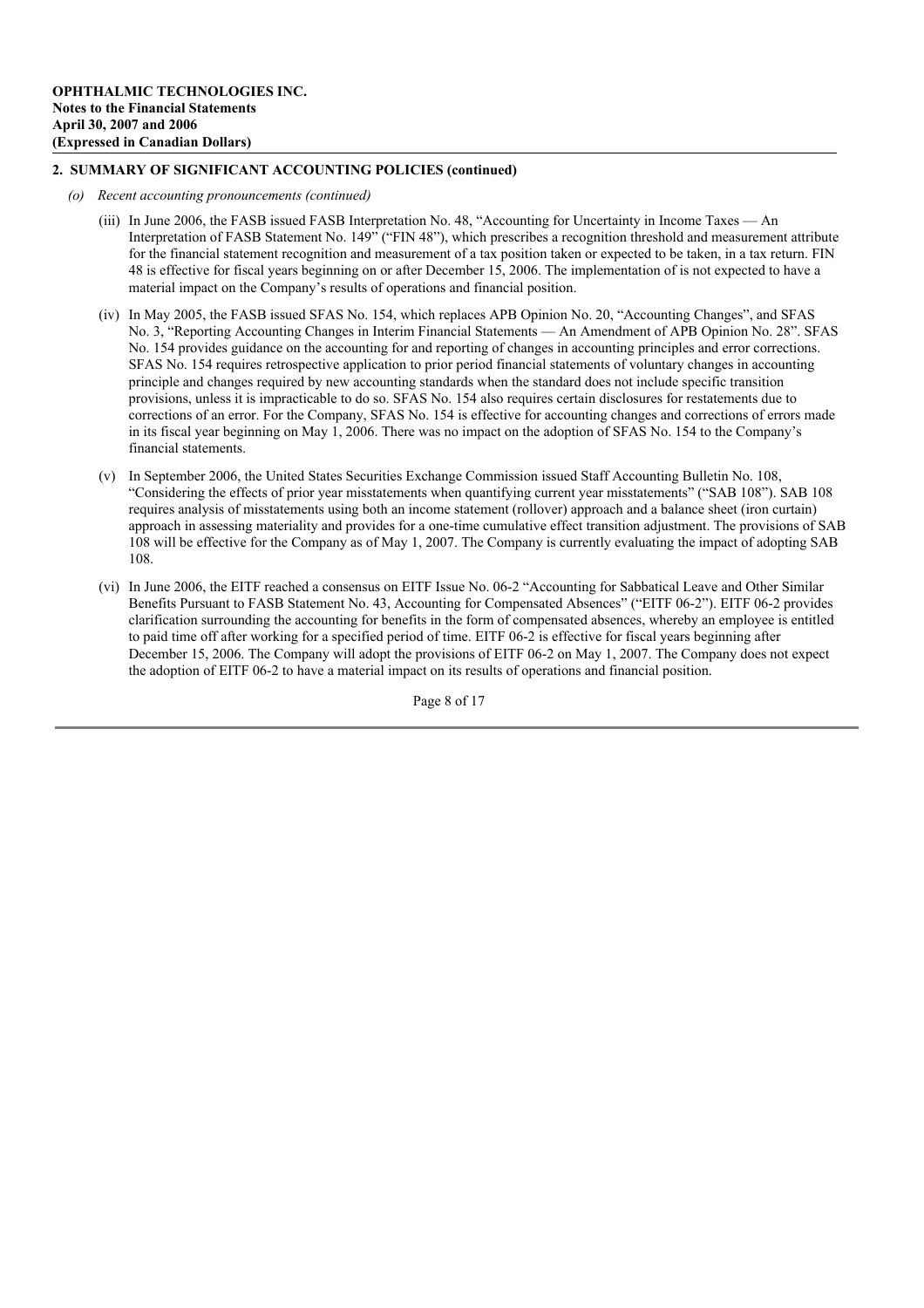- *(o) Recent accounting pronouncements (continued)*
	- (vii) In June 2006, the EITF reached a consensus on EITF Issue No. 06-3 "How Taxes Collected from Customers and Remitted to Governmental Authorities Should Be Presented in the Income Statement (that is, gross versus net presentation)" ("EITF 06-3"). EITF 06-3 provides guidance on how taxes directly imposed on revenue producing transactions between a seller and customer that are remitted to government authorities should be presented in the income statement (i.e. gross revenue versus net presentation). EIFT 06-3 is effective for interim and annual reporting periods beginning after December 15, 2006. The Company does not expect the adoption of SFAS 156 to have a material impact on its results of operations and financial position.
	- (viii) In September 2006, the FASB issued SFAS No. 157 "Fair Measurements" (SFAS 157), which provides accounting guidance on the definition of fair value and establishes a framework for measuring fair value in U.S. GAAP and requires expanded disclosures about fair value measurements. SFAS 157 is effective for financial statements issued for fiscal years beginning after November 15, 2007. The Company is currently assessing the impact of the adoption of SFAS 157 on its results of operations and financial position.
	- (ix) In September 2006, the EITF reached a consensus on EITF Issue No. 06-1 "Accounting for Consideration Given by a Service Provider to Manufacturers or Resellers of Equipment Necessary for an End-Customer to Receive Service from the Service Provider ("EITF 06-1"). EITF 06-1 provides accounting guidance on the consideration given by a service provider to a manufacturer or reseller of specialized equipment for the reduction of the price of such equipment to an end-customer which is necessary for an end-customer to receive service from the service provider. EITF 06-1 is effective for fiscal years beginning after June 15, 2007. The Company does not expect the adoption of EITF 06-1 to have a material impact on its results of operations and financial position.
	- (x) In February of 2007, the FASB issued SFAS No. 159, "The Fair Value Option for Financial Assets and Financial Liabilities — Including an amendment of FASB Statement No. 115, ("SFAS NO. 159"), which permits entities to choose to measure many financial instruments and certain other items at fair value. The objective of SFAS 159 is to improve financial reporting by providing entities with the opportunity to mitigate volatility in reported earnings caused by measuring related assets and liabilities differently without having to apply complex hedge accounting provisions. SFAS 159 is effective for fiscal years beginning after November 15, 2007. The Company has not completed its evaluation of the effects of SFAS 159.

Page 9 of 17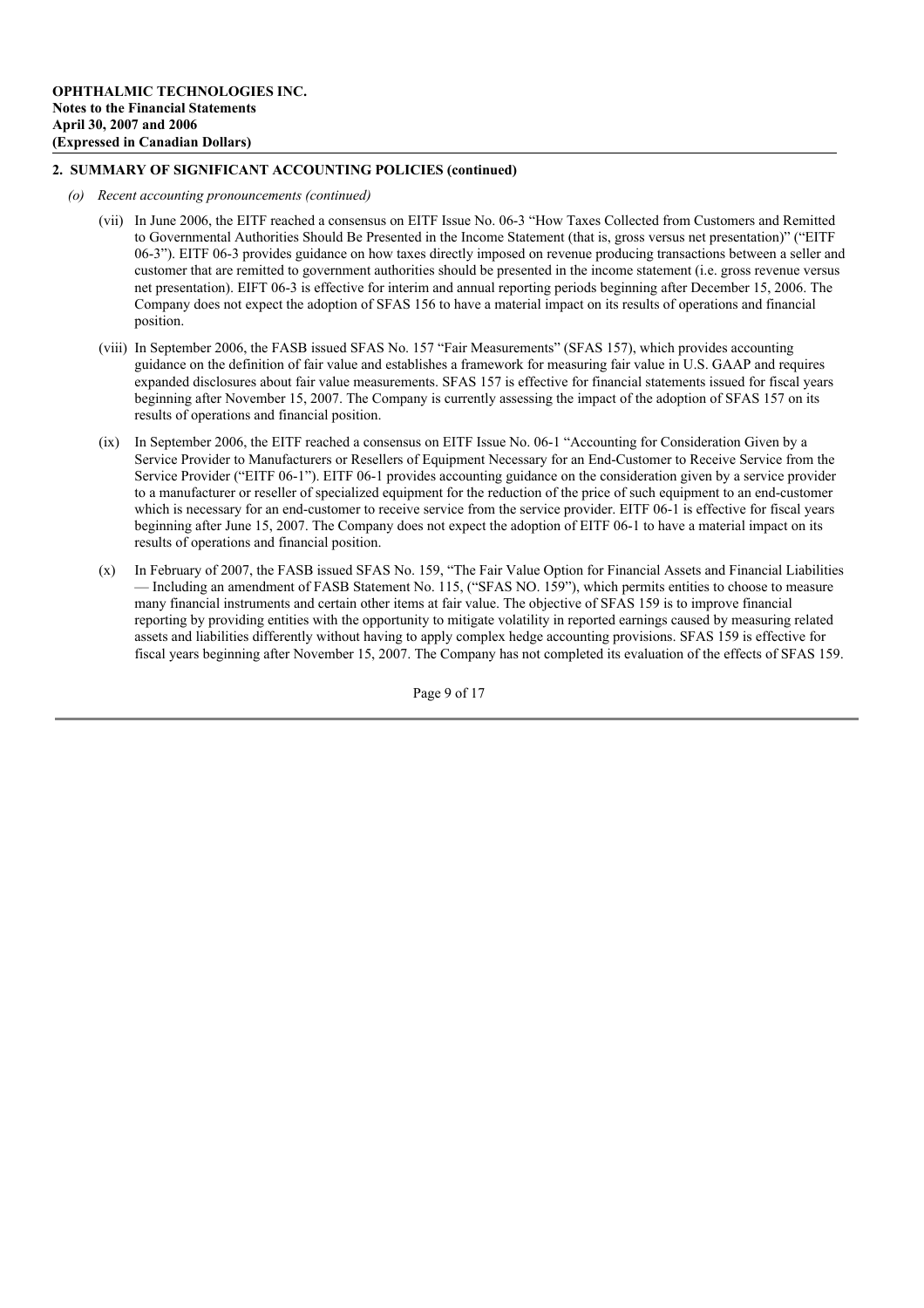## **3. ACCOUNTS RECEIVABLE**

Accounts receivable are comprised of the following:

|                                 | 2007        | 2006        |
|---------------------------------|-------------|-------------|
|                                 |             |             |
| Trade accounts receivable       | \$1,673,760 | \$2,321,530 |
| Other accounts receivable       | 86.596      | 46,789      |
| Allowance for doubtful accounts | (184, 645)  | (200, 321)  |
| Total                           | \$1,575,711 | \$2,167,998 |
|                                 |             |             |

## **4. INVENTORY**

The components of inventory, stated at the lower of cost or market with cost determined on the specific identified cost method, are as follows:

|                | 2007        | 2006        |
|----------------|-------------|-------------|
|                |             |             |
| Raw materials  | \$1,867,476 | \$1,551,726 |
| Finished goods | 536,689     | 597,204     |
| Total          | \$2,404,165 | \$2,148,930 |

## **5. INVESTMENT TAX CREDITS RECOVERABLE**

The Company has made claims for investment tax credits on scientific research and development expenditures incurred in Canada during the year and in previous years. Management is of the opinion that there is reasonable assurance that the credits will be realized. The determination of reasonable assurance of realization is subject to management estimates based on an ongoing evaluation of existing conditions. These claims are subject to audit by the income tax authorities and any adjustments that result could reduce or increase the tax credits recorded.

## **6. CAPITAL ASSETS**

|                        | 2007      |                             |                          | 2006                     |
|------------------------|-----------|-----------------------------|--------------------------|--------------------------|
|                        | Cost      | Accumulated<br>Amortization | <b>Net Book</b><br>Value | <b>Net Book</b><br>Value |
| Computer equipment     | \$50,607  | 43,563                      | 7.044                    | \$6,013                  |
| Furniture and fixtures | 37.294    | 35,624                      | 1,670                    | 2,386                    |
| Leasehold improvements | 12,131    | 4.852                       | 7.279                    | 9,703                    |
|                        | \$100,032 | 84.039                      | \$15,993                 | \$18,102                 |

Amortization during the year ended April 30, 2007 was \$5,114 (2006 — \$6,025).

Page 10 of 17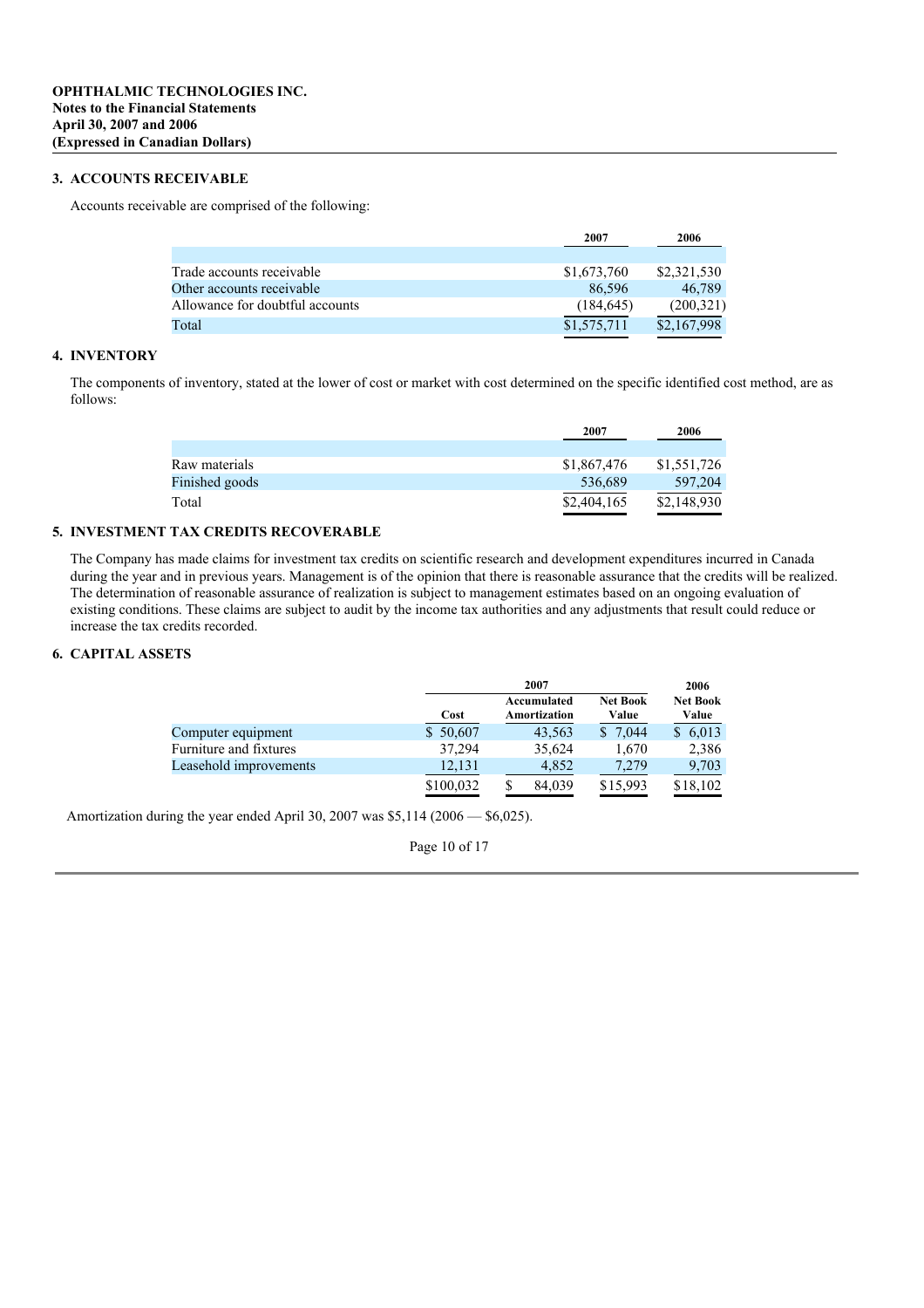## **7. INTANGIBLE ASSETS**

|                          | 2007      | 2006      |
|--------------------------|-----------|-----------|
|                          |           |           |
| Patents — at cost        | \$160,000 | \$160,000 |
| Accumulated amortization | (76,000)  | (44,000)  |
| Net book value           | \$ 84,000 | \$116,000 |

Amortization of intangibles assets during the years ended April 30, 2007 and April 30, 2006 was \$32,000 and \$32,000, respectively. Amortization for intangible assets for the next three fiscal years is as follows:

| 2008 | \$32,000 |
|------|----------|
| 2009 | 32,000   |
| 2010 | 20,000   |
|      | \$84,000 |

## **8. BANK LOAN**

The bank loan is due on demand, bears interest at the bank's prime rate plus 1 /4% per annum and is fully secured by a corporate guarantee by a shareholder of the Company, Grall Corporation Limited.

# **9. ACCOUNTS PAYABLE AND ACCRUED LIABILITIES**

|                         | 2007        | 2006        |
|-------------------------|-------------|-------------|
|                         |             |             |
| Accounts payable Trade  | \$2,062,939 | \$2,968,786 |
| Other                   | 25.735      | 51.160      |
| Accruals Trade payables | 789,099     | 622,231     |
|                         | \$2,877,773 | \$3,642,177 |

Page 11 of 17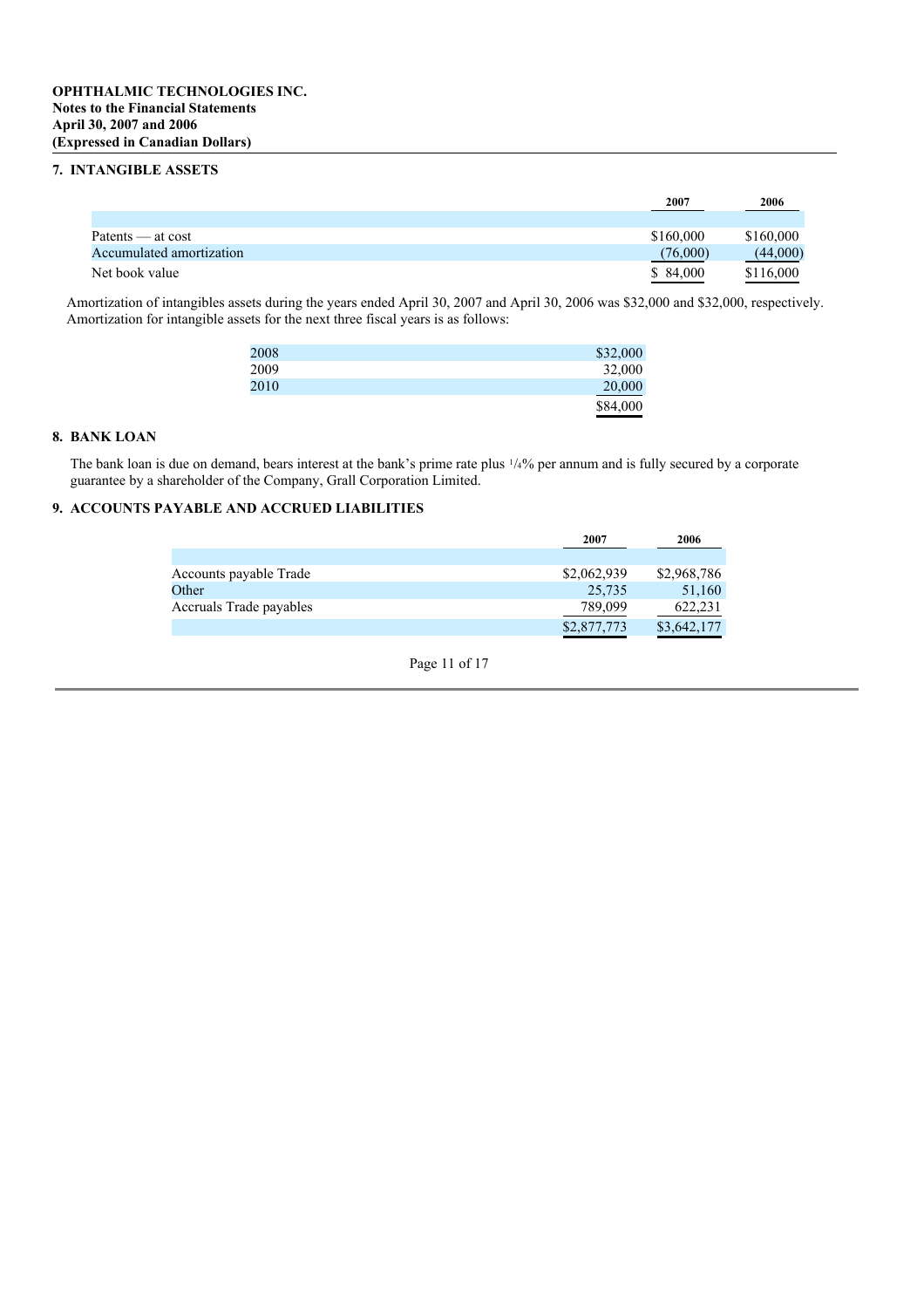#### **10. RELATED PARTY LOANS PAYABLE**

|                                                                                                                                                                                                            | 2007        | 2006        |
|------------------------------------------------------------------------------------------------------------------------------------------------------------------------------------------------------------|-------------|-------------|
|                                                                                                                                                                                                            |             |             |
| 1161983 Ontario Limited, demand loan, interest-bearing at chartered bank's prime<br>rate, with no specific repayment terms and secured by a general security agreement<br>on all the assets of the Company | \$1,170,688 | \$1,103,661 |
|                                                                                                                                                                                                            |             |             |
| L & R Medical Inc., demand loan, interest-bearing at Canadian prime rate, unsecured,                                                                                                                       |             |             |
| with no specified repayment terms                                                                                                                                                                          | 94,165      | 88,776      |
|                                                                                                                                                                                                            | \$1,264,853 | \$1,192,437 |

Included in interest and bank charges is \$72,417 (2006 — \$54,643) relating to the above loans.

1161983 Ontario Limited is a shareholder of the Company. L & R Medical Inc. and the Company have a common shareholder.

## **11. SHAREHOLDERS' EQUITY**

The Company's authorized share capital consists of the following:

Authorized Unlimited number of common shares

The following is a summary of the stated and issued share capital of the Company:

|                                        | <b>Number</b> | <b>Book</b> |
|----------------------------------------|---------------|-------------|
|                                        | of shares     | Value       |
| Balance, April 30, 2005 and 2006       | 132.48        | \$1,837,893 |
| Shares issued on private placement (a) | 67.94         | 5.590,000   |
| Balance, April 30, 2007                | 200.42        | \$7,427,893 |

<sup>(</sup>a) On April 15, 2007, the Company issued 67.94 common shares, representing 33.3% of the common shares on a fully diluted basis, for cash consideration of \$5,590,000 (US\$5,000,000) to a public company. The purchaser has an option to acquire the remaining 66.7% of the common shares from the other shareholders through a share exchange for a consideration of US\$10,000,000 of the purchaser's common shares. The option expires in October 2007.

Page 12 of 17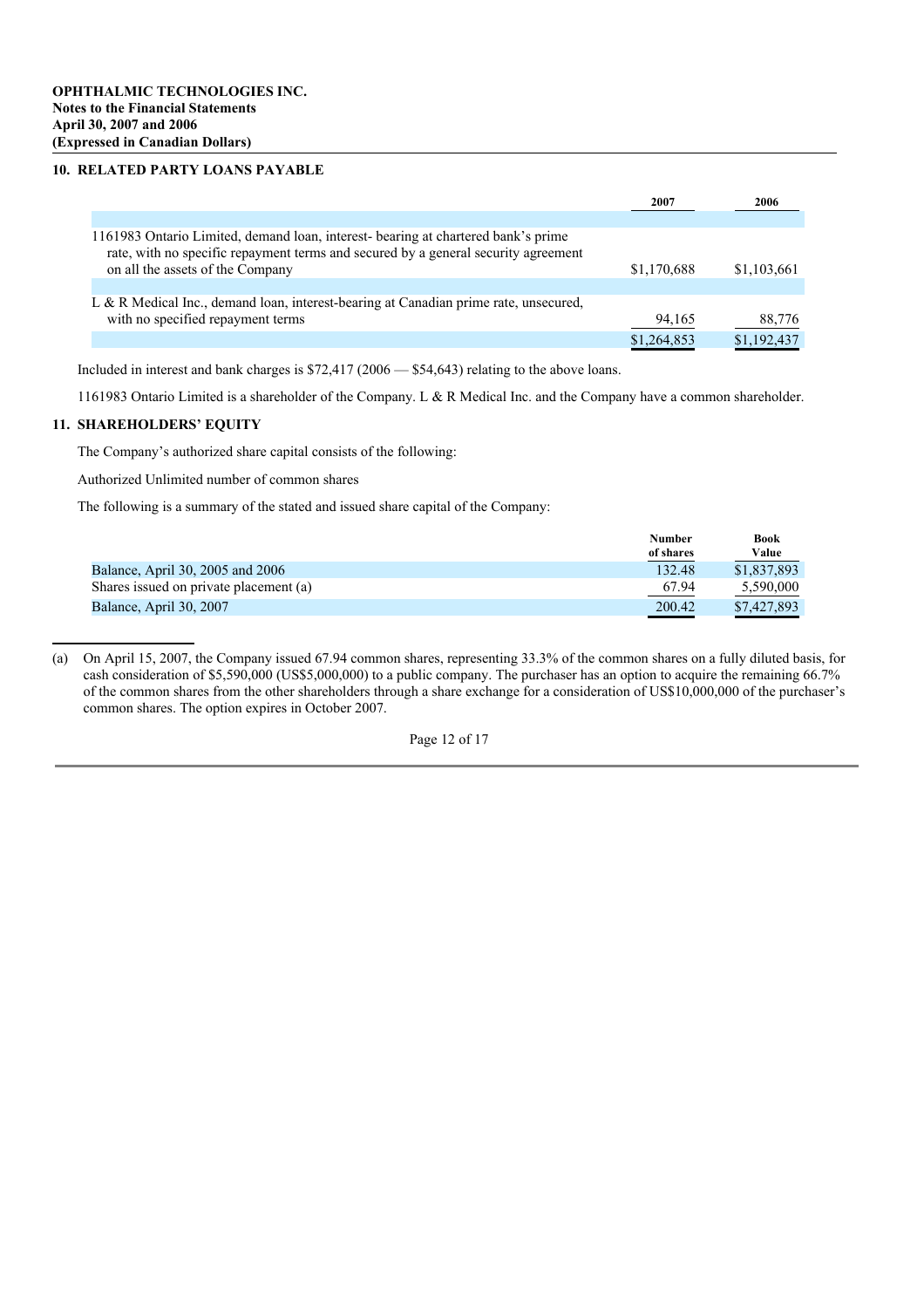## **12. SHARE BASED COMPENSATION**

During the year-ended April 30, 2006, the Company granted an option to an employee as follows:

| Number of options | option to purchase 3.4 shares                        |
|-------------------|------------------------------------------------------|
| Exercise price    | \$110,294.12 per share                               |
| Vesting           | immediate                                            |
| Life of option    | 10 years if employee remains employed by the Company |

The fair value of this option grant was estimated on the date of grant using the Black-Scholes option pricing model, with the following assumptions:

| Dividend vield           | $0\%$    |
|--------------------------|----------|
| Expected volatility      | 117%     |
| Risk free rate of return | $4\%$    |
| Expected life            | 10 years |

In fiscal year 2006 stock-based compensation expense was recognized in the amount of \$480,804 with a corresponding amount being recognized as additional paid in capital.

In addition, the option agreement contains a provision which allows the employee to immediately require the Company to repurchase the options from the employee if a Material Event, as defined in the Option agreement, occurs, at a price equal to the increase in value, if any, of the option over the original fair value. In addition, the Company is also obligated to pay an amount not exceeding \$500,000 to the employee in respect of this option if certain conditions are met. No amounts have been recorded with respect to these potential obligations as they have been determined by management to be not determinable as the requirement to pay these amounts depends on the achievement of future events.

The Black-Scholes option valuation model used by the Company to determine fair values was developed for use in estimating the fair value of freely traded options, which are fully transferable. The Company estimated expected volatility based upon historical industry data and expected life based on management's best estimate. The Company's stock options are not transferable, cannot be traded and are subject to investing restrictions, which would tend to reduce the fair value of the Company's stock options. Changes to subjective input assumptions used in the model can cause a significant variation in the estimate of the fair value of options.

SFAS 123R requires that cash flows resulting from tax deductions in excess of the cumulative compensation cost recognized for options exercised (excess tax benefits) be classified as financing cash flows. The Company has sufficient net operating losses to generally eliminate cash payments for income taxes to date.

Page 13 of 17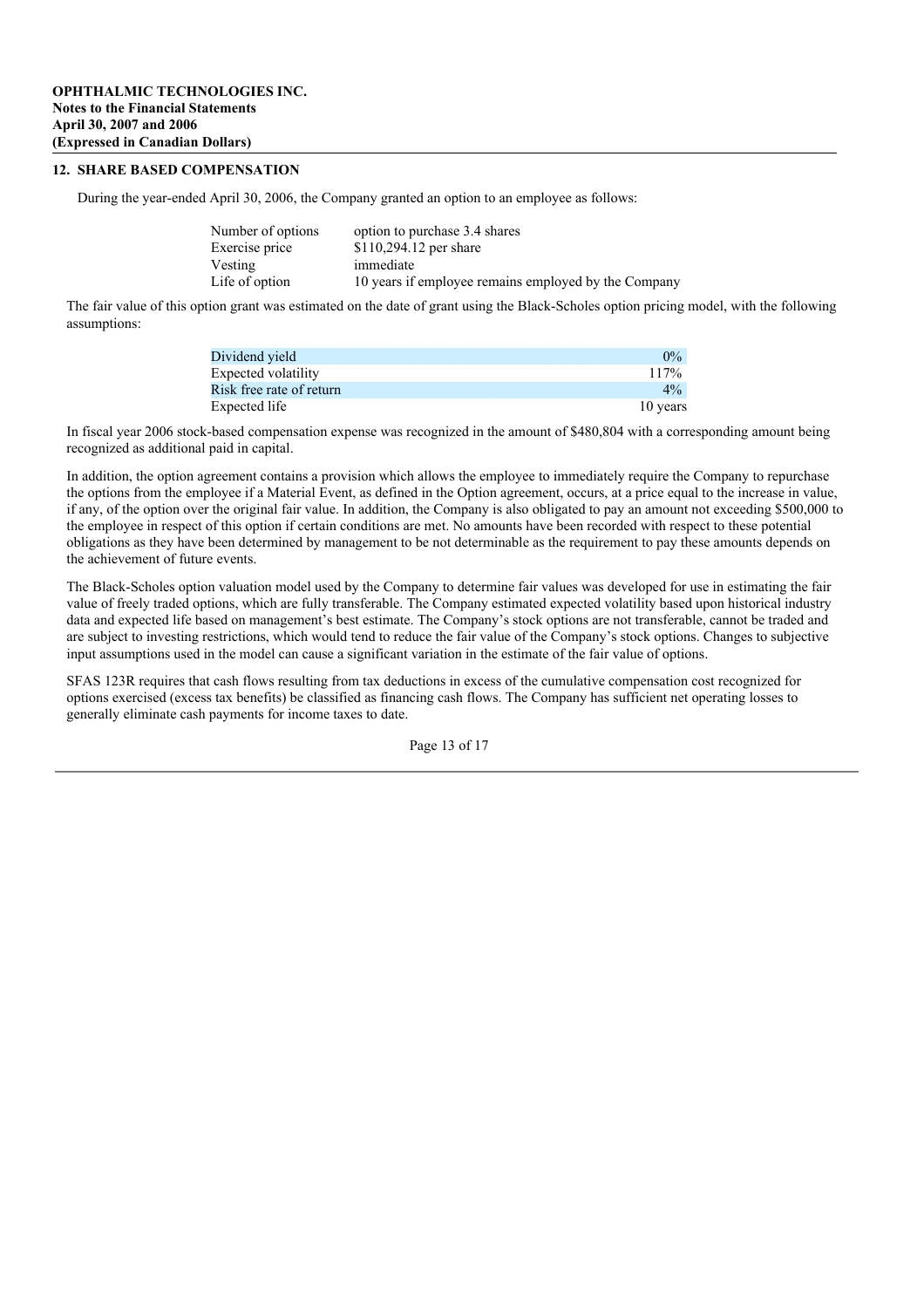## **13. INCOME TAXES**

The Company's basic tax rate approximated 19% on income eligible for the small business deduction and approximately 36% on the excess. However, because the statement of operations and retained earnings includes items which are non-deductible for income tax purposes, the provision for income taxes does not reflect the basic tax rate.

As at April 30, 2007 the Company has non-capital losses of approximately \$896,000, which can be applied against future taxable income. These carryforwards will expire at various times between 2008 and 2026.

In addition, the Company has available scientific research and experimental development expenditures of approximately \$3,500,000 (Federal) and \$5,500,000 (Ontario) which can be applied against future taxable income.

A reconciliation of expected income tax at the statutory federal rate with the actual income tax provision is as follows for the years ended April 30 (in thousands):

|                                                        | 2007  | 2006  |
|--------------------------------------------------------|-------|-------|
| Expected income tax benefit at statutory rate $(36\%)$ | (609) |       |
| Effect of change in valuation allowance                | 630   | (70)  |
| Non-deductible expenses                                |       | 175   |
| Recovery due to ITC                                    | (514) | (493) |
| Other                                                  | (23)  | (129) |
|                                                        | (515) | (466) |

Significant components of the net deferred tax asset (liability) at December 31 were as follows:

|                               | 2007          | 2006         |
|-------------------------------|---------------|--------------|
| <b>Noncurrent assets:</b>     |               |              |
| Loss carryforwards            | 298,943<br>S. | 11,001<br>S. |
| Capital and intangible assets | 29,326        | 5,473        |
| SR&ED expenditures            | 1,325,851     | 854,675      |
| Deferred tax asset            | 1,654,120     | 871,149      |
|                               |               |              |
| Less: Valuation allowance     | (1,654,120)   | (871, 149)   |
|                               |               |              |

The Company has provided a full valuation allowance on the total amount of its deferred tax assets at April 30, 2007 and 2006 since management does not believe that it is more likely than not that these assets will be realized.

#### Page 14 of 17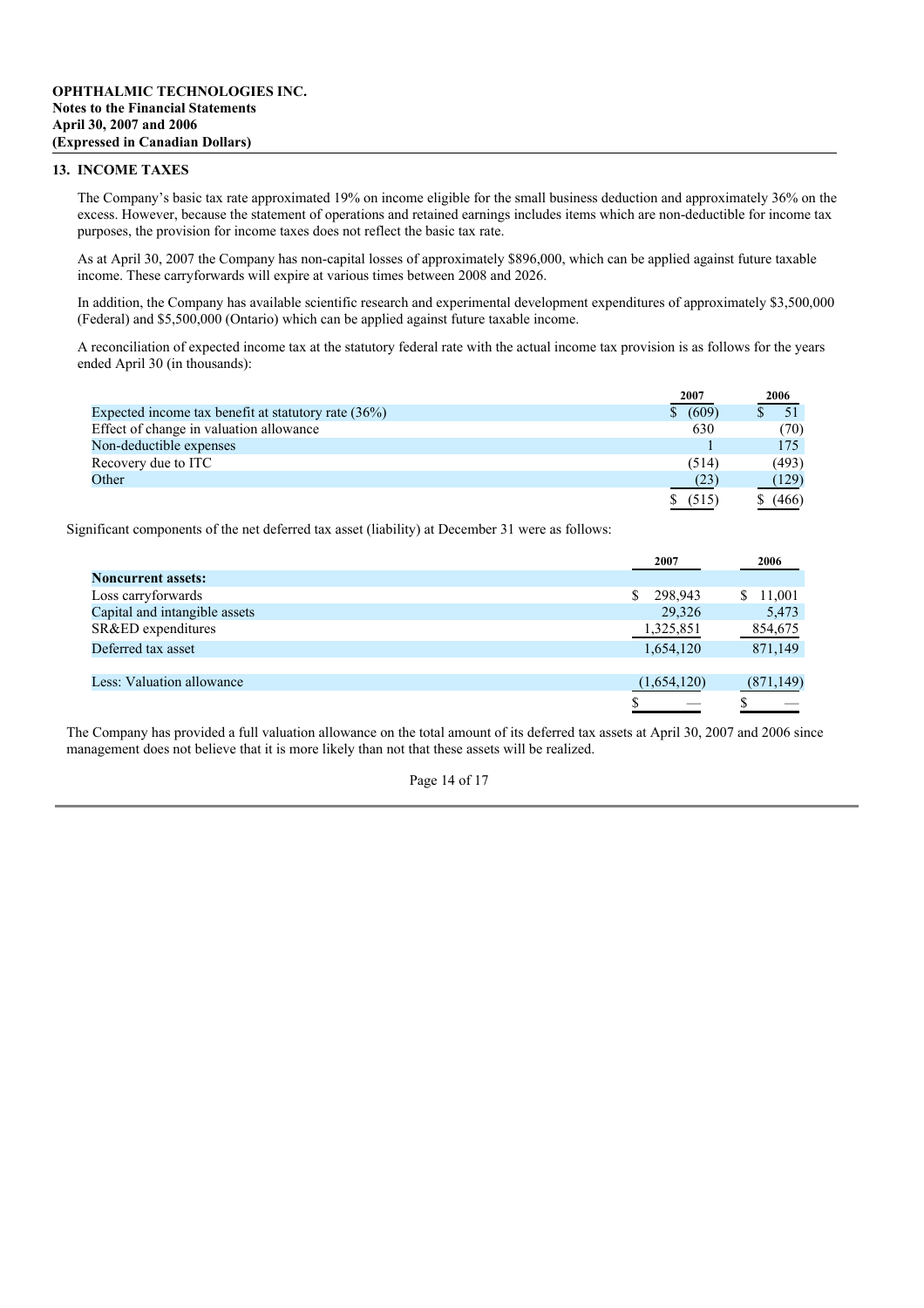## **14. RELATED PARTY TRANSACTIONS**

The Company had certain transactions with various shareholders during the year.

The amounts included in the balance sheet of the Company from these related parties not disclosed elsewhere are as follows:

|                                          | 2007      | 2006     |
|------------------------------------------|-----------|----------|
|                                          |           |          |
| Accounts receivable                      | \$69,348  | \$48,102 |
|                                          |           |          |
| Accounts payable and accrued liabilities | \$233,121 | \$35,667 |
|                                          |           |          |
| Deposits from customers                  | \$732,666 |          |

The following transactions not disclosed elsewhere, which are recorded at the exchange amount, are reflected in the statement of operations and deficit of the Company:

|                 | 2007        | 2006        |
|-----------------|-------------|-------------|
|                 |             |             |
| Sales           | \$1,449,770 | \$4,121,929 |
|                 |             |             |
| Purchases       | \$234,780   | 545,344     |
|                 |             |             |
| Consulting fees | 100,000     | 100,000     |

## **15. COMMITMENTS**

*Lease commitments*

The Company is committed to the following minimum lease payments under operating leases for its vehicle and equipment:

| 2008 | \$18,295 |
|------|----------|
| 2009 | 17,000   |
| 2010 | 17,000   |
|      | \$52,295 |

Page 15 of 17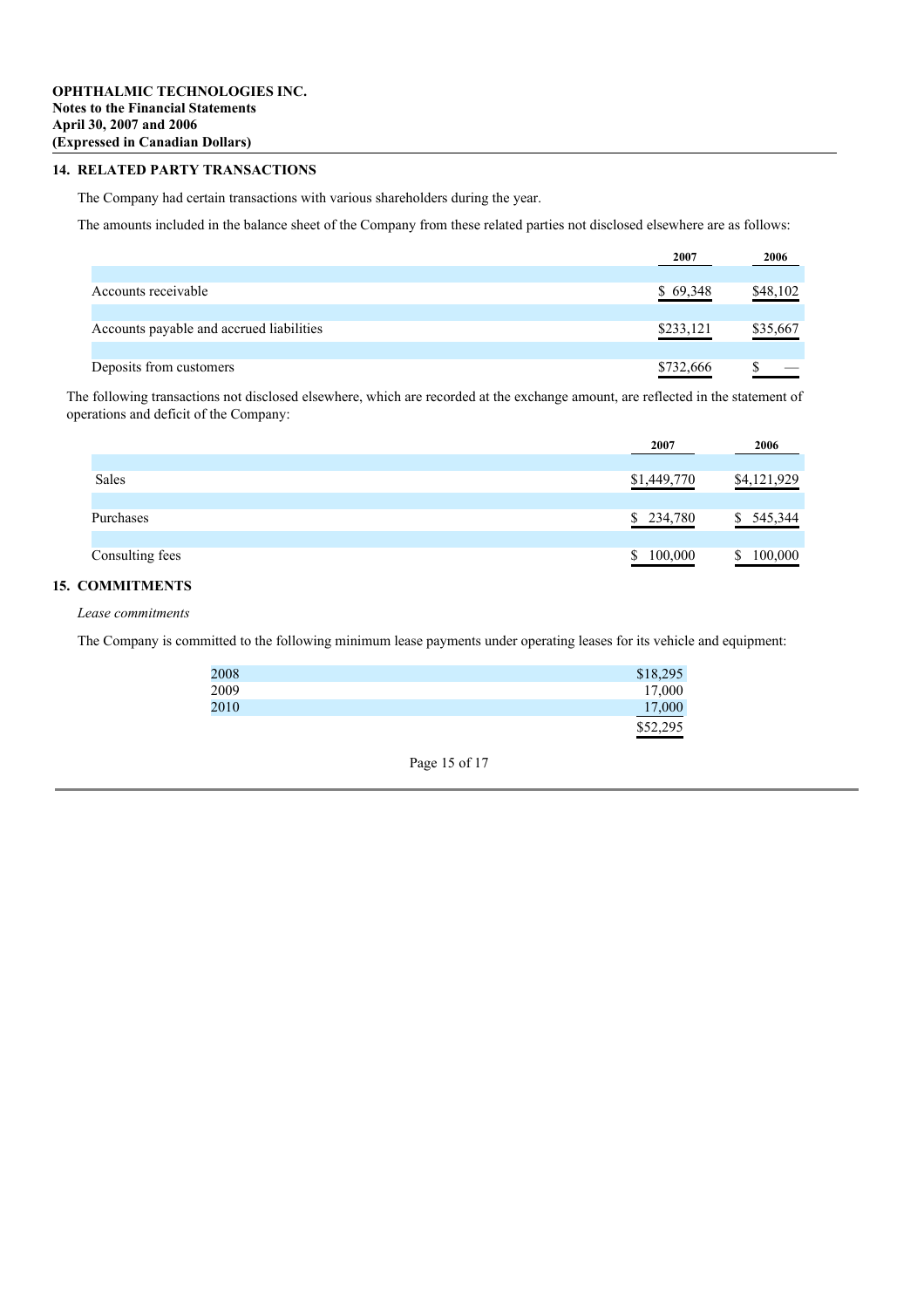### **15. COMMITMENTS (continued)**

#### *Licensing agreement*

The Company has entered into a licensing agreement. Under the terms of the agreement, the Company is committed to make the following minimum royalty payments during the next five years:

| 2008 | \$15,000 |
|------|----------|
| 2009 | 15,000   |
| 2010 | 15,000   |
| 2011 | 15,000   |
| 2012 | 15,000   |
|      | \$75,000 |

As at April 2007, \$13,138 (2006 — \$27,762) is included in accounts payable.

## **16. FINANCIAL INSTRUMENTS**

## *Credit risk*

The Company is subject to the risk of non-payment of its accounts receivable. The Company mitigates this risk by checking the credit worthiness of its customers and by requiring significant deposits from its customers. As at April 30, 2007 approximately 29% of the accounts receivable balance is from one customer  $(2006 - 17\%$  from two customers) and  $27\%$  of the sales balance is from two customers (2006 — 36% from one customer).

#### *Interest rate risk*

The Company has interest-bearing borrowings for which general interest rate fluctuations apply. The Company does not use derivative instruments to reduce its exposure to interest rate risk.

#### *Foreign currency risk*

The Company undertakes revenue and purchase transactions in foreign currencies, and therefore is subject to gains and losses due to fluctuations in foreign currency exchange rates. The Company does not use derivative financial instruments to reduce its exposure to foreign currency risk.

Page 16 of 17